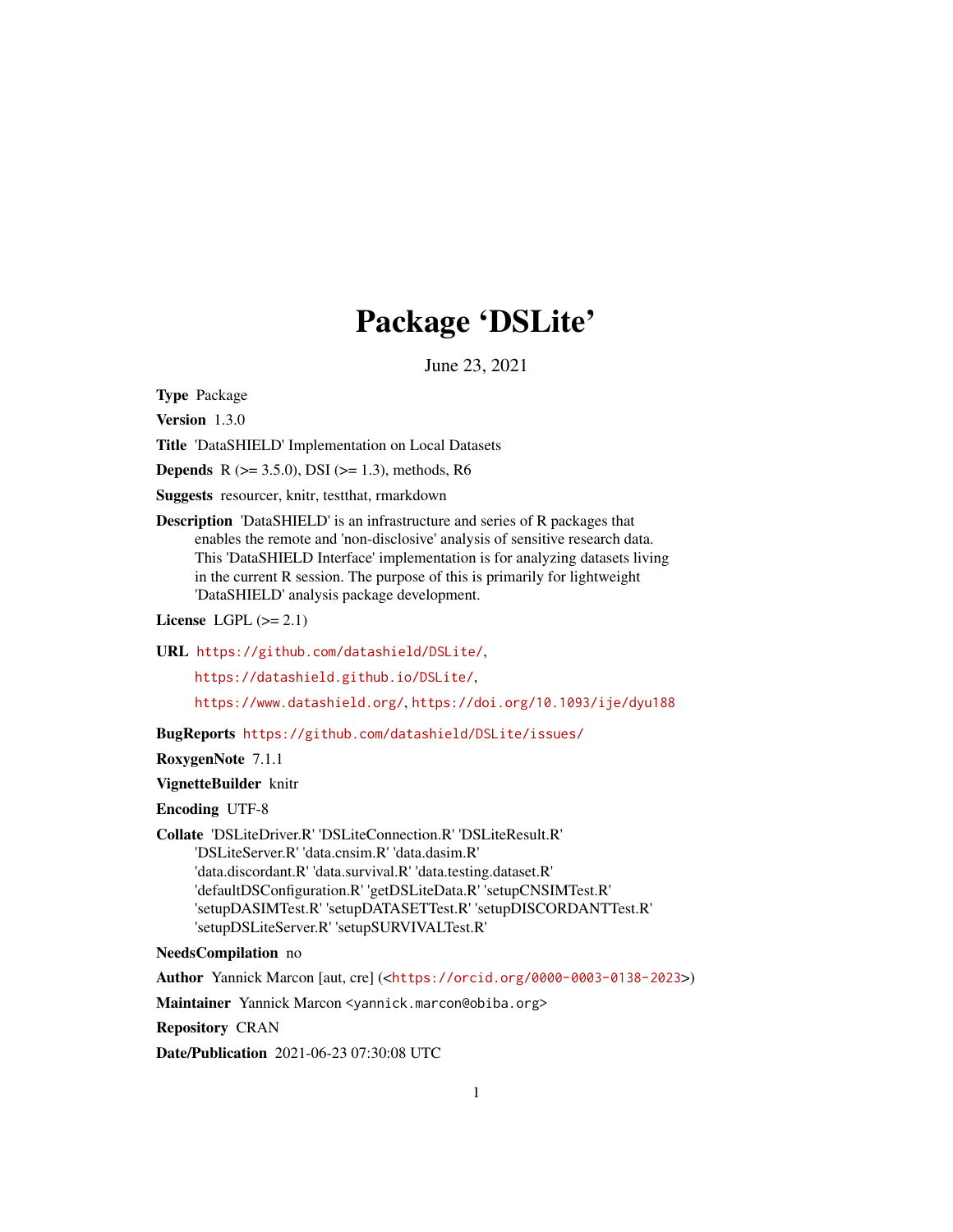# R topics documented:

|                                                                                                                         | 3                       |
|-------------------------------------------------------------------------------------------------------------------------|-------------------------|
|                                                                                                                         | $\overline{\mathbf{3}}$ |
|                                                                                                                         | $\overline{4}$          |
|                                                                                                                         | 5                       |
|                                                                                                                         | 5                       |
|                                                                                                                         | 6                       |
|                                                                                                                         | 6                       |
|                                                                                                                         | $\overline{7}$          |
| $DISCORDANT_S TUDY2 \ldots \ldots \ldots \ldots \ldots \ldots \ldots \ldots \ldots \ldots \ldots$                       | 8                       |
|                                                                                                                         | 8                       |
|                                                                                                                         | 8                       |
|                                                                                                                         | 9                       |
|                                                                                                                         | 10                      |
|                                                                                                                         | 10                      |
|                                                                                                                         | 11                      |
|                                                                                                                         | 12                      |
|                                                                                                                         | 12                      |
|                                                                                                                         | 13                      |
|                                                                                                                         | 13                      |
|                                                                                                                         | 14                      |
|                                                                                                                         | 14                      |
| dsIsCompleted,DSLiteResult-method                                                                                       | 15                      |
|                                                                                                                         | 15                      |
|                                                                                                                         | 16                      |
|                                                                                                                         | 16                      |
|                                                                                                                         | 17                      |
|                                                                                                                         | 17                      |
|                                                                                                                         | 18                      |
|                                                                                                                         | 18                      |
|                                                                                                                         | 19                      |
|                                                                                                                         | 19                      |
|                                                                                                                         | 20                      |
|                                                                                                                         | 27                      |
|                                                                                                                         | 27                      |
|                                                                                                                         | 28                      |
|                                                                                                                         | 28                      |
|                                                                                                                         | 29                      |
|                                                                                                                         | 29                      |
| logindata.dslite.discordant                                                                                             | 30                      |
|                                                                                                                         | 30                      |
| $logindata.dslite. testing.dataset \dots \dots \dots \dots \dots \dots \dots \dots \dots \dots \dots \dots \dots \dots$ | 31                      |
|                                                                                                                         | 32                      |
| setupCNSIMTest                                                                                                          | 32                      |
|                                                                                                                         | 33                      |
|                                                                                                                         | 34                      |
|                                                                                                                         | 35                      |
|                                                                                                                         |                         |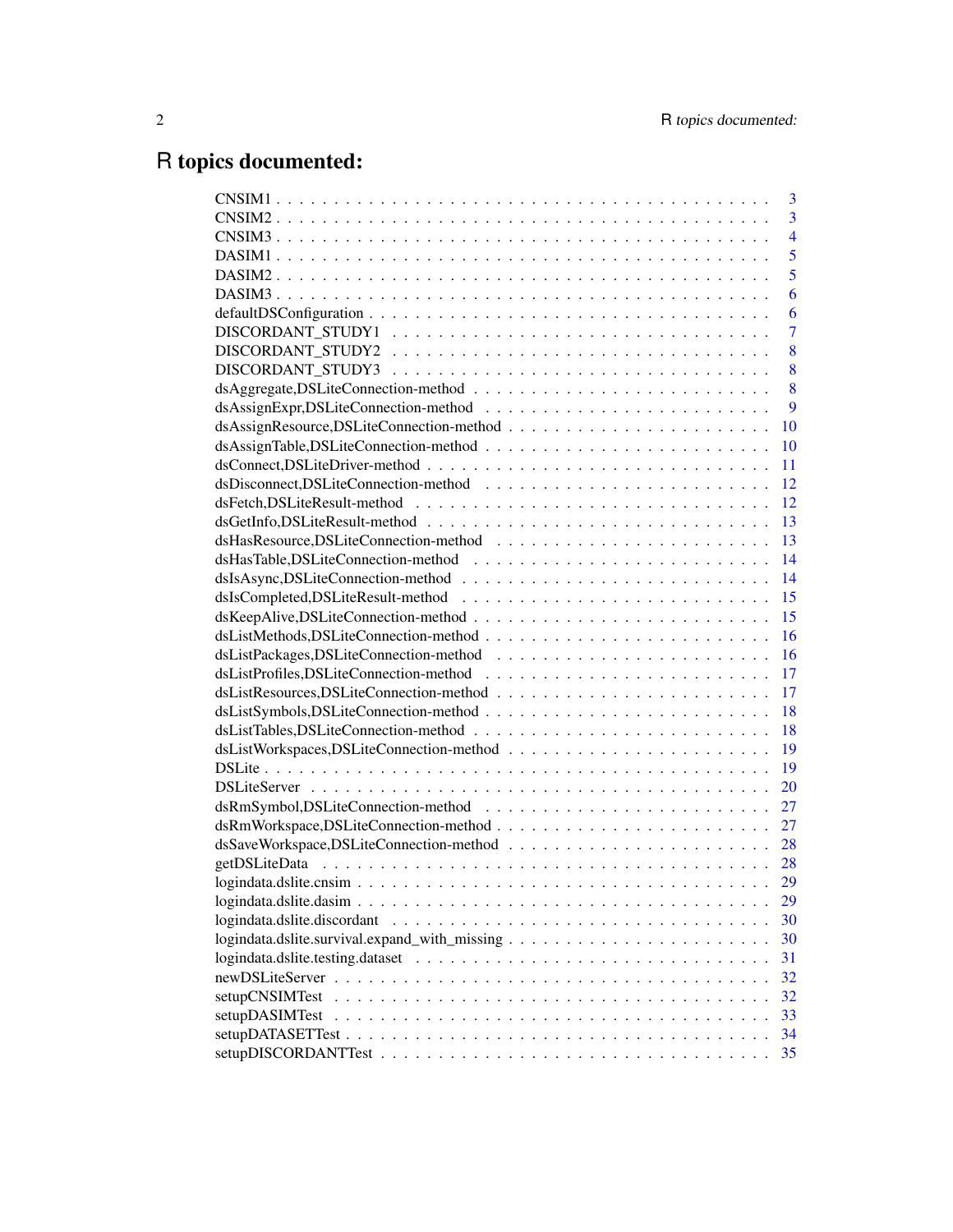#### <span id="page-2-0"></span> $\sim$   $\sim$  3

#### **Index** [43](#page-42-0)

CNSIM1 *Simulated dataset CNSIM 1*

## Description

Simulated dataset CNSIM 1, in a data.frame with 2163 observations of 11 harmonized variables. The CNSIM dataset contains synthetic data based on a model derived from the participants of the 1958 Birth Cohort, as part of the obesity methodological development project. This dataset does contain some NA values.

## Details

| <b>Variable</b>          | <b>Description</b>                                                          | Type       | N                |
|--------------------------|-----------------------------------------------------------------------------|------------|------------------|
| LAB_TSC                  | <b>Total Serum Cholesterol</b>                                              | numeric    | m <sub>1</sub>   |
| LAB_TRIG                 | Triglycerides                                                               | numeric m  |                  |
| LAB_HDL                  | <b>HDL</b> Cholesterol                                                      | numeric m  |                  |
| LAB_GLUC_ADJUSTED        | Non-Fasting Glucose                                                         | numeric m  |                  |
| <b>PM_BMI_CONTINUOUS</b> | Body Mass Index (continuous)                                                | numeric kg |                  |
| DIS_CVA                  | <b>History of Stroke</b>                                                    | factor     |                  |
| MEDI_LPD                 | Current Use of Lipid Lowering Medication (from categorical assessment item) | factor     | $\overline{0}$ : |
| DIS_DIAB                 | <b>History of Diabetes</b>                                                  | factor     | $\left( \right)$ |
| DIS_AMI                  | History of Myocardial Infarction                                            | factor     |                  |
| GENDER                   | Gender                                                                      | factor     |                  |
| PM_BMI_CATEGORICAL       | Body Mass Index (categorical)                                               | factor     |                  |
|                          |                                                                             |            |                  |

CNSIM2 *Simulated dataset CNSIM 2*

## Description

Simulated dataset CNSIM 1, in a data.frame with 3088 observations of 11 harmonized variables variables. The CNSIM dataset contains synthetic data based on a model derived from the partic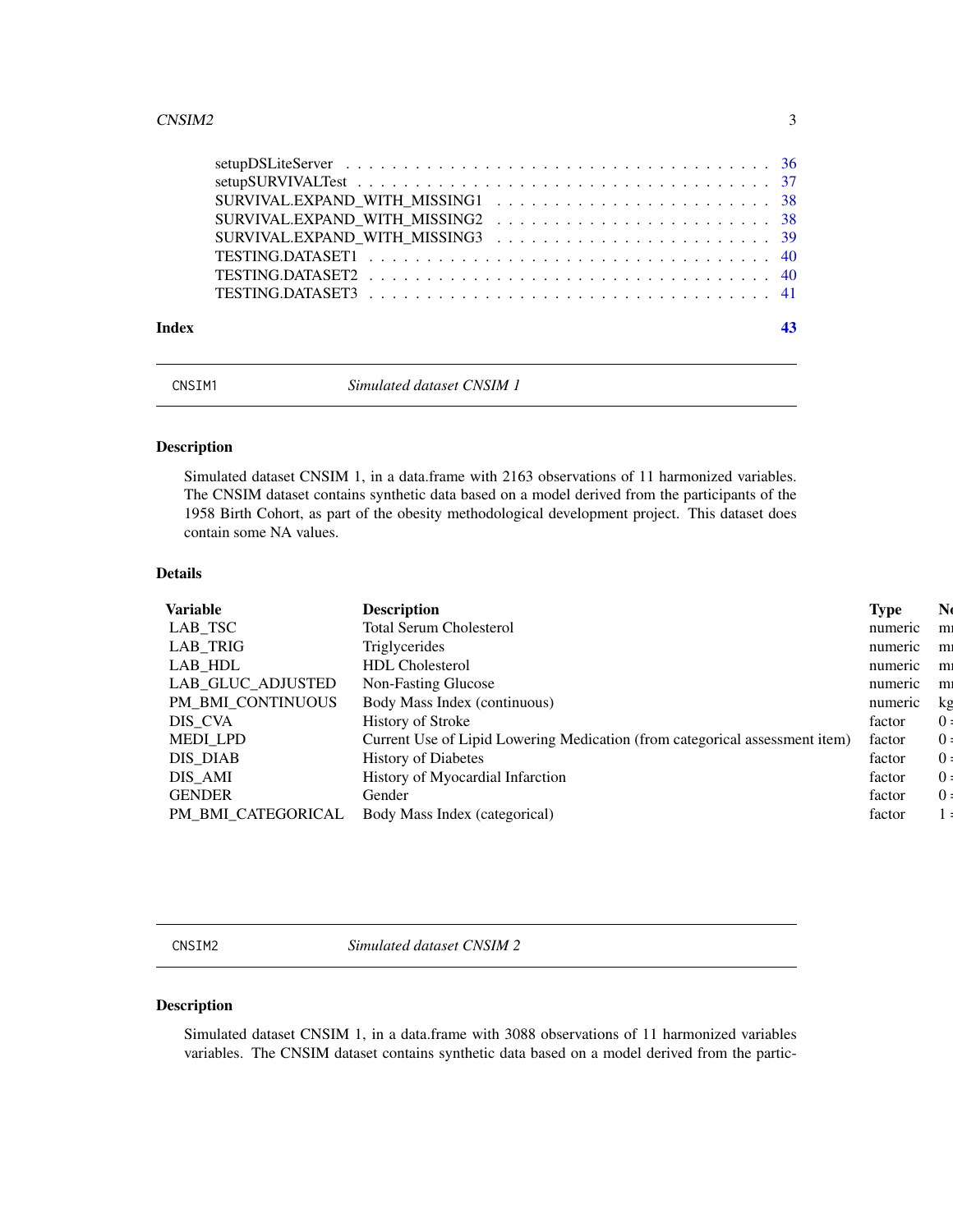4 CNSIM3

ipants of the 1958 Birth Cohort, as part of the obesity methodological development project. This dataset does contain some NA values.

### Details

| <b>Variable</b>          | <b>Description</b>                                                          | <b>Type</b> | N |
|--------------------------|-----------------------------------------------------------------------------|-------------|---|
| LAB_TSC                  | <b>Total Serum Cholesterol</b>                                              | numeric m   |   |
| LAB_TRIG                 | Triglycerides                                                               | numeric m   |   |
| LAB_HDL                  | <b>HDL</b> Cholesterol                                                      | numeric m   |   |
| LAB_GLUC_ADJUSTED        | Non-Fasting Glucose                                                         | numeric m   |   |
| <b>PM_BMI_CONTINUOUS</b> | Body Mass Index (continuous)                                                | numeric kg  |   |
| DIS CVA                  | <b>History of Stroke</b>                                                    | factor      |   |
| MEDI_LPD                 | Current Use of Lipid Lowering Medication (from categorical assessment item) | factor      |   |
| DIS_DIAB                 | <b>History of Diabetes</b>                                                  | factor      |   |
| DIS_AMI                  | History of Myocardial Infarction                                            | factor      |   |
| <b>GENDER</b>            | Gender                                                                      | factor      |   |
| PM BMI CATEGORICAL       | Body Mass Index (categorical)                                               | factor      |   |

CNSIM3 *Simulated dataset CNSIM 3*

## Description

Simulated dataset CNSIM 1, in a data.frame with 4128 observations of 11 harmonized variables variables. The CNSIM dataset contains synthetic data based on a model derived from the participants of the 1958 Birth Cohort, as part of the obesity methodological development project. This dataset does contain some NA values.

#### Details

| <b>Variable</b>    | <b>Description</b>                                                          | Type    | N  |
|--------------------|-----------------------------------------------------------------------------|---------|----|
| LAB_TSC            | <b>Total Serum Cholesterol</b>                                              | numeric | m  |
| LAB_TRIG           | Triglycerides                                                               | numeric | m  |
| LAB_HDL            | <b>HDL</b> Cholesterol                                                      | numeric | m  |
| LAB_GLUC_ADJUSTED  | Non-Fasting Glucose                                                         | numeric | m  |
| PM_BMI_CONTINUOUS  | Body Mass Index (continuous)                                                | numeric | kg |
| DIS CVA            | <b>History of Stroke</b>                                                    | factor  |    |
| MEDI_LPD           | Current Use of Lipid Lowering Medication (from categorical assessment item) | factor  |    |
| DIS_DIAB           | <b>History of Diabetes</b>                                                  | factor  |    |
| DIS_AMI            | History of Myocardial Infarction                                            | factor  |    |
| <b>GENDER</b>      | Gender                                                                      | factor  |    |
| PM BMI CATEGORICAL | Body Mass Index (categorical)                                               | factor  |    |

<span id="page-3-0"></span>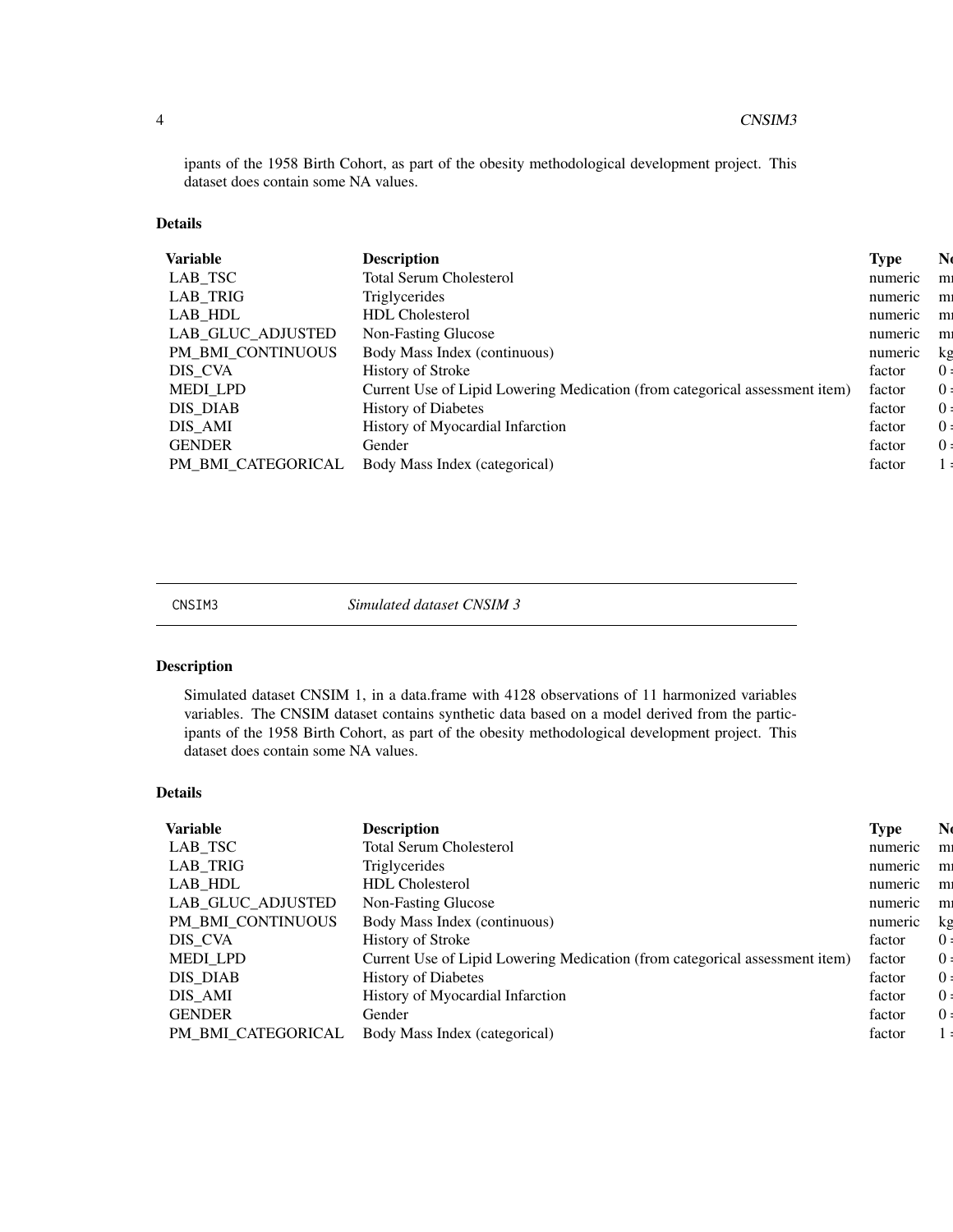<span id="page-4-0"></span>

### Description

Simulated dataset DASIM 1, in a data.frame with 10000 observations of 10 harmonized variables. The DASIM dataset contains synthetic data based on a model derived from the participants of the 1958 Birth Cohort, as part of the obesity methodological development project. This dataset does not contain some NA values.

#### Details

| <b>Variable</b>    | <b>Description</b>               | Type    | <b>Note</b>                                         |
|--------------------|----------------------------------|---------|-----------------------------------------------------|
| LAB_TSC            | <b>Total Serum Cholesterol</b>   | numeric | mmol/L                                              |
| LAB TRIG           | Triglycerides                    | numeric | mmol/L                                              |
| LAB_HDL            | <b>HDL</b> Cholesterol           | numeric | mmol/L                                              |
| LAB_GLUC_FASTING   | <b>Fasting Glucose</b>           | numeric | mmol/L                                              |
| PM BMI CONTINUOUS  | Body Mass Index (continuous)     | numeric | kg/m2                                               |
| DIS_CVA            | <b>History of Stroke</b>         | factor  | $0$ = Never had stroke, $1$ = Has had stroke        |
| DIS DIAB           | <b>History of Diabetes</b>       | factor  | $0 =$ Never had diabetes, $1 =$ Has had diabetes    |
| DIS AMI            | History of Myocardial Infarction | factor  | $0$ = Never had myocardial infarction, $1$ = Has ha |
| <b>GENDER</b>      | Gender                           | factor  | $0$ = Female, $1$ = Male                            |
| PM BMI CATEGORICAL | Body Mass Index (categorical)    | factor  | 1 = Less than 25 kg/m2, 2 = 25 to 30 kg/m2, 3 =     |
|                    |                                  |         |                                                     |

DASIM2 *Simulated dataset DASIM 2*

#### Description

Simulated dataset DASIM 2, in a data.frame with 10000 observations of 10 harmonized variables. The DASIM dataset contains synthetic data based on a model derived from the participants of the 1958 Birth Cohort, as part of the obesity methodological development project. This dataset does not contain some NA values.

## Details

| Variable | <b>Description</b>             | Type           | <b>Note</b> |
|----------|--------------------------------|----------------|-------------|
| LAB TSC  | <b>Total Serum Cholesterol</b> | numeric mmol/L |             |
| LAB TRIG | Triglycerides                  | numeric mmol/L |             |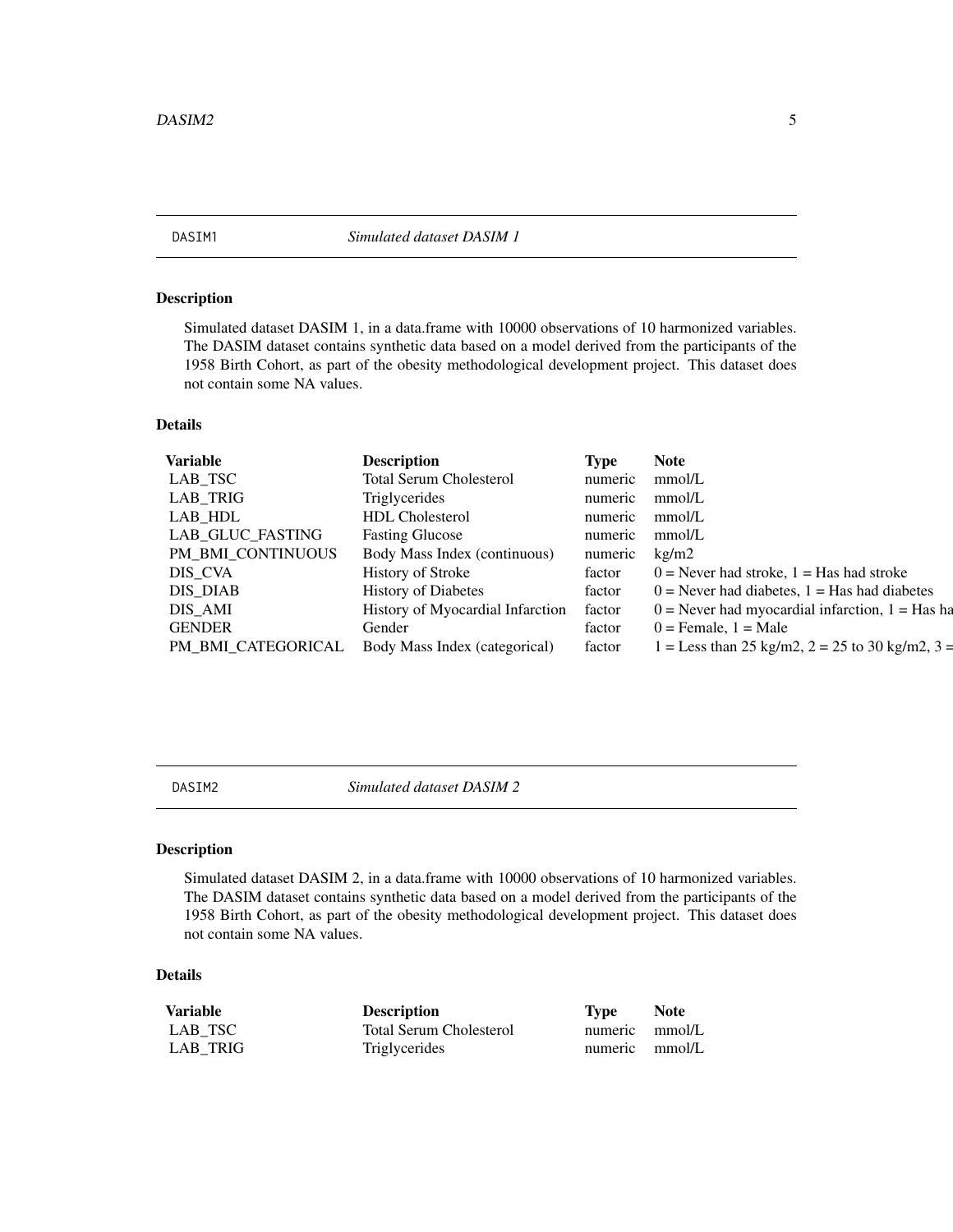<span id="page-5-0"></span>

| LAB HDL                  | <b>HDL</b> Cholesterol           | numeric | mmol/L                                              |
|--------------------------|----------------------------------|---------|-----------------------------------------------------|
| LAB GLUC FASTING         | <b>Fasting Glucose</b>           | numeric | mmol/L                                              |
| <b>PM_BMI_CONTINUOUS</b> | Body Mass Index (continuous)     | numeric | kg/m2                                               |
| DIS CVA                  | <b>History of Stroke</b>         | factor  | $0$ = Never had stroke, 1 = Has had stroke          |
| DIS DIAB                 | <b>History of Diabetes</b>       | factor  | $0 =$ Never had diabetes, $1 =$ Has had diabetes    |
| DIS AMI                  | History of Myocardial Infarction | factor  | $0 =$ Never had myocardial infarction, $1 =$ Has ha |
| <b>GENDER</b>            | Gender                           | factor  | $0$ = Female, $1$ = Male                            |
| PM_BMI_CATEGORICAL       | Body Mass Index (categorical)    | factor  | 1 = Less than 25 kg/m2, 2 = 25 to 30 kg/m2, 3 =     |
|                          |                                  |         |                                                     |

DASIM3 *Simulated dataset DASIM 3*

### Description

Simulated dataset DASIM 3, in a data.frame with 10000 observations of 10 harmonized variables. The DASIM dataset contains synthetic data based on a model derived from the participants of the 1958 Birth Cohort, as part of the obesity methodological development project. This dataset does not contain some NA values.

## Details

| Variable           | <b>Description</b>               | Type    | <b>Note</b>                                         |
|--------------------|----------------------------------|---------|-----------------------------------------------------|
| LAB TSC            | <b>Total Serum Cholesterol</b>   | numeric | mmol/L                                              |
| LAB TRIG           | Triglycerides                    | numeric | mmol/L                                              |
| LAB HDL            | <b>HDL</b> Cholesterol           | numeric | mmol/L                                              |
| LAB GLUC FASTING   | <b>Fasting Glucose</b>           | numeric | mmol/L                                              |
| PM BMI CONTINUOUS  | Body Mass Index (continuous)     | numeric | kg/m2                                               |
| DIS CVA            | <b>History of Stroke</b>         | factor  | $0$ = Never had stroke, $1$ = Has had stroke        |
| DIS DIAB           | <b>History of Diabetes</b>       | factor  | $0 =$ Never had diabetes, $1 =$ Has had diabetes    |
| DIS AMI            | History of Myocardial Infarction | factor  | $0$ = Never had myocardial infarction, $1$ = Has ha |
| <b>GENDER</b>      | Gender                           | factor  | $0 =$ Female, $1 =$ Male                            |
| PM BMI CATEGORICAL | Body Mass Index (categorical)    | factor  | 1 = Less than 25 kg/m2, 2 = 25 to 30 kg/m2, 3 =     |

<span id="page-5-1"></span>defaultDSConfiguration

*Default DataSHIELD configuration*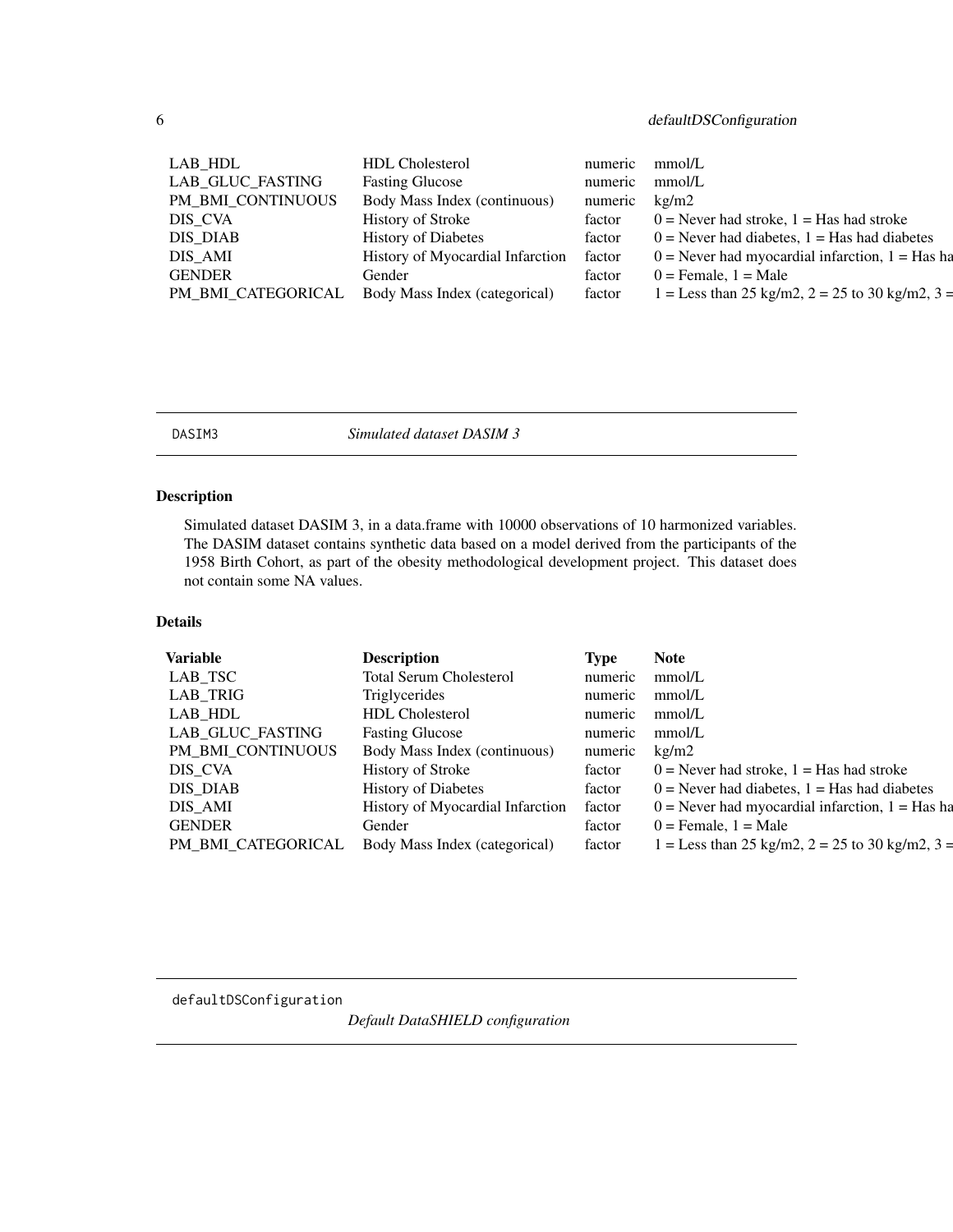## <span id="page-6-0"></span>Description

Find the R packages that have DataSHIELD server configuration information in them and extract this information in a data frame of aggregation/assignment methods and a named list of R options. The DataSHIELD packages can be filtered by specifying explicitly the package names to be included or excluded. The package exclusion prevails over the inclusion.

#### Usage

```
defaultDSConfiguration(include = NULL, exclude = NULL)
```
#### Arguments

| include | Character vector of package names to be explicitly included. If NULL, do not<br>filter packages. |
|---------|--------------------------------------------------------------------------------------------------|
| exclude | Character vector of package names to be explicitly excluded. If NULL, do not<br>filter packages. |

#### Examples

```
{
# detect DS packages
defaultDSConfiguration()
# exclude a DS package
defaultDSConfiguration(exclude="dsBase")
# include explicitely some DS packages
defaultDSConfiguration(include=c("dsBase", "dsOmics"))
}
```
DISCORDANT\_STUDY1 *Simulated dataset DISCORDANT 1*

#### Description

Simulated dataset DISCORDANT 1, in a data.frame with 12 observations of 2 discordant variables.

#### Details

| Variable | <b>Description</b> | <b>Type</b> |
|----------|--------------------|-------------|
| A        | Dummy data         | integer     |
| B        | Dummy data         | integer     |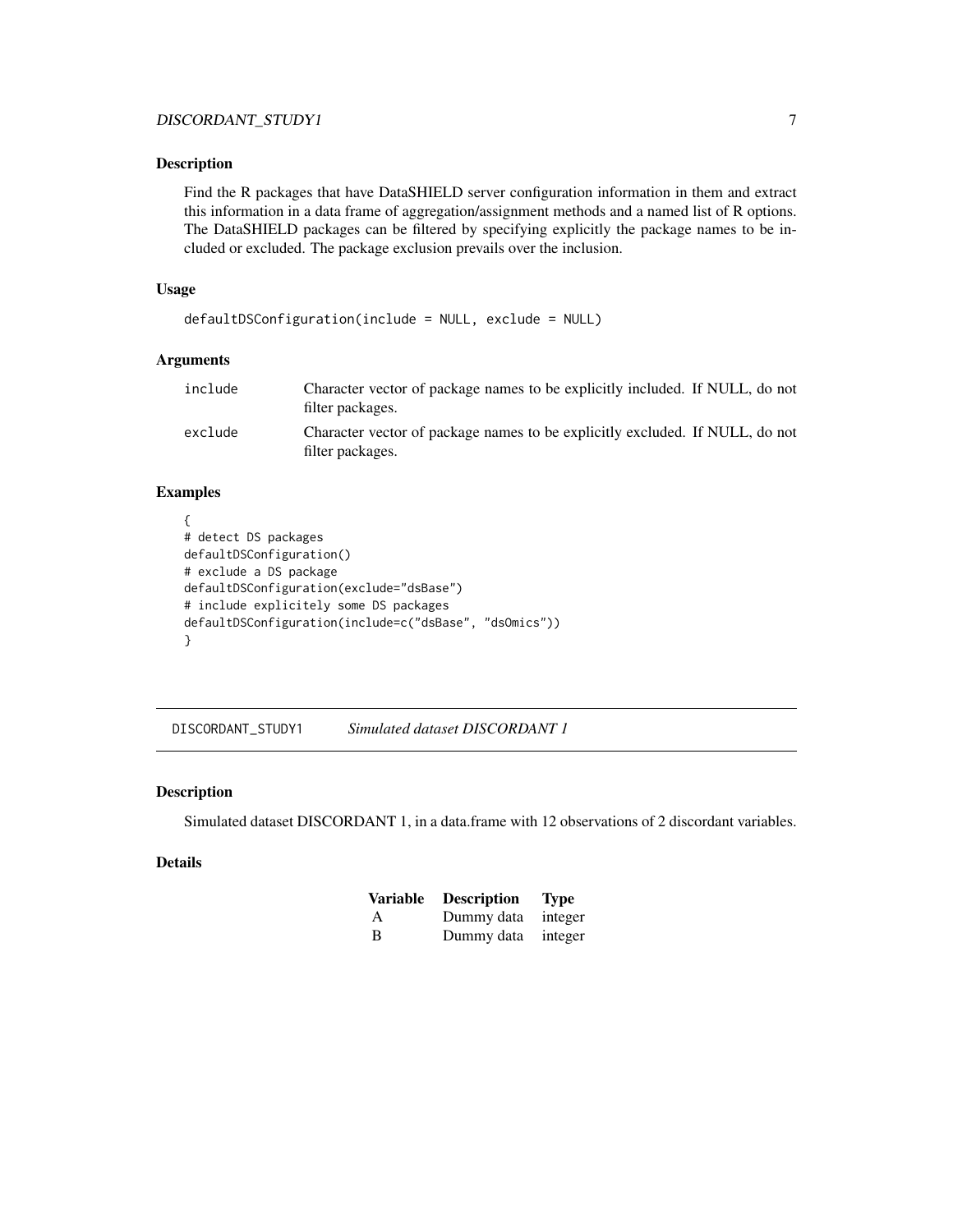<span id="page-7-0"></span>DISCORDANT\_STUDY2 *Simulated dataset DISCORDANT 2*

## Description

Simulated dataset DISCORDANT 2, in a data.frame with 12 observations of 2 discordant variables.

## Details

| <b>Variable</b> | <b>Description</b> | <b>Type</b> |
|-----------------|--------------------|-------------|
| A               | Dummy data         | integer     |
| C               | Dummy data         | integer     |

DISCORDANT\_STUDY3 *Simulated dataset DISCORDANT 3*

#### Description

Simulated dataset DISCORDANT 3, in a data.frame with 12 observations of 2 discordant variables.

#### Details

| Variable | <b>Description</b> | <b>Type</b> |
|----------|--------------------|-------------|
| B        | Dummy data         | integer     |
| C        | Dummy data         | integer     |

dsAggregate,DSLiteConnection-method *Aggregate data*

## Description

Aggregate some data from the DataSHIELD R session using a valid R expression. The aggregation expression must satisfy the data repository's DataSHIELD configuration.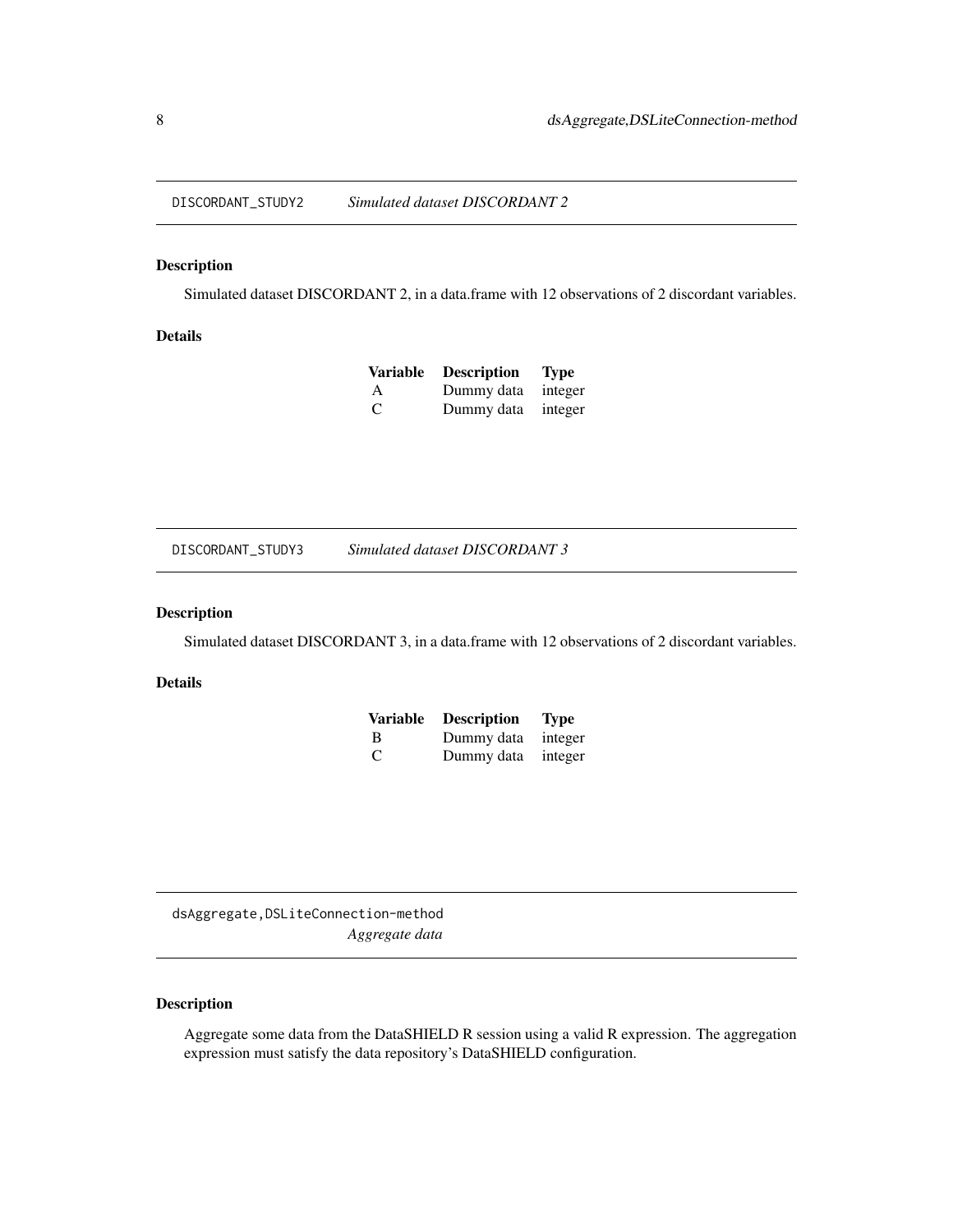## <span id="page-8-0"></span>Usage

```
## S4 method for signature 'DSLiteConnection'
dsAggregate(conn, expr, async = TRUE)
```
### Arguments

| conn  | DSLiteConnection-class object.                                                                                                                                                                                               |
|-------|------------------------------------------------------------------------------------------------------------------------------------------------------------------------------------------------------------------------------|
| expr  | Expression to evaluate.                                                                                                                                                                                                      |
| async | Whether the result of the call should be retrieved asynchronously. When TRUE<br>(default) the calls are parallelized over the connections, when the connection<br>supports that feature, with an extra overhead of requests. |

dsAssignExpr,DSLiteConnection-method *Assign the result of an expression*

### Description

Assign a result of the execution of an expression in the DataSHIELD R session.

#### Usage

## S4 method for signature 'DSLiteConnection' dsAssignExpr(conn, symbol, expr, async = TRUE)

## Arguments

| conn   | DSLiteConnection-class object.                                                                                                                                                                                               |
|--------|------------------------------------------------------------------------------------------------------------------------------------------------------------------------------------------------------------------------------|
| symbol | Name of the R symbol.                                                                                                                                                                                                        |
| expr   | A R expression with allowed assign functions calls.                                                                                                                                                                          |
| async  | Whether the result of the call should be retrieved asynchronously. When TRUE<br>(default) the calls are parallelized over the connections, when the connection<br>supports that feature, with an extra overhead of requests. |

### Value

A [DSLiteResult-class](#page-0-0) object.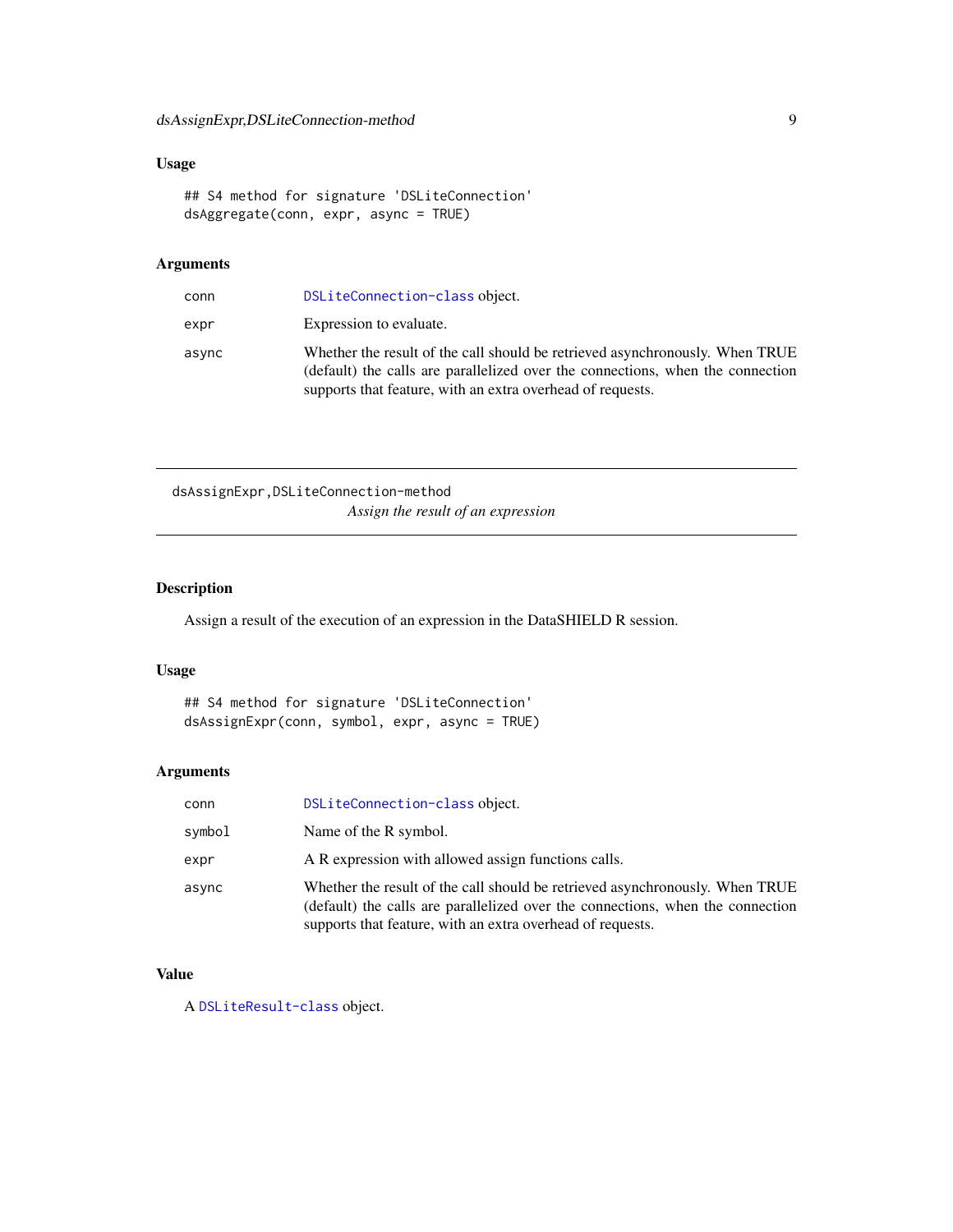<span id="page-9-0"></span>dsAssignResource,DSLiteConnection-method *Assign a resource*

#### Description

Assign a DSLite resource in the DataSHIELD R session.

#### Usage

```
## S4 method for signature 'DSLiteConnection'
dsAssignResource(conn, symbol, resource, async = TRUE)
```
## Arguments

| conn     | DSLiteConnection-class object.                                                                                                                                                                                               |
|----------|------------------------------------------------------------------------------------------------------------------------------------------------------------------------------------------------------------------------------|
| symbol   | Name of the R symbol.                                                                                                                                                                                                        |
| resource | Fully qualified name of a resource object living in the DSL te server.                                                                                                                                                       |
| async    | Whether the result of the call should be retrieved asynchronously. When TRUE<br>(default) the calls are parallelized over the connections, when the connection<br>supports that feature, with an extra overhead of requests. |

#### Value

A [DSLiteResult-class](#page-0-0) object.

dsAssignTable,DSLiteConnection-method *Assign a table*

## Description

Assign a DSLite dataset in the DataSHIELD R session.

### Usage

```
## S4 method for signature 'DSLiteConnection'
dsAssignTable(
  conn,
  symbol,
  table,
  variables = NULL,
 missings = FALSE,
  identifiers = NULL,
  id.name = NULL,
  async = TRUE)
```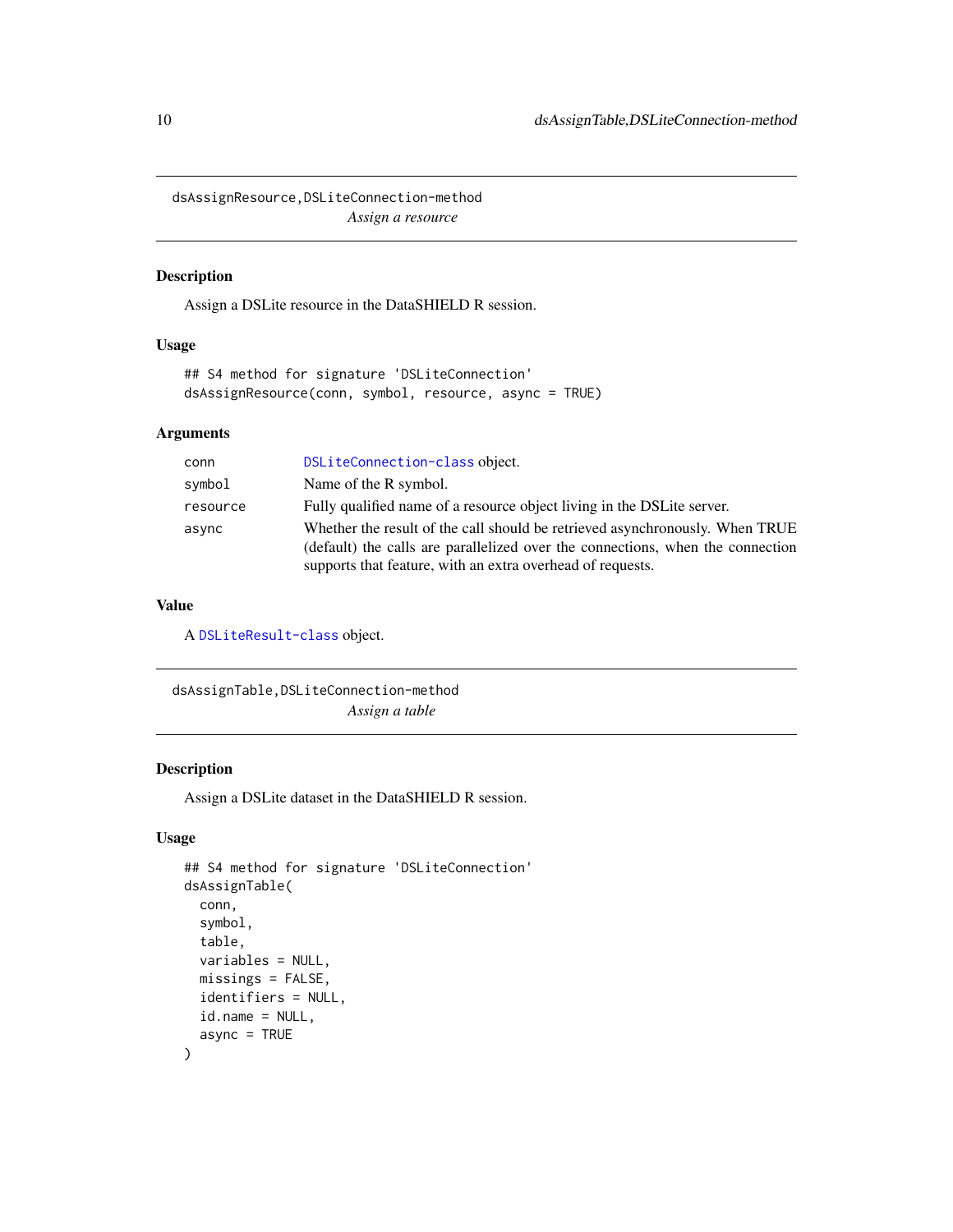## <span id="page-10-0"></span>Arguments

| conn        | DSLiteConnection-class object.                                                                                                                                                                                               |
|-------------|------------------------------------------------------------------------------------------------------------------------------------------------------------------------------------------------------------------------------|
| symbol      | Name of the R symbol.                                                                                                                                                                                                        |
| table       | Fully qualified name of a dataset living in the DSLite server.                                                                                                                                                               |
| variables   | The variable names to be filtered in.                                                                                                                                                                                        |
| missings    | Ignored.                                                                                                                                                                                                                     |
| identifiers | Name of the identifiers mapping to use when assigning entities to R (currently<br>NOT supported by DSLite).                                                                                                                  |
| id.name     | Name of the column that will contain the entity identifiers. If not specified, the<br>identifiers will be the data frame row names. When specified this column can be<br>used to perform joins between data frames.          |
| async       | Whether the result of the call should be retrieved asynchronously. When TRUE<br>(default) the calls are parallelized over the connections, when the connection<br>supports that feature, with an extra overhead of requests. |

## Value

A [DSLiteResult-class](#page-0-0) object.

dsConnect,DSLiteDriver-method

*Connect to a DSLite server*

## Description

Connect to a DSLite server, with provided datasets symbol names.

#### Usage

```
## S4 method for signature 'DSLiteDriver'
dsConnect(drv, name, url, restore = NULL, profile = NULL, ...)
```
## Arguments

| drv       | DSLiteDriver-class class object.                                                                                                                                                                                                            |
|-----------|---------------------------------------------------------------------------------------------------------------------------------------------------------------------------------------------------------------------------------------------|
| name      | Name of the connection, which must be unique among all the DataSHIELD<br>connections.                                                                                                                                                       |
| url       | A R symbol that refers to a DSLiteServer object that holds the datasets of inter-<br>est. The option "datashield.env" can be used to specify where to search for this<br>symbol value. If not specified, the environment is the global one. |
| restore   | Workspace name to be restored in the newly created DataSHIELD R session.                                                                                                                                                                    |
| profile   | Name of the profile that will be given to the DSL test configuration. Make<br>different DSLiteServers to support different configurations.                                                                                                  |
| $\ddotsc$ | Unused, needed for compatibility with generic.                                                                                                                                                                                              |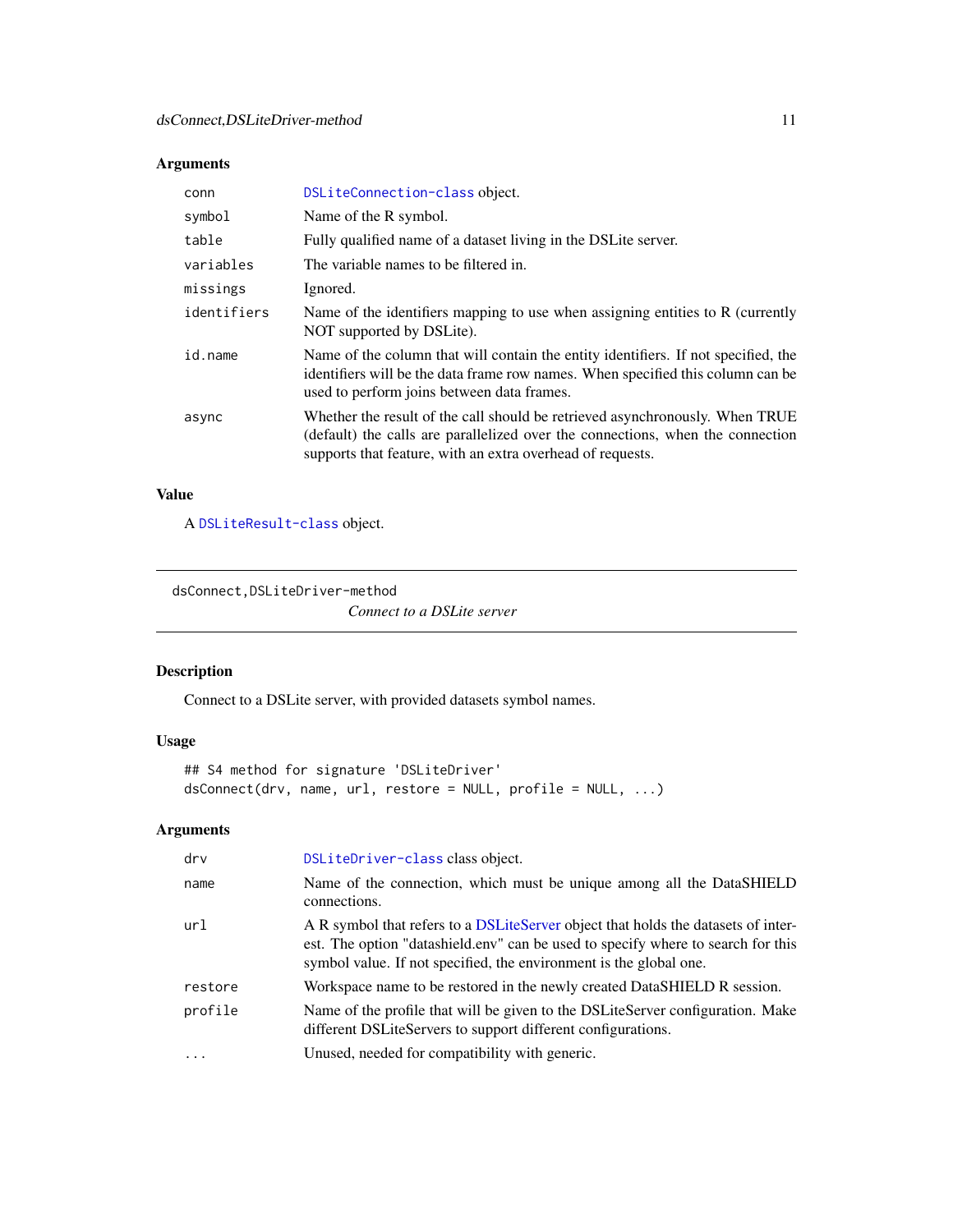## <span id="page-11-0"></span>Value

A [DSLiteConnection-class](#page-0-0) object.

dsDisconnect,DSLiteConnection-method *Disconnect from a DSLite server*

### Description

Save the session in a local file if requested.

#### Usage

## S4 method for signature 'DSLiteConnection' dsDisconnect(conn, save = NULL)

### Arguments

| conn | DSLiteConnection-class class object                                          |
|------|------------------------------------------------------------------------------|
| save | Save the DataSHIELD R session with provided ID (must be a character string). |

```
dsFetch,DSLiteResult-method
                        Fetch the result
```
## Description

Fetch the DataSHIELD operation result.

#### Usage

```
## S4 method for signature 'DSLiteResult'
dsFetch(res)
```
### Arguments

res [DSLiteResult-class](#page-0-0) object.

#### Value

TRUE if table exists.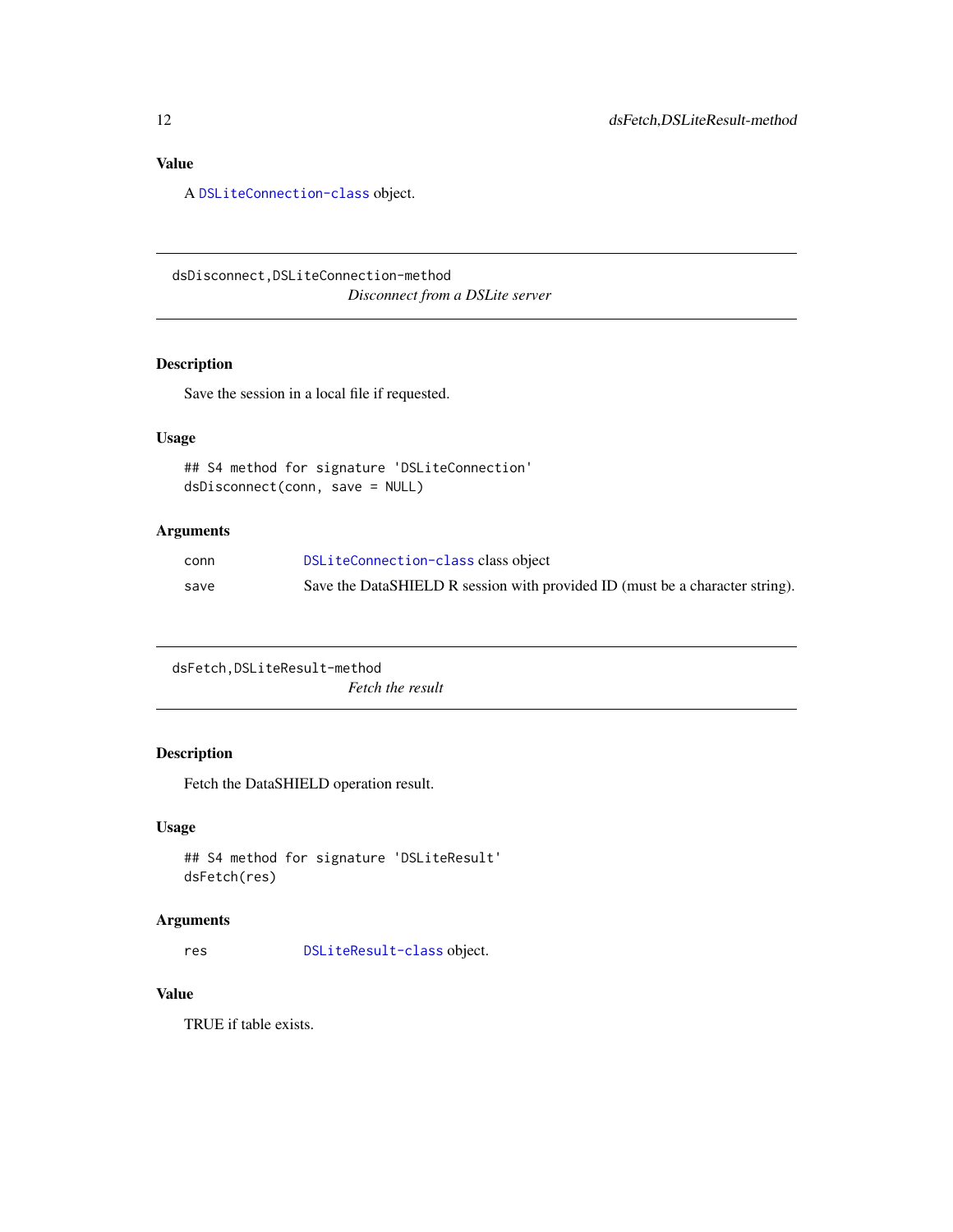<span id="page-12-0"></span>dsGetInfo,DSLiteResult-method

*Get result info*

### Description

Get the information about a command (if still available).

#### Usage

```
## S4 method for signature 'DSLiteResult'
dsGetInfo(dsObj, ...)
```
#### Arguments

| dsObj   | DSLiteResult-class class object                |
|---------|------------------------------------------------|
| $\cdot$ | Unused, needed for compatibility with generic. |

## Value

The result information, including its status.

dsHasResource,DSLiteConnection-method *Verify DSLite server resource*

## Description

Verify resource exists and can be accessible for performing DataSHIELD operations.

#### Usage

```
## S4 method for signature 'DSLiteConnection'
dsHasResource(conn, resource)
```
## Arguments

| conn     | DSLiteConnection-class class object.      |
|----------|-------------------------------------------|
| resource | The fully qualified name of the resource. |

## Value

TRUE if dataset exists.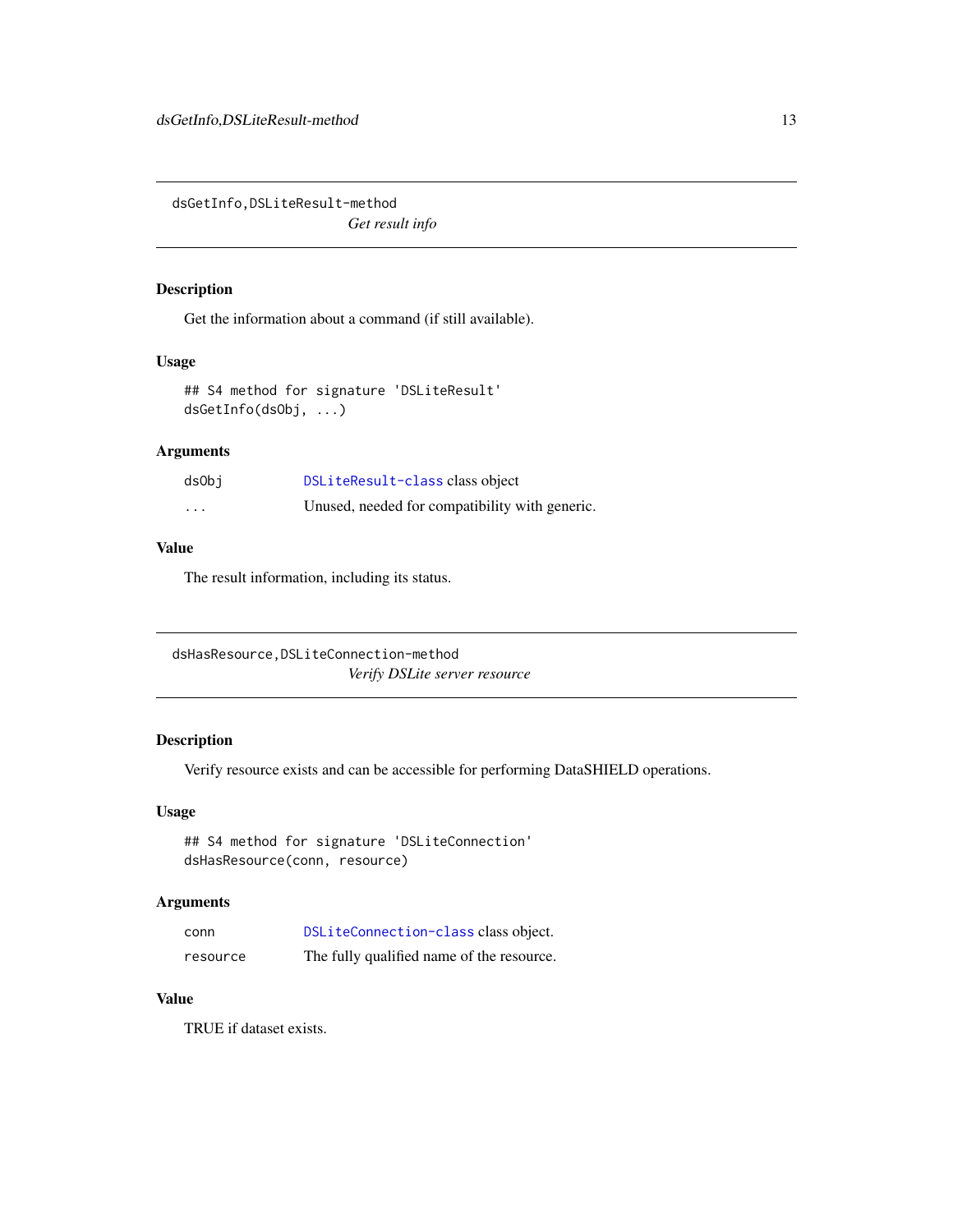<span id="page-13-0"></span>dsHasTable,DSLiteConnection-method *Verify DSLite server dataset*

#### Description

Verify dataset exists and can be accessible for performing DataSHIELD operations.

#### Usage

```
## S4 method for signature 'DSLiteConnection'
dsHasTable(conn, table)
```
## Arguments

| conn  | DSLiteConnection-class class object.     |
|-------|------------------------------------------|
| table | The fully qualified name of the dataset. |

## Value

TRUE if dataset exists.

dsIsAsync,DSLiteConnection-method *DSLite asynchronous support*

#### Description

No asynchronicity on any DataSHIELD operations.

#### Usage

## S4 method for signature 'DSLiteConnection' dsIsAsync(conn)

#### Arguments

conn [DSLiteConnection-class](#page-0-0) class object

#### Value

The named list of logicals detailing the asynchronicity support.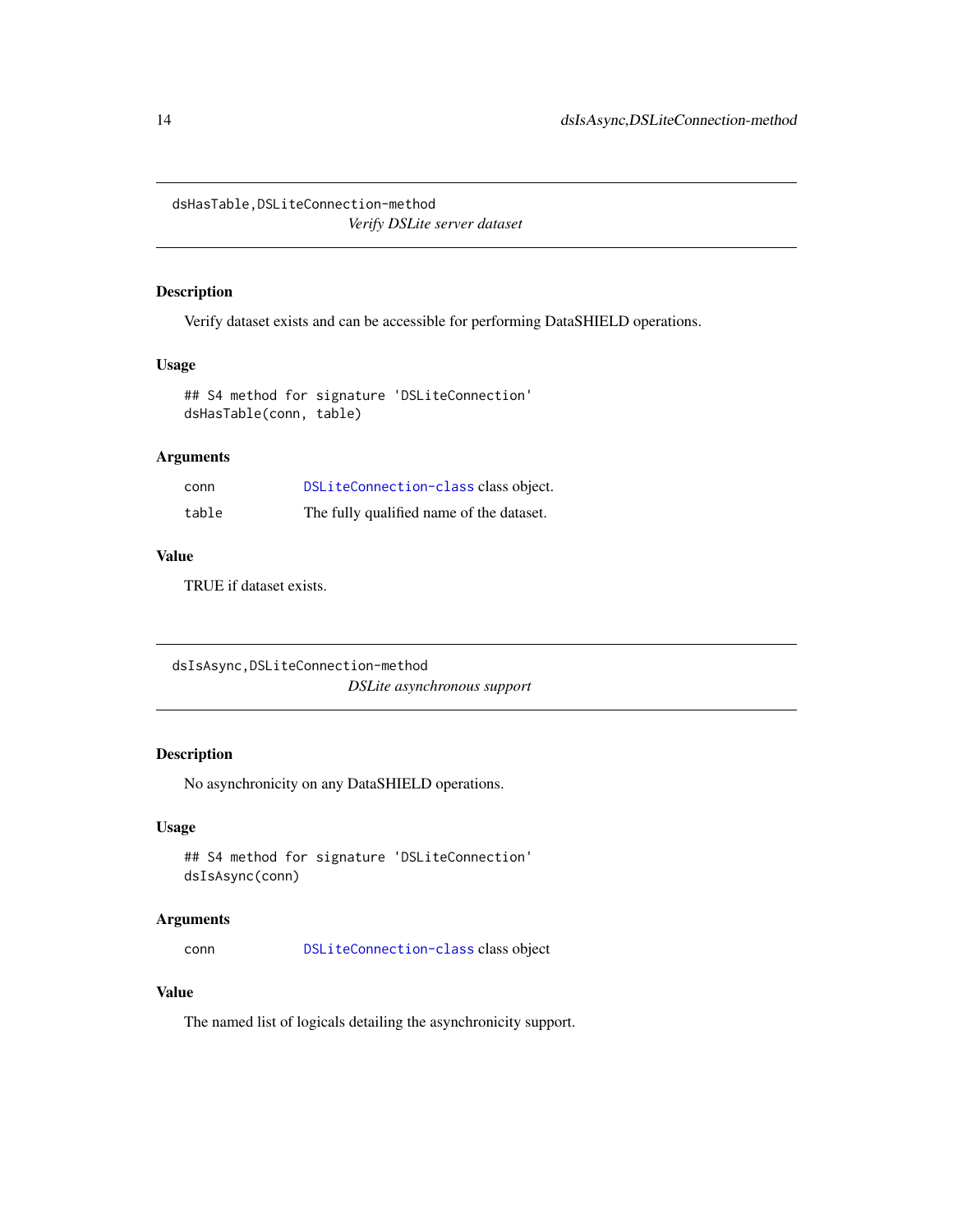<span id="page-14-0"></span>dsIsCompleted,DSLiteResult-method

*Get whether the operation is completed*

### Description

Always TRUE because of synchronous operations.

#### Usage

```
## S4 method for signature 'DSLiteResult'
dsIsCompleted(res)
```
### Arguments

res [DSLiteResult-class](#page-0-0) object.

#### Value

Always TRUE.

dsKeepAlive,DSLiteConnection-method *Keep connection with a DSLite server alive*

## Description

No operation due to the DSLiteServer nature.

#### Usage

```
## S4 method for signature 'DSLiteConnection'
dsKeepAlive(conn)
```
## Arguments

conn [DSLiteConnection-class](#page-0-0) class object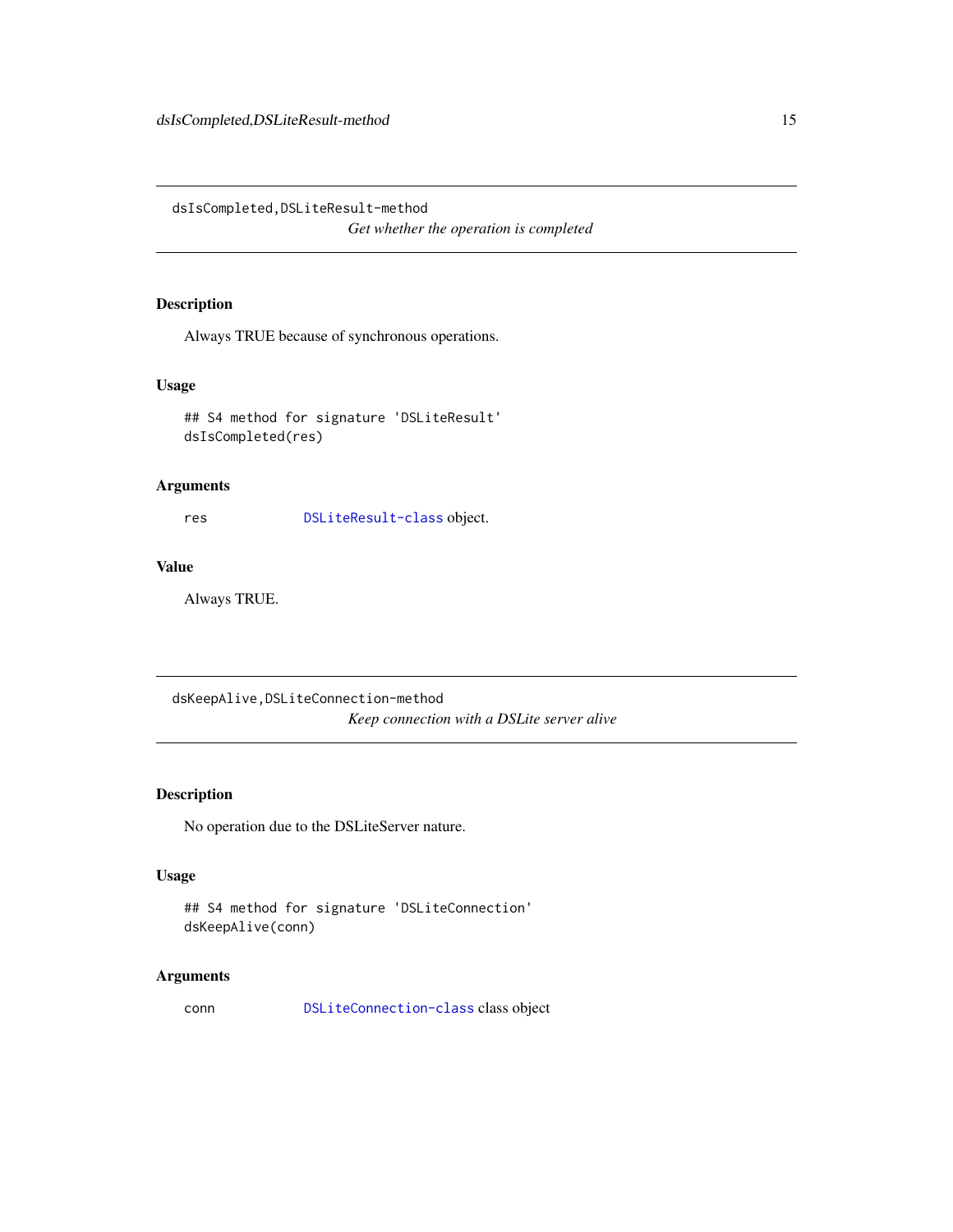<span id="page-15-0"></span>dsListMethods,DSLiteConnection-method *List methods*

#### Description

List methods defined in the DataSHIELD configuration.

#### Usage

```
## S4 method for signature 'DSLiteConnection'
dsListMethods(conn, type = "aggregate")
```
## Arguments

| conn | DSLiteConnection-class class object                    |
|------|--------------------------------------------------------|
| type | Type of the method: "aggregate" (default) or "assign". |

#### Value

A data frame.

dsListPackages,DSLiteConnection-method *List packages*

## Description

List packages defined in the DataSHIELD configuration.

## Usage

## S4 method for signature 'DSLiteConnection' dsListPackages(conn)

### Arguments

conn [DSLiteConnection-class](#page-0-0) class object

#### Value

A data frame.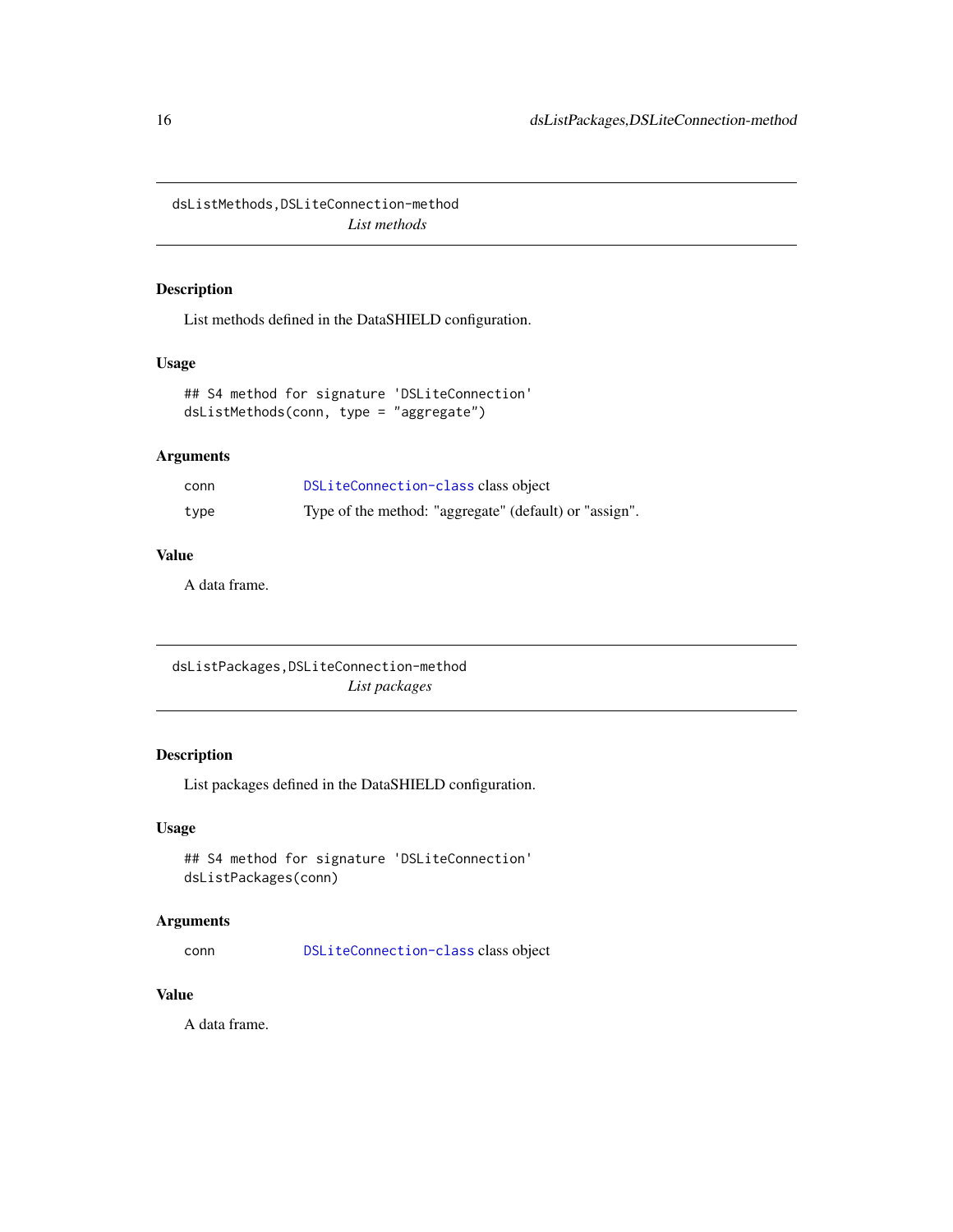<span id="page-16-0"></span>dsListProfiles,DSLiteConnection-method *List profiles*

#### Description

List profiles defined in the DataSHIELD configuration.

#### Usage

```
## S4 method for signature 'DSLiteConnection'
dsListProfiles(conn)
```
### Arguments

conn [DSLiteConnection-class](#page-0-0) class object

#### Value

A list containing the "available" character vector of profile names and the "current" profile (in case a default one was assigned).

dsListResources,DSLiteConnection-method *List DSLite server resources*

## Description

List resource names living in the DSLite server for performing DataSHIELD operations.

#### Usage

```
## S4 method for signature 'DSLiteConnection'
dsListResources(conn)
```
## Arguments

conn [DSLiteConnection-class](#page-0-0) class object

#### Value

The fully qualified names of the resources.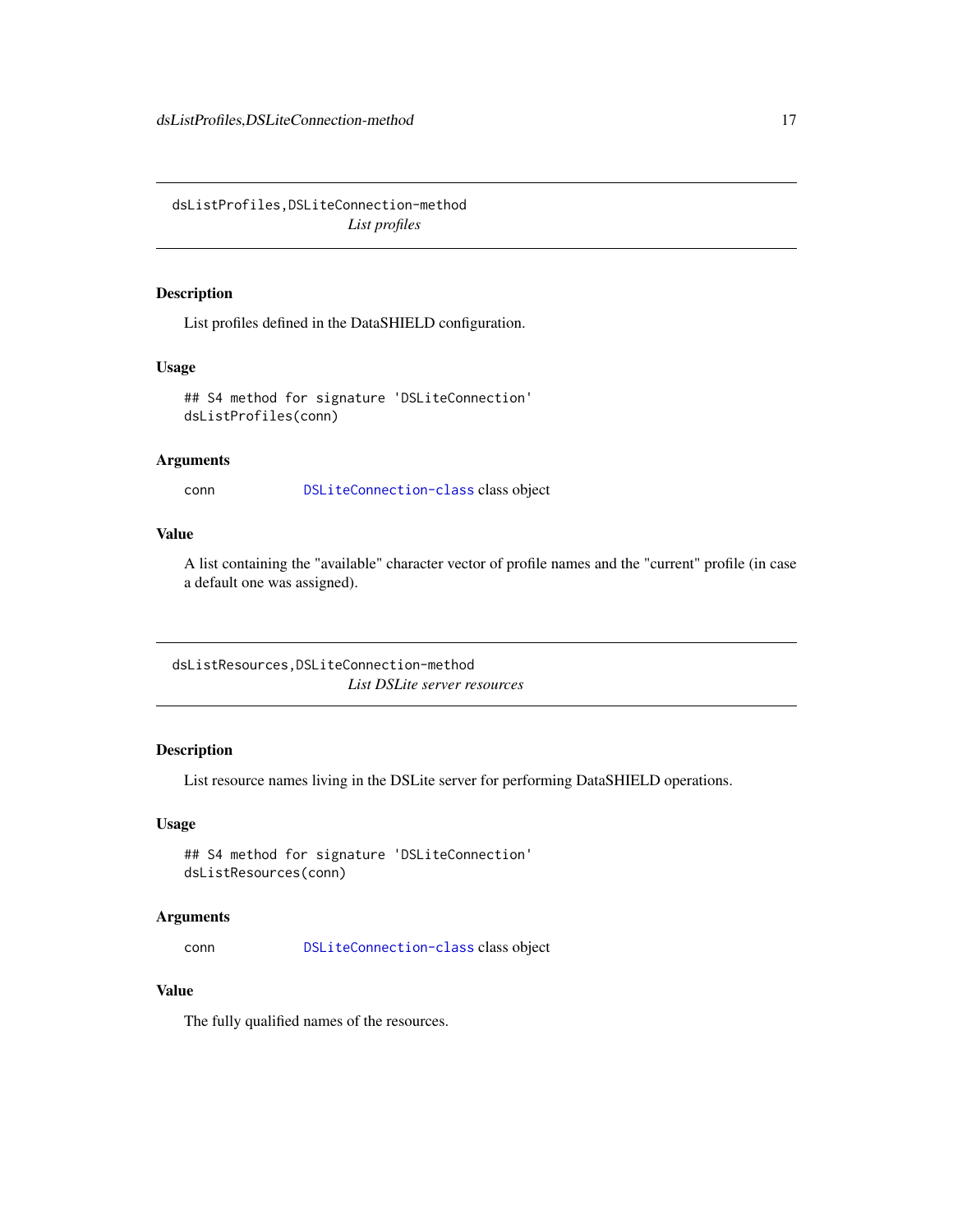<span id="page-17-0"></span>dsListSymbols,DSLiteConnection-method *List R symbols*

#### Description

List symbols living in the DataSHIELD R session.

#### Usage

## S4 method for signature 'DSLiteConnection' dsListSymbols(conn)

#### Arguments

conn [DSLiteConnection-class](#page-0-0) class object

#### Value

A character vector.

dsListTables,DSLiteConnection-method *List DSLite server datasets*

### Description

List dataset names living in the DSLite server for performing DataSHIELD operations.

#### Usage

```
## S4 method for signature 'DSLiteConnection'
dsListTables(conn)
```
#### Arguments

conn [DSLiteConnection-class](#page-0-0) class object

## Value

The fully qualified names of the tables.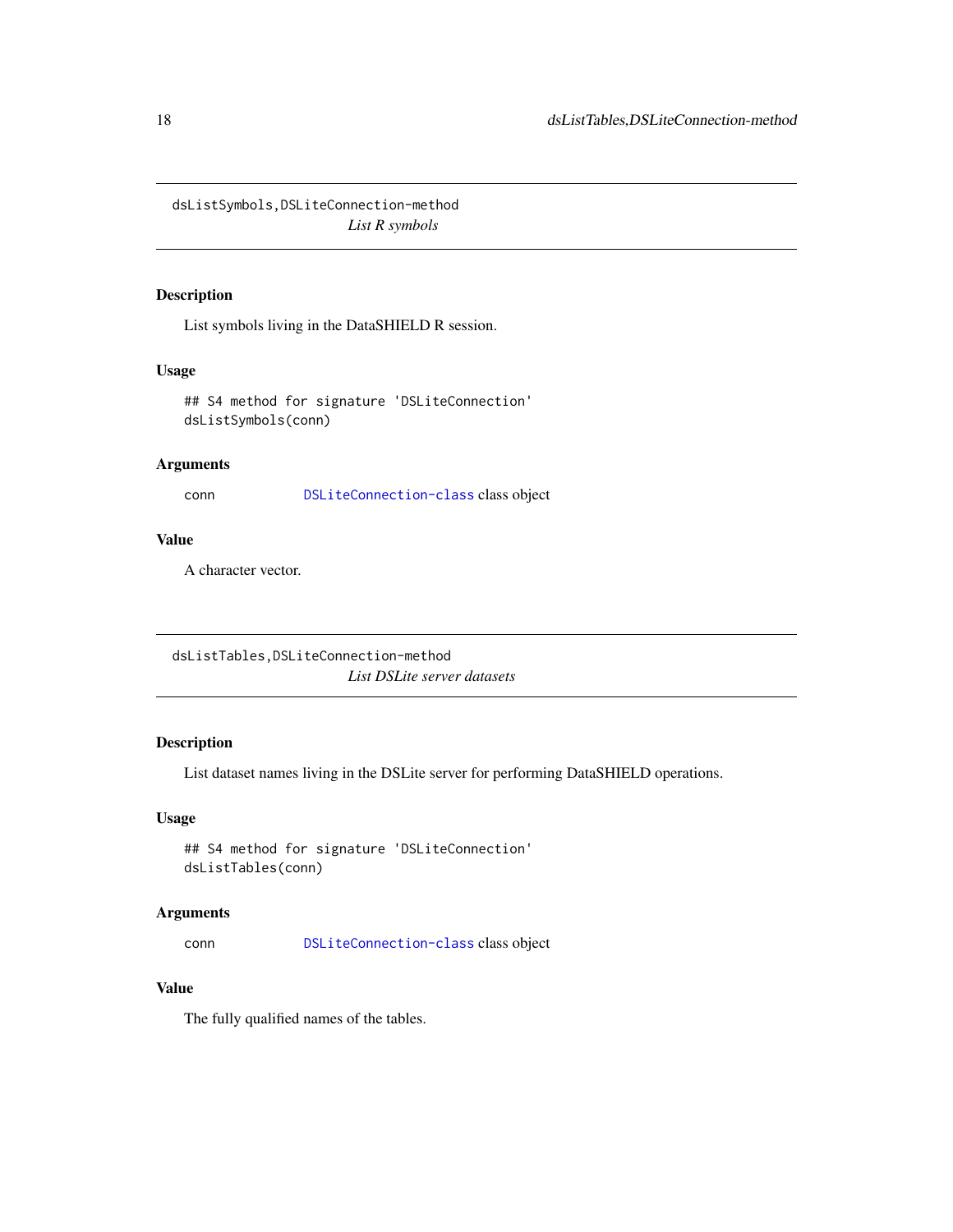<span id="page-18-0"></span>dsListWorkspaces,DSLiteConnection-method *List workspaces*

## Description

List workspaces saved in the data repository.

## Usage

```
## S4 method for signature 'DSLiteConnection'
dsListWorkspaces(conn)
```
#### Arguments

conn [DSLiteConnection-class](#page-0-0) class object

#### Value

A data frame.

DSLite *Create a DSLite driver*

### Description

Convenient function for creating a DSLiteDriver object.

## Usage

DSLite()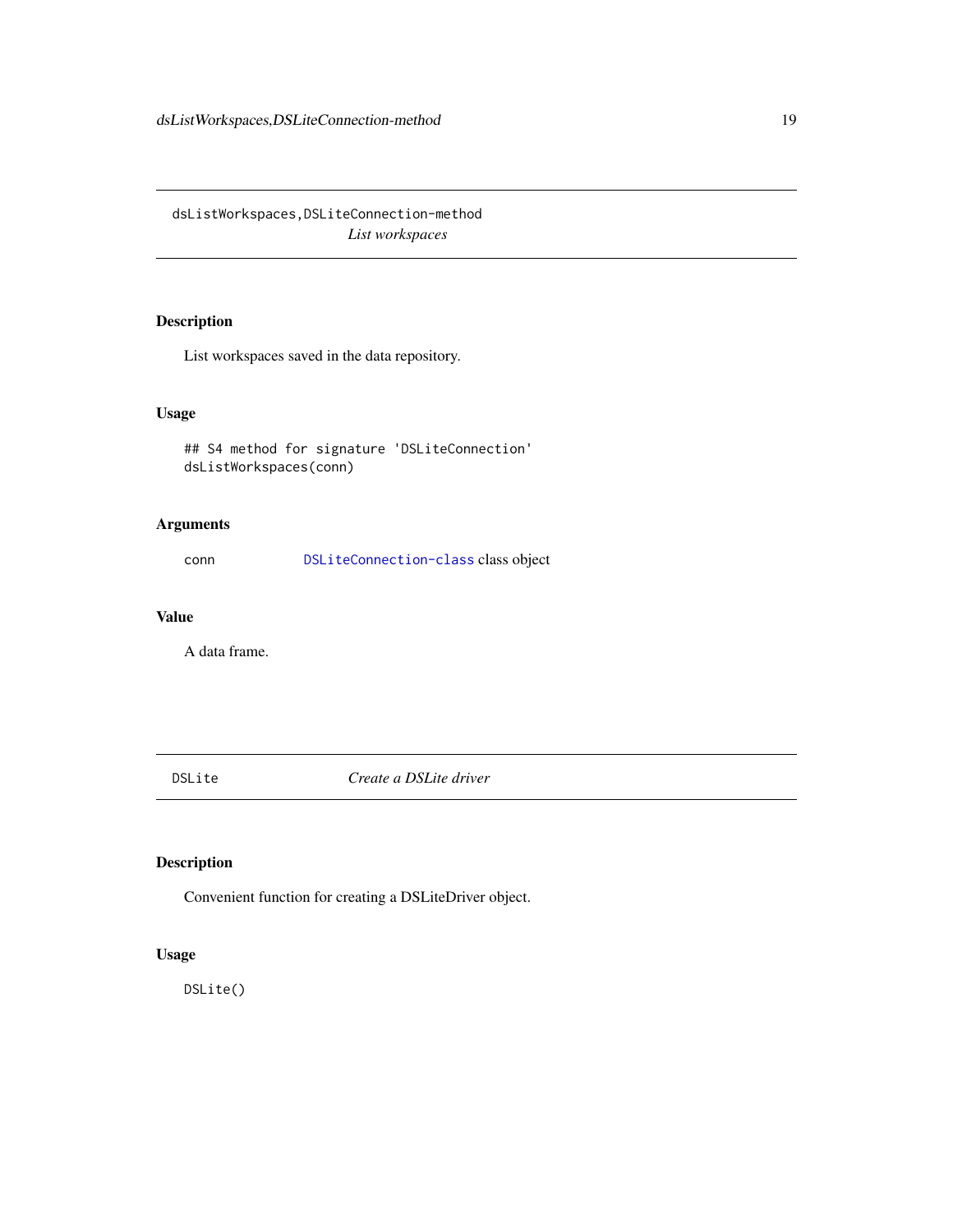<span id="page-19-1"></span><span id="page-19-0"></span>

#### Description

DSLiteServer mimics a DataSHIELD server by holding datasets and exposing DataSHIELD-like functions: aggregate and assign. A DataSHIELD session is a R environment where the assignment and the operations happen.

#### Methods

#### Public methods:

- [DSLiteServer\\$new\(\)](#page-20-0)
- [DSLiteServer\\$config\(\)](#page-20-1)
- [DSLiteServer\\$profile\(\)](#page-20-2)
- [DSLiteServer\\$strict\(\)](#page-20-3)
- [DSLiteServer\\$home\(\)](#page-21-0)
- [DSLiteServer\\$workspaces\(\)](#page-21-1)
- [DSLiteServer\\$workspace\\_save\(\)](#page-21-2)
- [DSLiteServer\\$workspace\\_rm\(\)](#page-21-3)
- [DSLiteServer\\$aggregateMethods\(\)](#page-21-4)
- [DSLiteServer\\$aggregateMethod\(\)](#page-22-0)
- [DSLiteServer\\$assignMethods\(\)](#page-22-1)
- [DSLiteServer\\$assignMethod\(\)](#page-22-2)
- [DSLiteServer\\$options\(\)](#page-22-3)
- [DSLiteServer\\$option\(\)](#page-22-4)
- [DSLiteServer\\$newSession\(\)](#page-23-0)
- [DSLiteServer\\$hasSession\(\)](#page-23-1)
- [DSLiteServer\\$getSession\(\)](#page-23-2)
- [DSLiteServer\\$getSessionIds\(\)](#page-23-3)
- [DSLiteServer\\$getSessionData\(\)](#page-23-4)
- [DSLiteServer\\$closeSession\(\)](#page-23-5)
- [DSLiteServer\\$tableNames\(\)](#page-24-0)
- [DSLiteServer\\$hasTable\(\)](#page-24-1)
- [DSLiteServer\\$resourceNames\(\)](#page-24-2)
- [DSLiteServer\\$hasResource\(\)](#page-24-3)
- [DSLiteServer\\$symbols\(\)](#page-24-4)
- [DSLiteServer\\$symbol\\_rm\(\)](#page-24-5)
- [DSLiteServer\\$assignTable\(\)](#page-24-6)
- [DSLiteServer\\$assignResource\(\)](#page-25-0)
- [DSLiteServer\\$assignExpr\(\)](#page-25-1)
- [DSLiteServer\\$aggregate\(\)](#page-25-2)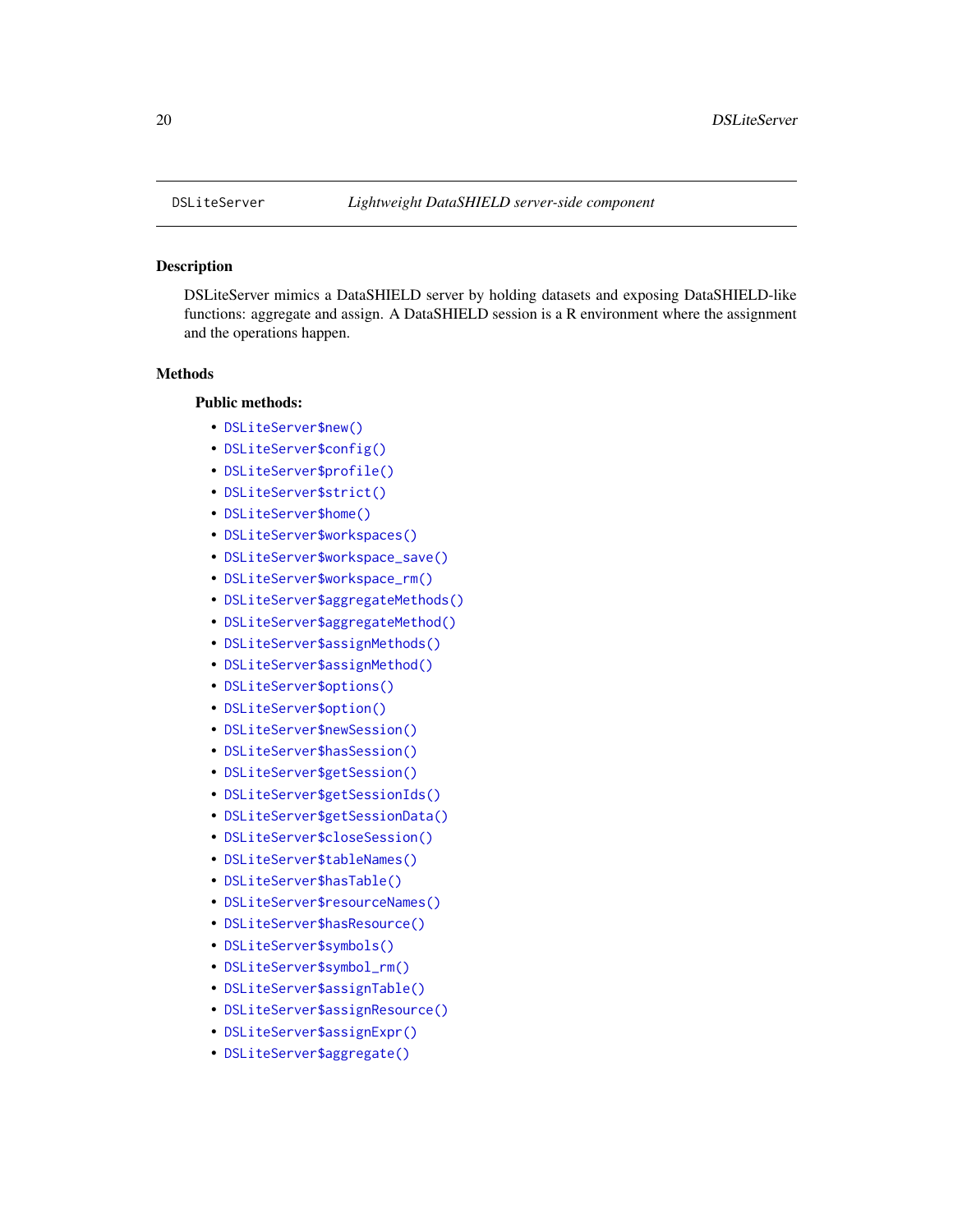#### <span id="page-20-4"></span>DSLiteServer 21

#### • [DSLiteServer\\$clone\(\)](#page-25-3)

<span id="page-20-0"></span>Method new(): Create new DSLiteServer instance. See [defaultDSConfiguration](#page-5-1) function for including or excluding packages when discovering the DataSHIELD configuration from the DataSHIELD server-side packages (meta-data from the DESCRIPTION files).

```
Usage:
DSLiteServer$new(
  tables = list(),
  resources = list(),
  config = DSLite::defaultDSConfiguration(),
  strict = TRUE,home = file.path(tempdir(), ".dslite"),
  profile = "default"
)
```
*Arguments:*

tables A named list of data.frames representing the harmonized tables.

- resources A named list of resourcer::Resource objects representing accessible data or computation resources.
- config The DataSHIELD configuration. Default is to discover it from the DataSHIELD serverside R packages.
- strict Logical to specify whether the DataSHIELD configuration must be strictly applied. Default is TRUE.
- home Folder location where are located the session work directory and where to read and dump workspace images.
- profile The DataSHIELD profile name, used to give a name to the DS configuration. Default is "default". Default is in a hidden folder of the R session's temporary directory.

```
Returns: A DSLiteServer object
```
<span id="page-20-1"></span>Method config(): Get or set the DataSHIELD configuration.

*Usage:*

```
DSLiteServer$config(value)
```
*Arguments:*

value The DataSHIELD configuration: aggregate/assign methods in data frames and a named list of options.

*Returns:* The DataSHIELD configuration, if no parameter is provided.

<span id="page-20-2"></span>Method profile(): Get or set the DataSHIELD profile name.

*Usage:*

DSLiteServer\$profile(value)

*Arguments:*

value The DataSHIELD profile name.

*Returns:* The DataSHIELD profile, if no parameter is provided.

<span id="page-20-3"></span>Method strict(): Get or set the level of strictness (stop when function call is not configured)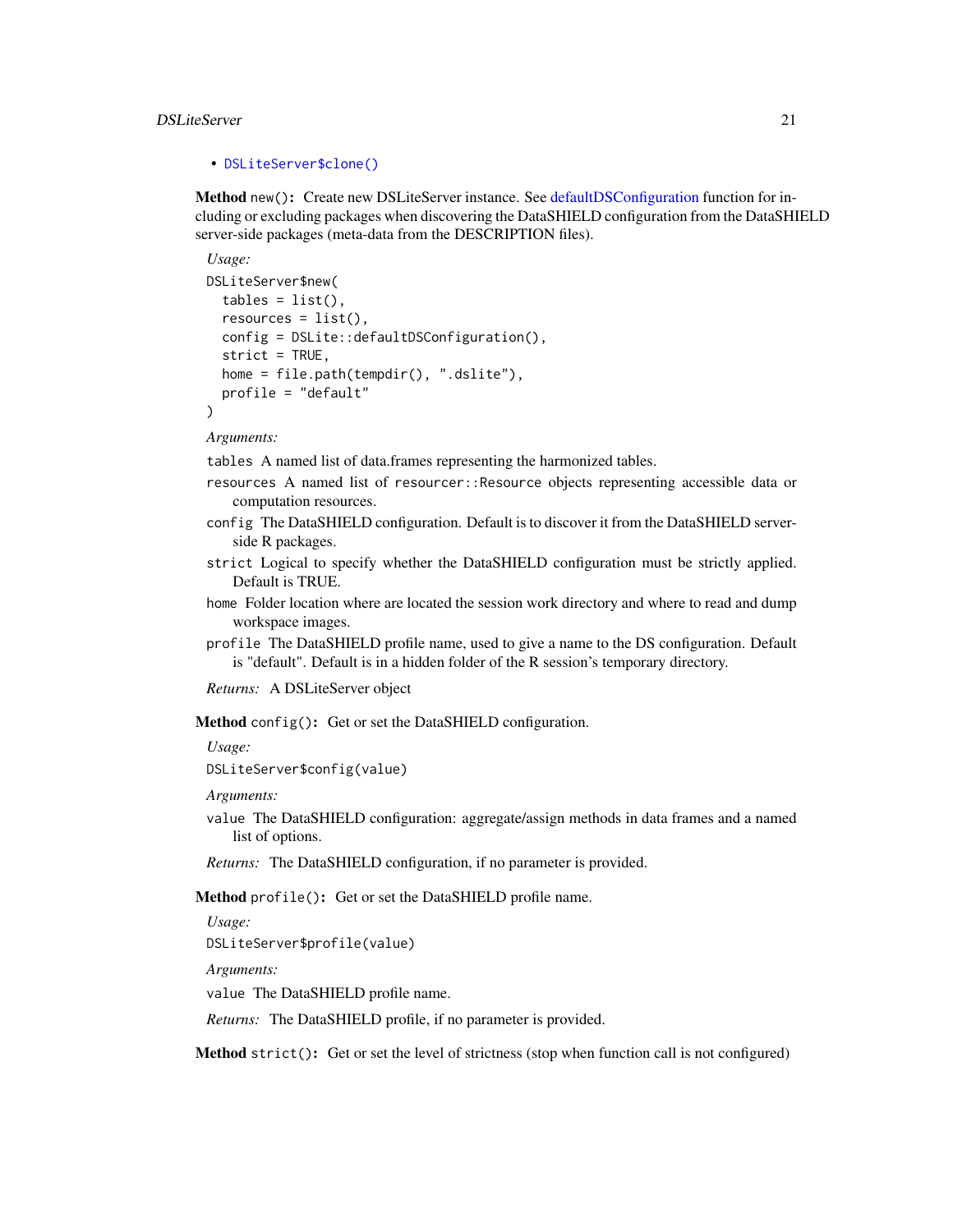*Usage:* DSLiteServer\$strict(value) *Arguments:* value The strict logical field. *Returns:* The strict field if no parameter is provided.

<span id="page-21-0"></span>Method home(): Get or set the home folder location where are located the session work direc-

*Usage:* DSLiteServer\$home(value) *Arguments:* value The path to the home folder.

tories and where to read and dump workspace images.

*Returns:* The home folder path if no parameter is provided.

<span id="page-21-1"></span>Method workspaces(): List the saved workspaces in the home folder.

*Usage:*

DSLiteServer\$workspaces(prefix = NULL)

*Arguments:*

prefix Filter workspaces starting with provided prefix (optional).

<span id="page-21-2"></span>Method workspace\_save(): Save the session's workspace image identified by the sid identifier with the provided name in the home folder.

*Usage:*

DSLiteServer\$workspace\_save(sid, name)

*Arguments:*

sid, Session ID

name The name to be given to the workspace's image.

<span id="page-21-3"></span>Method workspace\_rm(): Remove the workspace image with the provided name from the home folder.

*Usage:* DSLiteServer\$workspace\_rm(name)

*Arguments:*

name The name of the workspace.

<span id="page-21-4"></span>Method aggregateMethods(): Get or set the aggregate methods.

*Usage:*

DSLiteServer\$aggregateMethods(value)

*Arguments:*

value A data.frame with columns: name (the client function call), value (the translated server call), package (relevant when extracted from a DataSHIELD server-side package), version (relevant when extracted from a DataSHIELD server-side package), type ("aggregate"), class ("function" for package functions or "script" for custom scripts).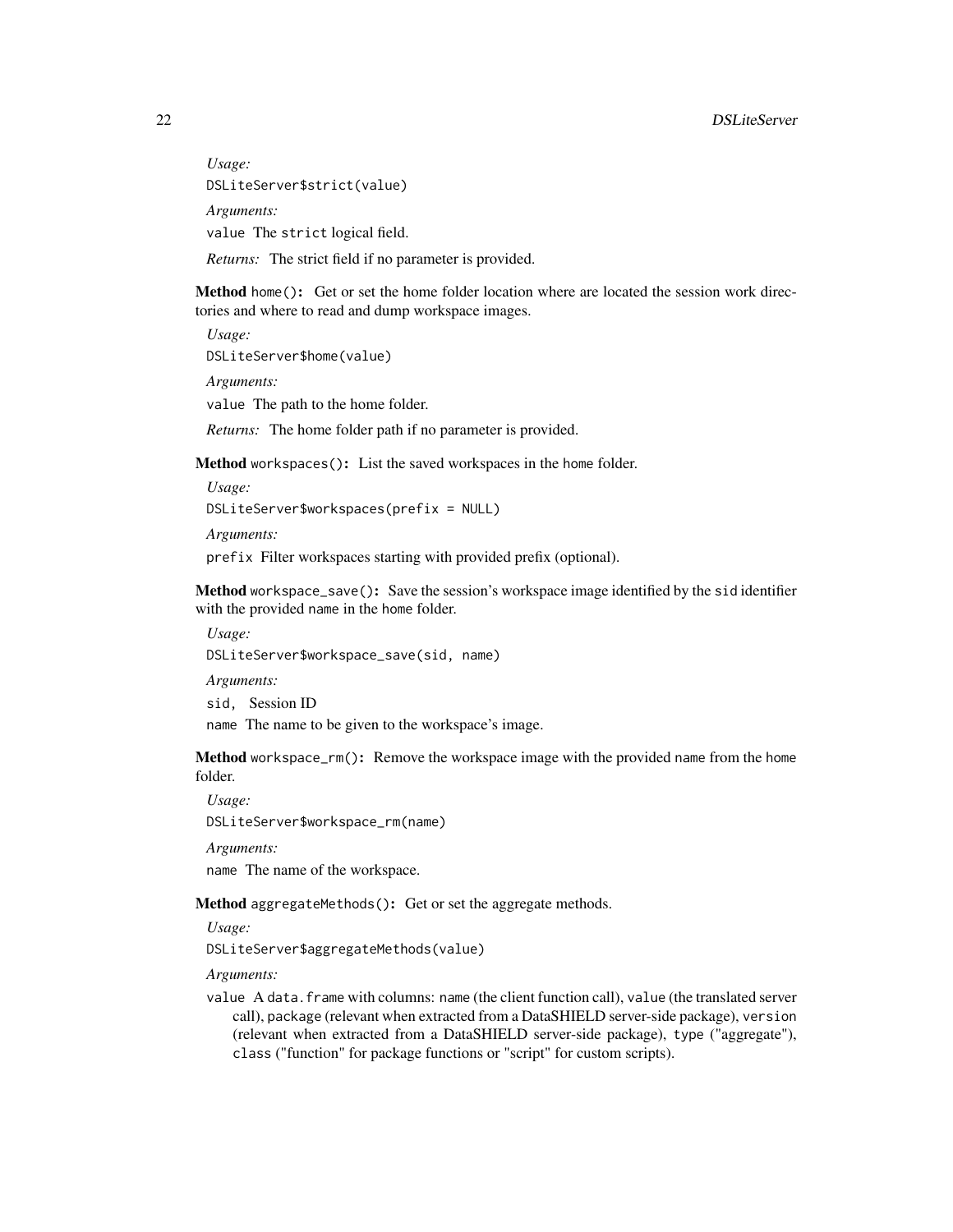#### DSLiteServer 23

*Returns:* The aggregate methods when no parameter is provided.

<span id="page-22-0"></span>Method aggregateMethod(): Get or set an aggregate method.

*Usage:*

DSLiteServer\$aggregateMethod(name, value)

*Arguments:*

name The client function call.

value The translated server call: either a package function reference or function expression. Remove the method when NULL.

*Returns:* The aggregate method when no value parameter is provided.

<span id="page-22-1"></span>Method assignMethods(): Get or set the assign methods.

*Usage:*

DSLiteServer\$assignMethods(value)

*Arguments:*

value A data.frame with columns: name (the client function call), value (the translated server call), package (relevant when extracted from a DataSHIELD server-side package), version (relevant when extracted from a DataSHIELD server-side package), type ("assign"), class ("function" for package functions or "script" for custom scripts).

*Returns:* The assign methods when no parameter is provided.

<span id="page-22-2"></span>Method assignMethod(): Get or set an assign method.

*Usage:*

DSLiteServer\$assignMethod(name, value)

*Arguments:*

name The client function call

value The translated server call: either a package function reference or function expression. Remove the method when NULL.

*Returns:* The assign method when no value parameter is provided.

<span id="page-22-3"></span>Method options(): Get or set the DataSHIELD R options that are applied when a new DataSHIELD session is started.

*Usage:*

DSLiteServer\$options(value)

*Arguments:*

value A named list of options.

*Returns:* The R options when no parameter is provided.

<span id="page-22-4"></span>Method option(): Get or set a R option.

*Usage:* DSLiteServer\$option(key, value)

*Arguments:*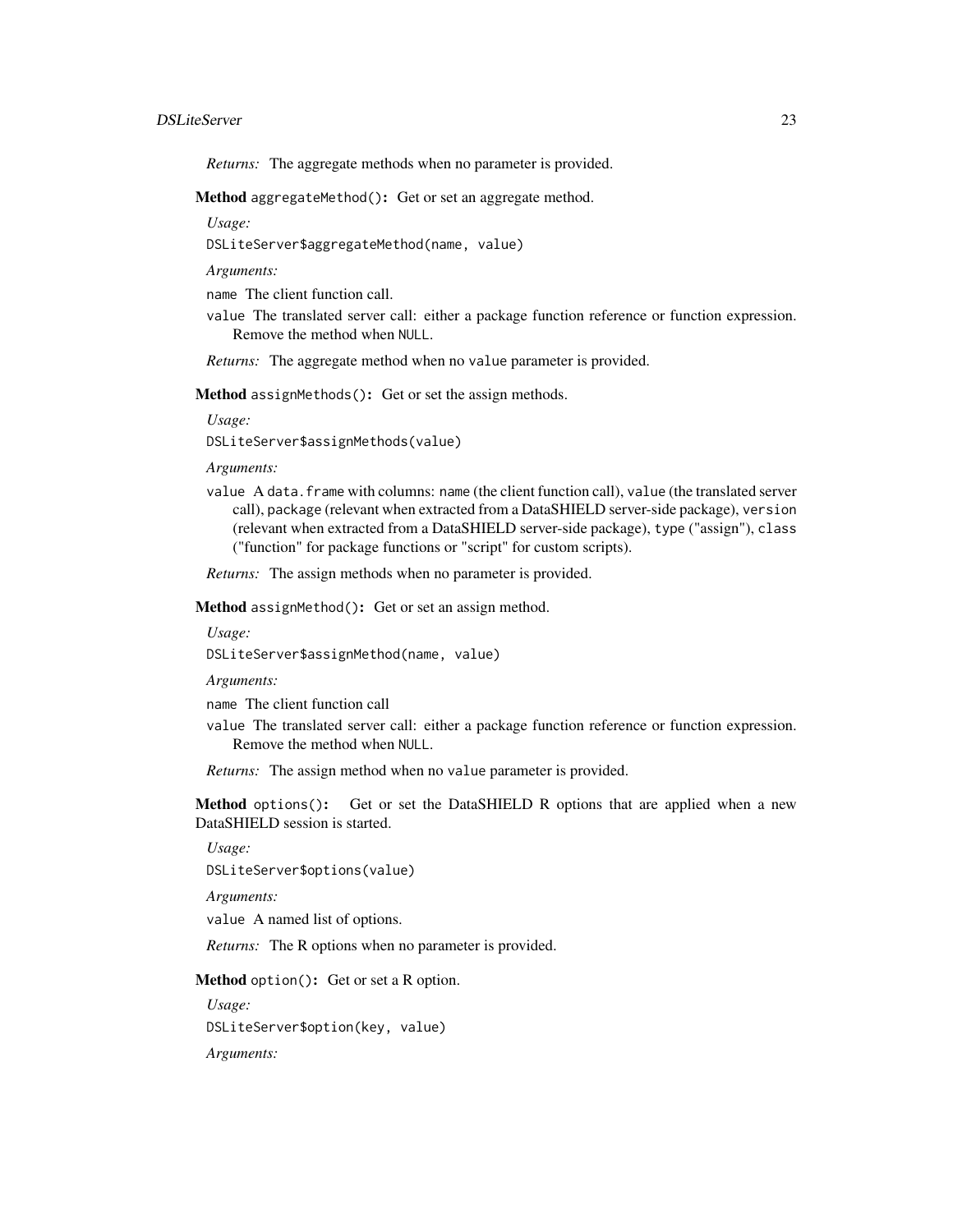key The R option's name. value The R option's value. Remove the option when NULL.

*Returns:* The R option's value when only key parameter is provided.

<span id="page-23-0"></span>Method newSession(): Create a new DataSHIELD session (contained execution environment), apply options that are defined in the DataSHIELD configuration and restore workspace image if restore workspace name argument is provided.

```
Usage:
DSLiteServer$newSession(restore = NULL, profile = NULL)
```
*Arguments:*

restore The workspace image to be restored (optional).

profile The requested profile name (optional). If provided, new session creation will fail in case it does not match the server's profile name.

<span id="page-23-1"></span>Method hasSession(): Check a DataSHIELD session is alive.

*Usage:*

DSLiteServer\$hasSession(sid)

*Arguments:*

sid The session ID.

<span id="page-23-2"></span>Method getSession(): Get the DataSHIELD session's environment.

*Usage:*

DSLiteServer\$getSession(sid)

*Arguments:*

sid The session ID.

<span id="page-23-3"></span>Method getSessionIds(): Get the DataSHIELD session IDs.

*Usage:* DSLiteServer\$getSessionIds()

<span id="page-23-4"></span>Method getSessionData(): Get the symbol value from the DataSHIELD session's environment.

*Usage:*

DSLiteServer\$getSessionData(sid, symbol)

*Arguments:*

sid The session ID.

symbol The symbol name.

<span id="page-23-5"></span>Method closeSession(): Destroy DataSHIELD session and save workspace image if save workspace name argument is provided.

*Usage:* DSLiteServer\$closeSession(sid, save = NULL) *Arguments:*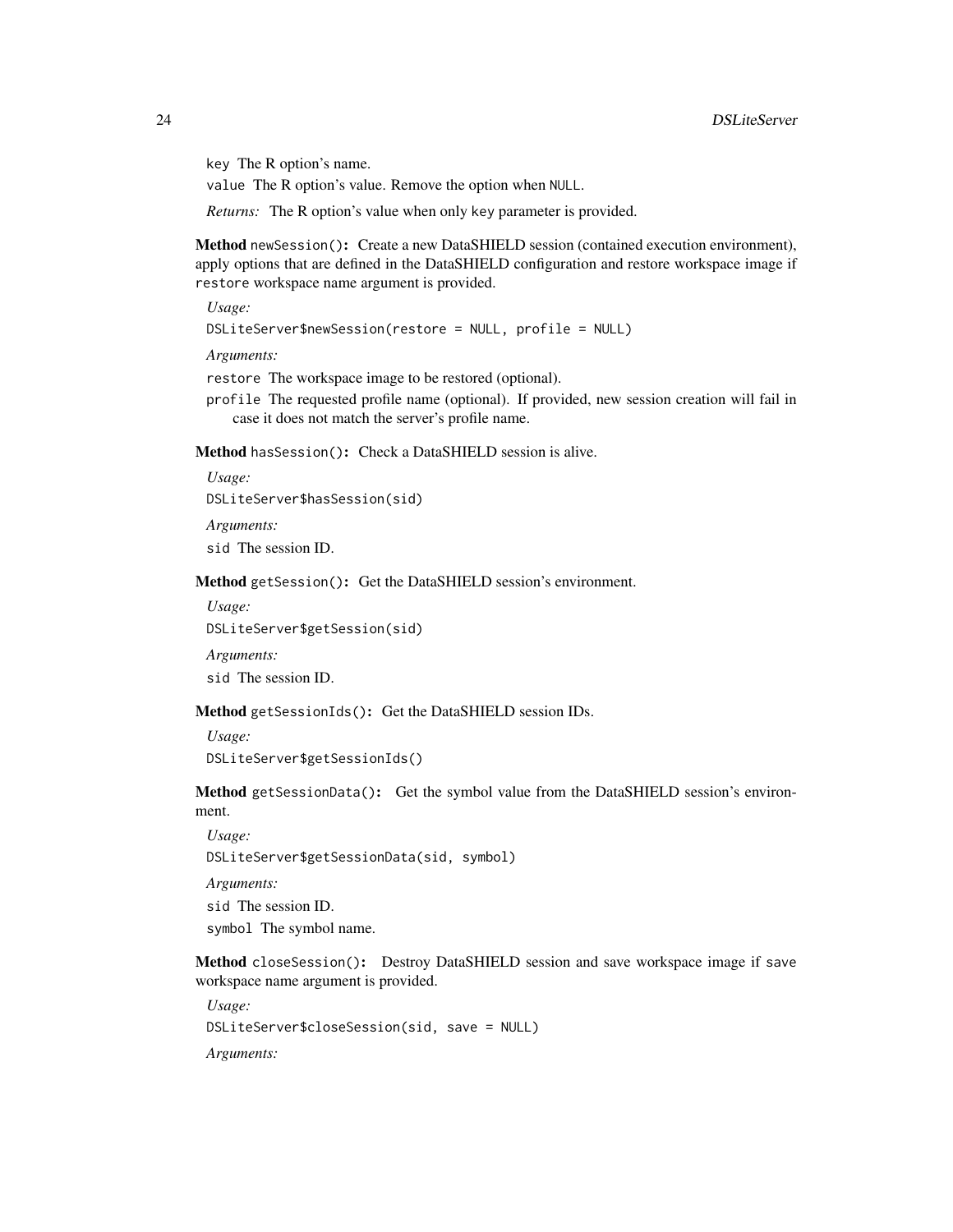#### DSLiteServer 25

sid The session ID.

save The name of the workspace image to be saved (optional).

<span id="page-24-0"></span>Method tableNames(): List the names of the tables that can be assigned.

*Usage:* DSLiteServer\$tableNames()

<span id="page-24-1"></span>Method hasTable(): Check a table exists.

*Usage:* DSLiteServer\$hasTable(name) *Arguments:*

name The table name to be looked for.

<span id="page-24-2"></span>Method resourceNames(): List the names of the resources (resourcer::Resource objects) that can be assigned.

*Usage:* DSLiteServer\$resourceNames()

<span id="page-24-3"></span>Method hasResource(): Check a resource (resourcer::Resource object) exists.

*Usage:*

DSLiteServer\$hasResource(name)

*Arguments:*

name The resource name to be looked for.

#### <span id="page-24-4"></span>Method symbols(): List the symbols living in a DataSHIELD session.

*Usage:* DSLiteServer\$symbols(sid) *Arguments:* sid The session ID.

<span id="page-24-5"></span>Method symbol\_rm(): Remove a symbol from a DataSHIELD session.

*Usage:*

DSLiteServer\$symbol\_rm(sid, name)

*Arguments:*

sid The session ID.

name The symbol name.

<span id="page-24-6"></span>Method assignTable(): Assign a table to a symbol in a DataSHIELD session. Filter table columns with the variables names provided.

*Usage:*

DSLiteServer\$assignTable(sid, symbol, name, variables = NULL, id.name = NULL)

*Arguments:*

sid The session ID.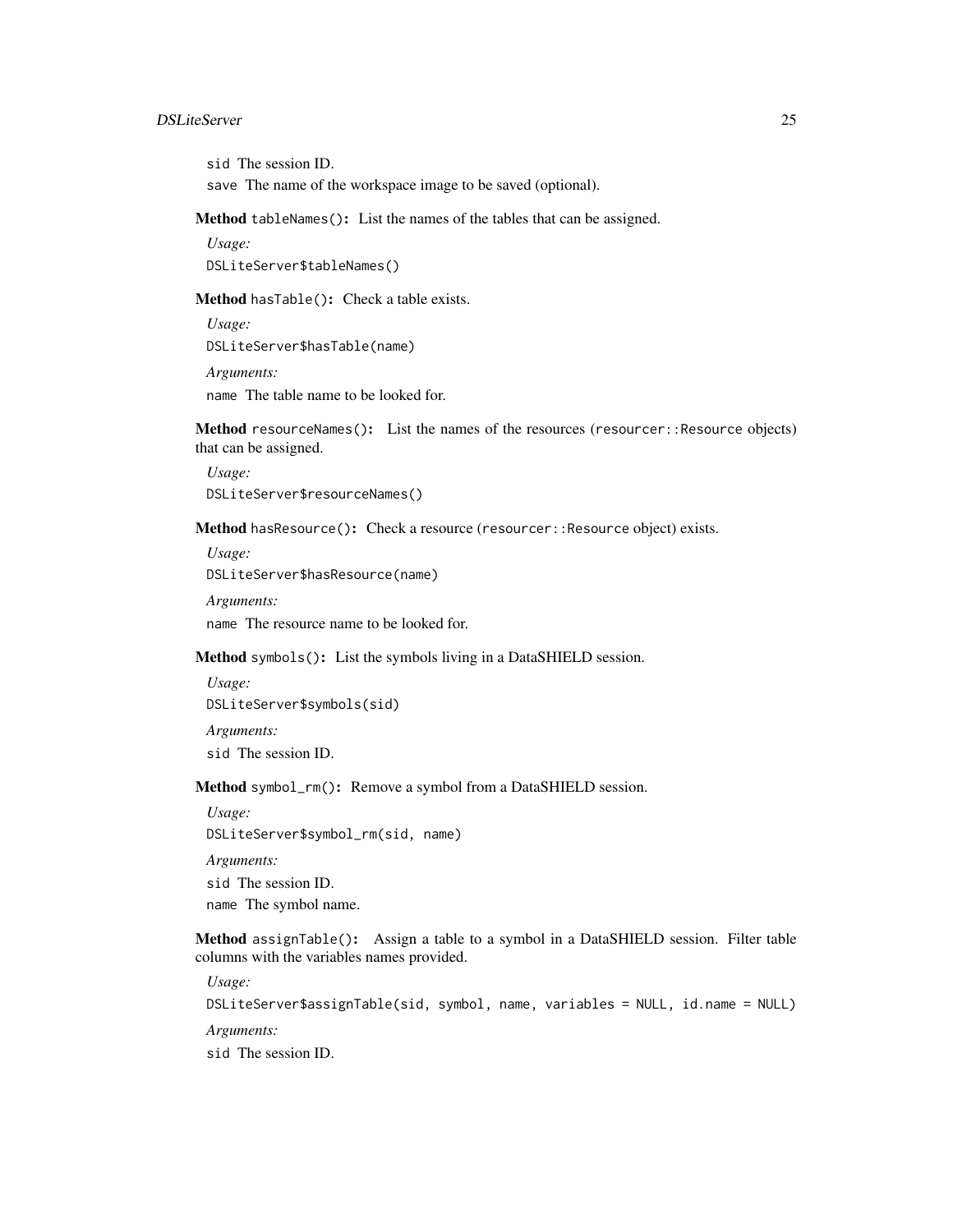symbol The symbol to be assigned. name The table's name. variables The variable names to be filtered in (optional). id.name The column name to be used for the entity's identifier (optional).

<span id="page-25-0"></span>Method assignResource(): Assign a resource as a resourcer::ResourceClient object to a symbol in a DataSHIELD session.

*Usage:* DSLiteServer\$assignResource(sid, symbol, name) *Arguments:* sid The session ID. symbol The symbol name. name The name of the resource.

<span id="page-25-1"></span>Method assignExpr(): Evaluate an assignment expression in a DataSHIELD session.

*Usage:* DSLiteServer\$assignExpr(sid, symbol, expr) *Arguments:* sid The session ID. symbol The symbol name. expr The R expression to evaluate.

<span id="page-25-2"></span>Method aggregate(): Evaluate an aggregate expression in a DataSHIELD session.

```
Usage:
DSLiteServer$aggregate(sid, expr)
Arguments:
sid The session ID.
expr The R expression to evaluate.
```
<span id="page-25-3"></span>Method clone(): The objects of this class are cloneable with this method.

```
Usage:
DSLiteServer$clone(deep = FALSE)
Arguments:
```
deep Whether to make a deep clone.

#### See Also

Other server-side items: [newDSLiteServer\(](#page-31-1))

<span id="page-25-4"></span>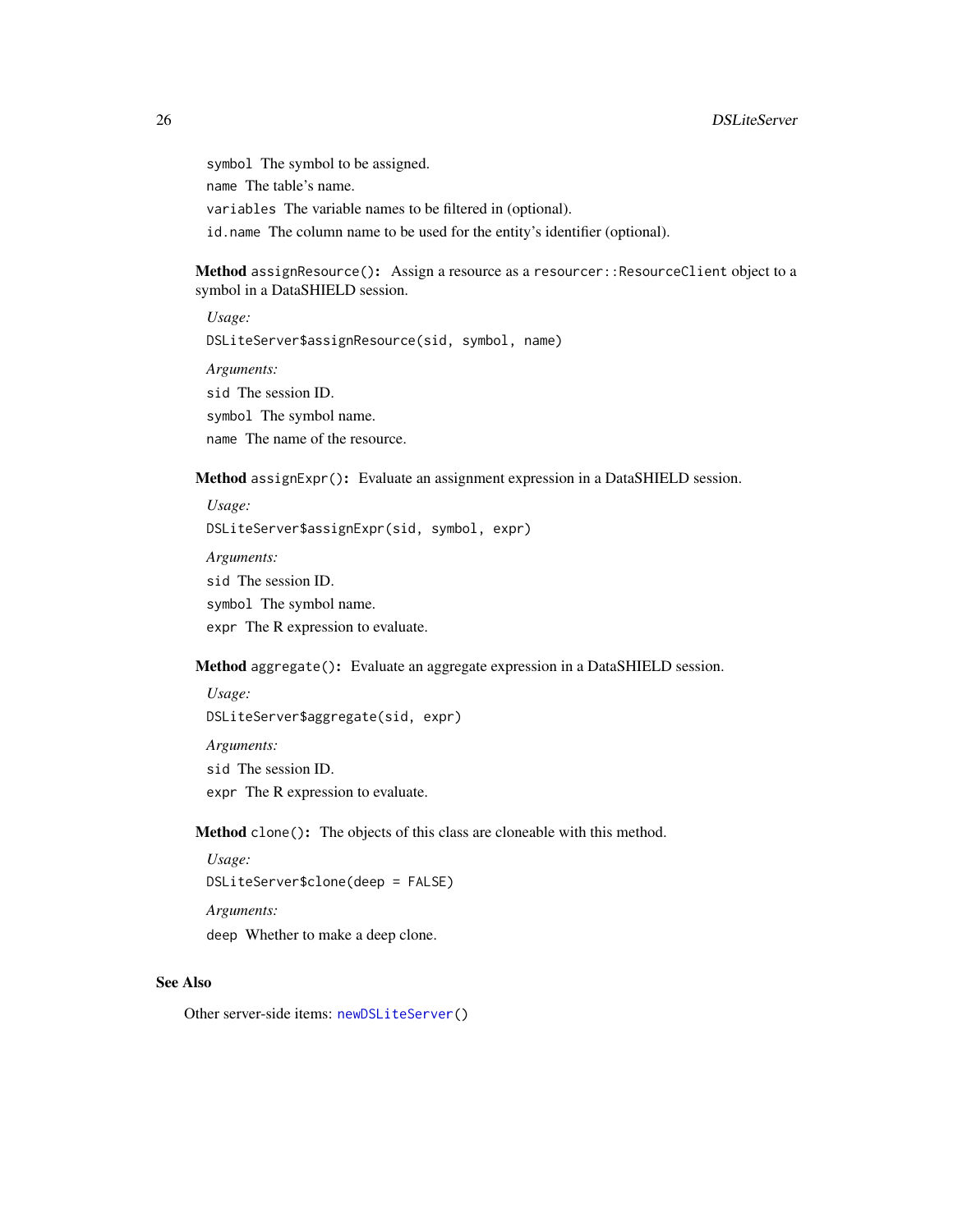<span id="page-26-0"></span>dsRmSymbol,DSLiteConnection-method *Remove a R symbol*

## Description

Remoe a symbol living in the DataSHIELD R session.

### Usage

```
## S4 method for signature 'DSLiteConnection'
dsRmSymbol(conn, symbol)
```
### Arguments

| conn   | DSLiteConnection-class class object |
|--------|-------------------------------------|
| symbol | Name of the R symbol.               |

dsRmWorkspace,DSLiteConnection-method *Remove a workspace*

## Description

Remove a workspace on the data repository.

#### Usage

```
## S4 method for signature 'DSLiteConnection'
dsRmWorkspace(conn, name)
```
#### Arguments

| conn | DSLiteConnection-class class object |
|------|-------------------------------------|
| name | Name of the workspace.              |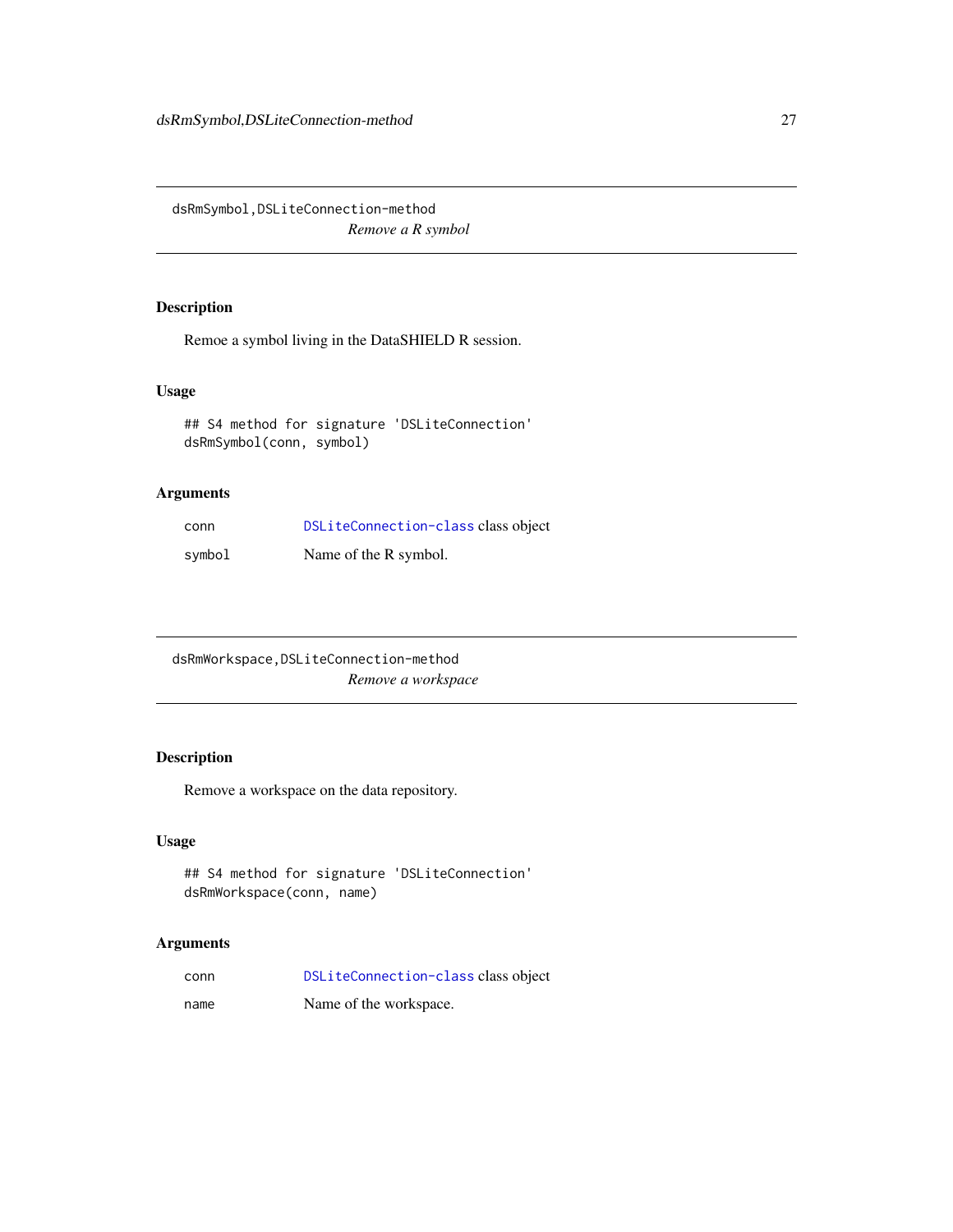<span id="page-27-0"></span>dsSaveWorkspace,DSLiteConnection-method *Save workspace*

### Description

Save workspace on the data repository.

#### Usage

```
## S4 method for signature 'DSLiteConnection'
dsSaveWorkspace(conn, name)
```
#### Arguments

| conn | DSLiteConnection-class class object |
|------|-------------------------------------|
| name | Name of the workspace.              |

getDSLiteData *Get data value from DSLite connection(s)*

#### Description

Get the data value corresponding to the variable with the symbol name from the [DSLiteServer](#page-19-1) associated to the [DSConnection-class](#page-0-0) object(s). Can be useful when developping a DataSHIELD package.

#### Usage

```
getDSLiteData(conns, symbol)
```
#### Arguments

| conns  | DSConnection-class object or a list of DSConnection-classs.                                       |
|--------|---------------------------------------------------------------------------------------------------|
| symbol | Symbol name identifying the variable in the DSLiteServer's "server-side" envi-<br>ronment( $s$ ). |

#### Value

The data value or a list of values depending on the connections parameter. The value is NA when the connection object is not of class [DSLiteConnection-class](#page-0-0).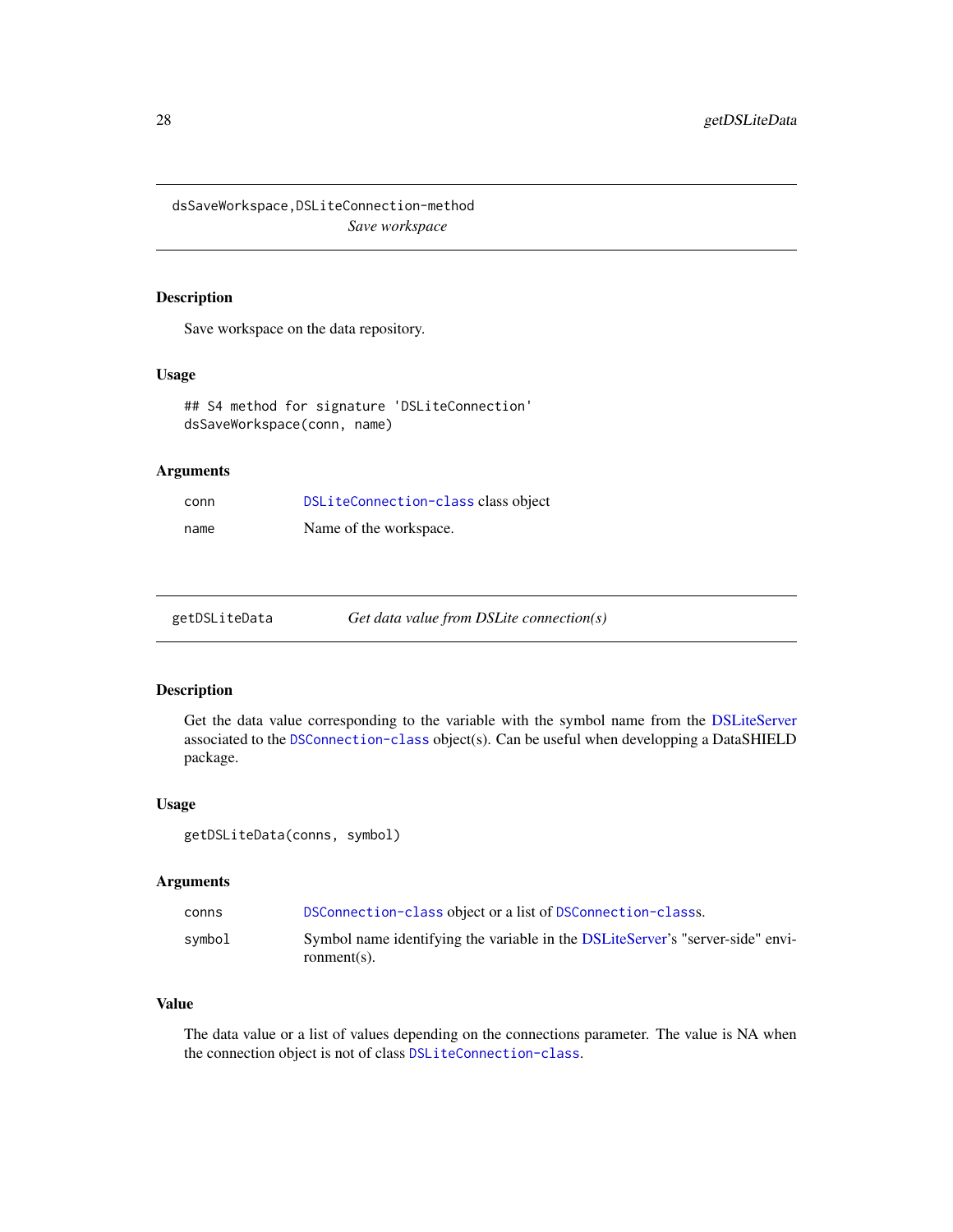### <span id="page-28-0"></span>logindata.dslite.dasim 29

#### Examples

```
{
# DataSHIELD login
logindata <- setupCNSIMTest()
conns <- datashield.login(logindata, assign=TRUE)
# retrieve symbol D value from each DataSHIELD connections
getDSLiteData(conns, "D")
# retrieve symbol D value from a specific DataSHIELD connection
getDSLiteData(conns$sim1, "D")
}
```
logindata.dslite.cnsim

*DataSHIELD login data for the CNSIM simulated datasets*

#### Description

DataSHIELD login data.frame for connecting with CNSIM datasets. The CNSIM datasets contain synthetic data based on a model derived from the participants of the 1958 Birth Cohort, as part of the obesity methodological development project. These datasets do contain some NA values.

## Details

| Field    | <b>Description</b> | <b>Type</b> | <b>Note</b>                       |
|----------|--------------------|-------------|-----------------------------------|
| server   | Server/study name  | char        |                                   |
| url      | Server/study URL   | char        | DSLiteServer instance symbol name |
| user     | User name          | char        | Always empty for DSLiteServer     |
| password | User password      | char        | Always empty for DSLiteServer     |
| table    | Table unique name  | char        | As registered in the DSLiteServer |
| options  | Connection options | char        | Always empty for DSLiteServer     |
| driver   | Connection driver  | char        | <b>DSLiteServer</b>               |
|          |                    |             |                                   |

logindata.dslite.dasim

*DataSHIELD login data for the DASIM simulated datasets*

#### Description

DataSHIELD login data.frame for connecting with DASIM datasets. The DASIM datasets contain synthetic data based on a model derived from the participants of the 1958 Birth Cohort, as part of the obesity methodological development project. These datasets do not contain some NA values.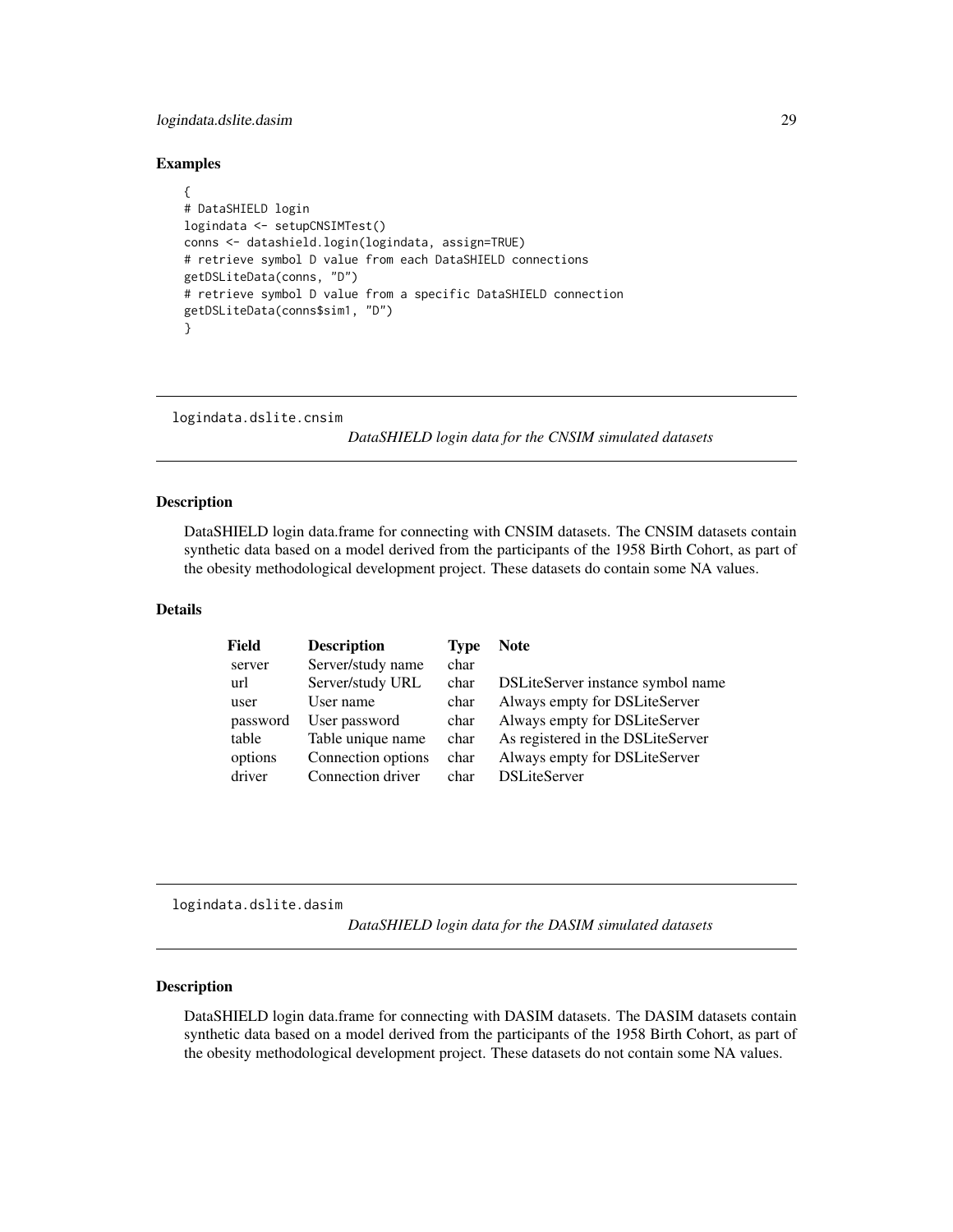## <span id="page-29-0"></span>Details

| Field    | <b>Description</b> | <b>Type</b> | <b>Note</b>                       |
|----------|--------------------|-------------|-----------------------------------|
| server   | Server/study name  | char        |                                   |
| url      | Server/study URL   | char        | DSLiteServer instance symbol name |
| user     | User name          | char        | Always empty for DSLiteServer     |
| password | User password      | char        | Always empty for DSLiteServer     |
| table    | Table unique name  | char        | As registered in the DSLiteServer |
| options  | Connection options | char        | Always empty for DSLiteServer     |
| driver   | Connection driver  | char        | <b>DSL</b> iteServer              |

logindata.dslite.discordant *DataSHIELD login data for the DISCORDANT simulated datasets*

### Description

DataSHIELD login data.frame for connecting with DISCORDANT datasets which purpose is to test datasets that are NOT harmonized.

## Details

|                    | <b>Type</b>        | <b>Note</b>                       |
|--------------------|--------------------|-----------------------------------|
| Server/study name  | char               |                                   |
| Server/study URL   | char               | DSLiteServer instance symbol name |
| User name          | char               | Always empty for DSLiteServer     |
| User password      | char               | Always empty for DSLiteServer     |
| Table unique name  | char               | As registered in the DSLiteServer |
| Connection options | char               | Always empty for DSLiteServer     |
| Connection driver  | char               | <b>DSLiteServer</b>               |
|                    | <b>Description</b> |                                   |

logindata.dslite.survival.expand\_with\_missing *DataSHIELD login data for the simulated survival expand-withmissing datasets*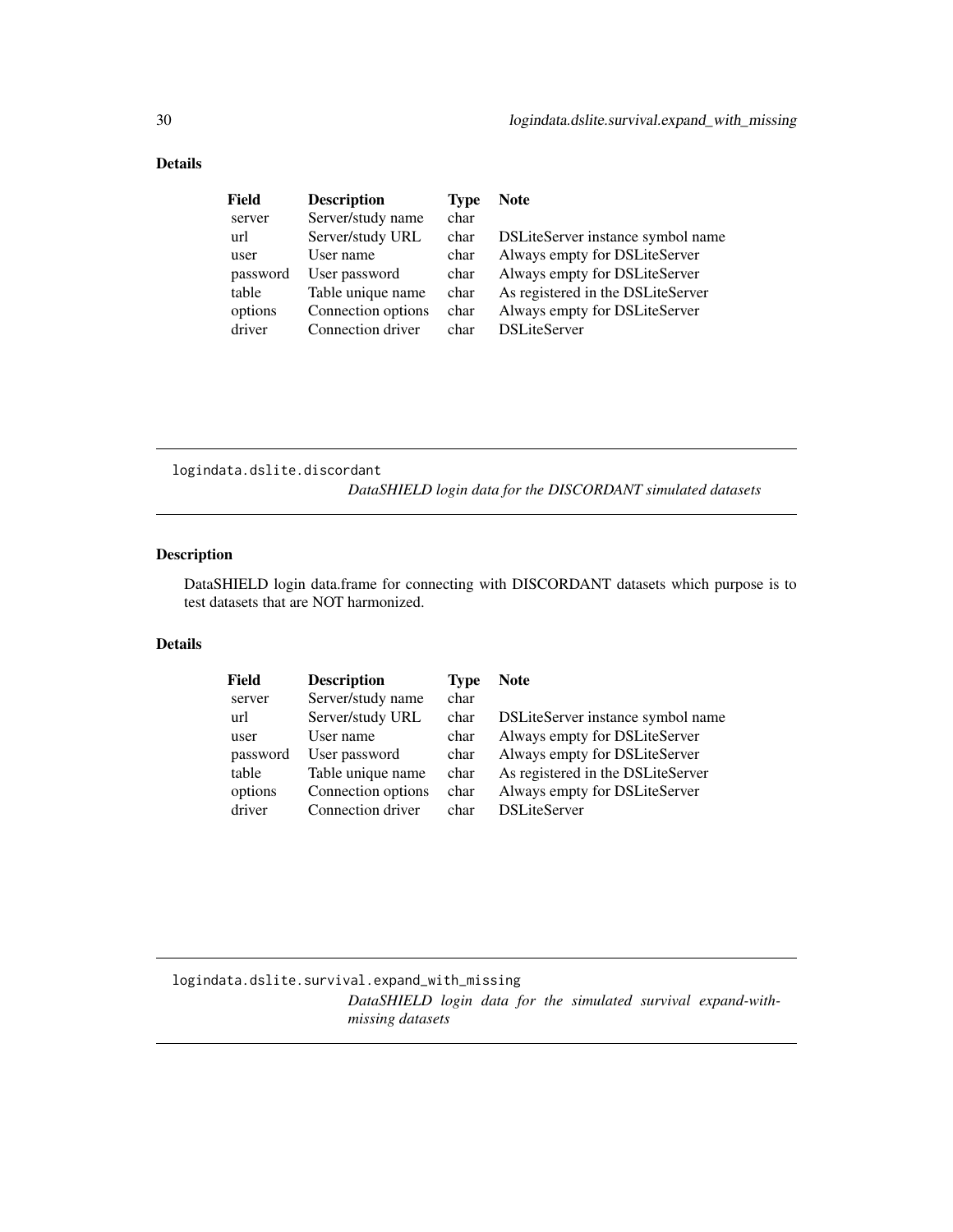#### <span id="page-30-0"></span>Description

DataSHIELD login data.frame for connecting with SURVIVAL datasets which purpose is to perform survival tests. The datasets contain synthetic data based on a simulated survival model, including a censoring indicator.

#### Details

| Field    | <b>Description</b> | Type | <b>Note</b>                       |
|----------|--------------------|------|-----------------------------------|
| server   | Server/study name  | char |                                   |
| url      | Server/study URL   | char | DSLiteServer instance symbol name |
| user     | User name          | char | Always empty for DSLiteServer     |
| password | User password      | char | Always empty for DSLiteServer     |
| table    | Table unique name  | char | As registered in the DSLiteServer |
| options  | Connection options | char | Always empty for DSLiteServer     |
| driver   | Connection driver  | char | <b>DSLiteServer</b>               |

logindata.dslite.testing.dataset

*DataSHIELD login data for the TESTING.DATASET simulated datasets*

### Description

DataSHIELD login data.frame for connecting with TESTING.DATASET datasets which purpose is to evaluate each base data types.

#### Details

| Field    | <b>Description</b> | <b>Type</b> | <b>Note</b>                       |
|----------|--------------------|-------------|-----------------------------------|
| server   | Server/study name  | char        |                                   |
| url      | Server/study URL   | char        | DSLiteServer instance symbol name |
| user     | User name          | char        | Always empty for DSLiteServer     |
| password | User password      | char        | Always empty for DSLiteServer     |
| table    | Table unique name  | char        | As registered in the DSLiteServer |
| options  | Connection options | char        | Always empty for DSLiteServer     |
| driver   | Connection driver  | char        | <b>DSL</b> iteServer              |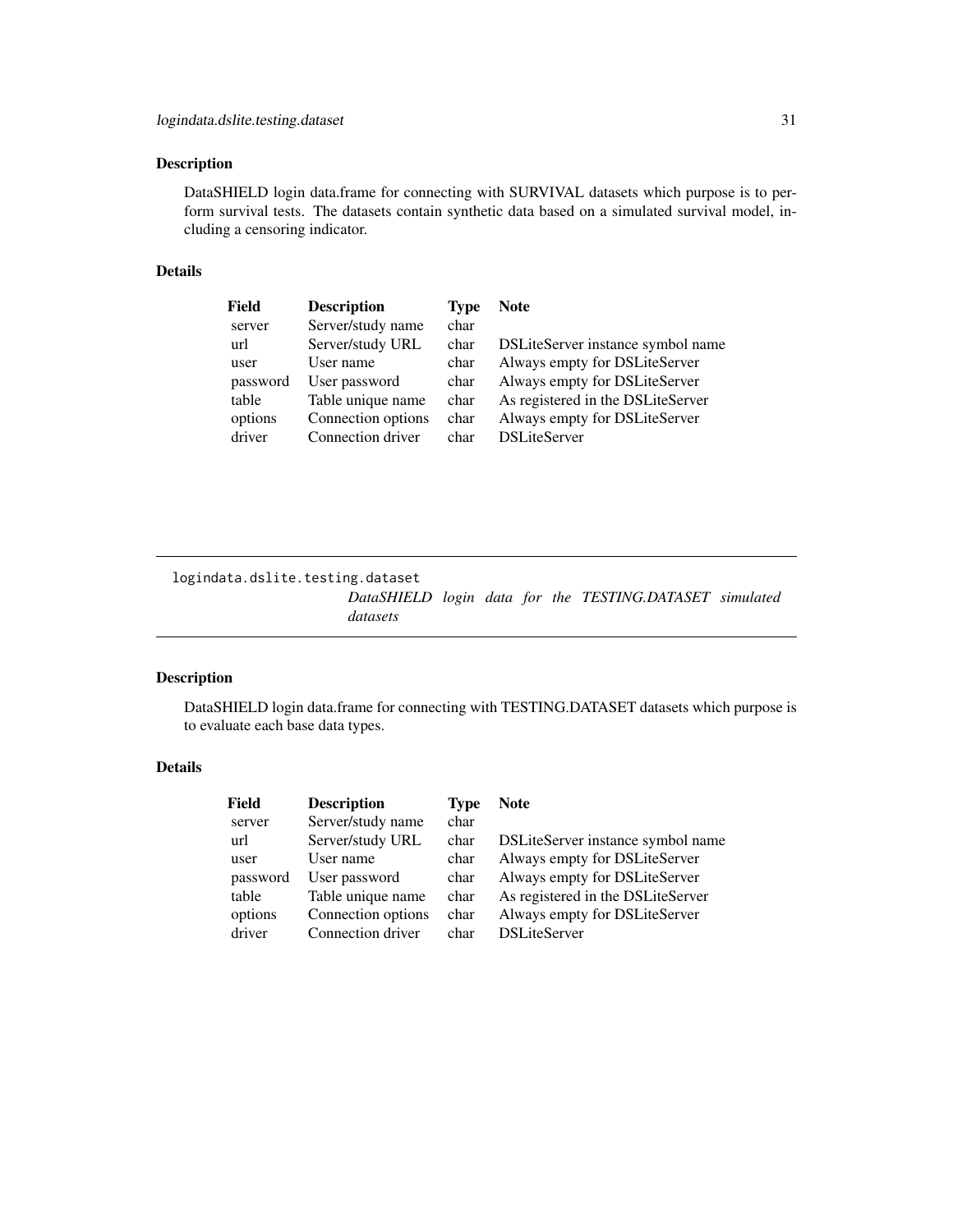<span id="page-31-1"></span><span id="page-31-0"></span>

### Description

Shortcut function to create a new DSLiteServer instance.

#### Usage

```
newDSLiteServer(
  tables = list(),resources = list(),
  config = DSLite::defaultDSConfiguration(),
  strict = TRUE,
 home = file.path(tempdir(), ".dslite")
\mathcal{L}
```
#### Arguments

| tables    | A named list of data.frames representing the harmonized tables.                                                                                                                                                                                                                                                     |
|-----------|---------------------------------------------------------------------------------------------------------------------------------------------------------------------------------------------------------------------------------------------------------------------------------------------------------------------|
| resources | A named list of resourcer: :Resource objects representing accessible data or<br>computation resources.                                                                                                                                                                                                              |
| config    | The DataSHIELD configuration. Default is to discover it from the DataSHIELD<br>server-side R packages. See defaultDSConfiguration function for including or<br>excluding packages when discovering the DataSHIELD configuration from the<br>DataSHIELD server-side packages (meta-data from the DESCRIPTION files). |
| strict    | Logical to specify whether the DataSHIELD configuration must be strictly ap-<br>plied. Default is TRUE.                                                                                                                                                                                                             |
| home      | Folder location where are located the session work directory and where to read<br>and dump workspace images. Default is in a hidden folder of the R session's<br>temporary directory.                                                                                                                               |

#### See Also

Other server-side items: [DSLiteServer](#page-19-1)

<span id="page-31-2"></span>setupCNSIMTest *Setup a test environment based on the CNSIM simulated datasets*

#### Description

Load the CNSIM datasets, the corresponding login data object, instanciate a new [DSLiteServer](#page-19-1) hosting these datasets and verify that the required DataSHIELD server-side packages are installed.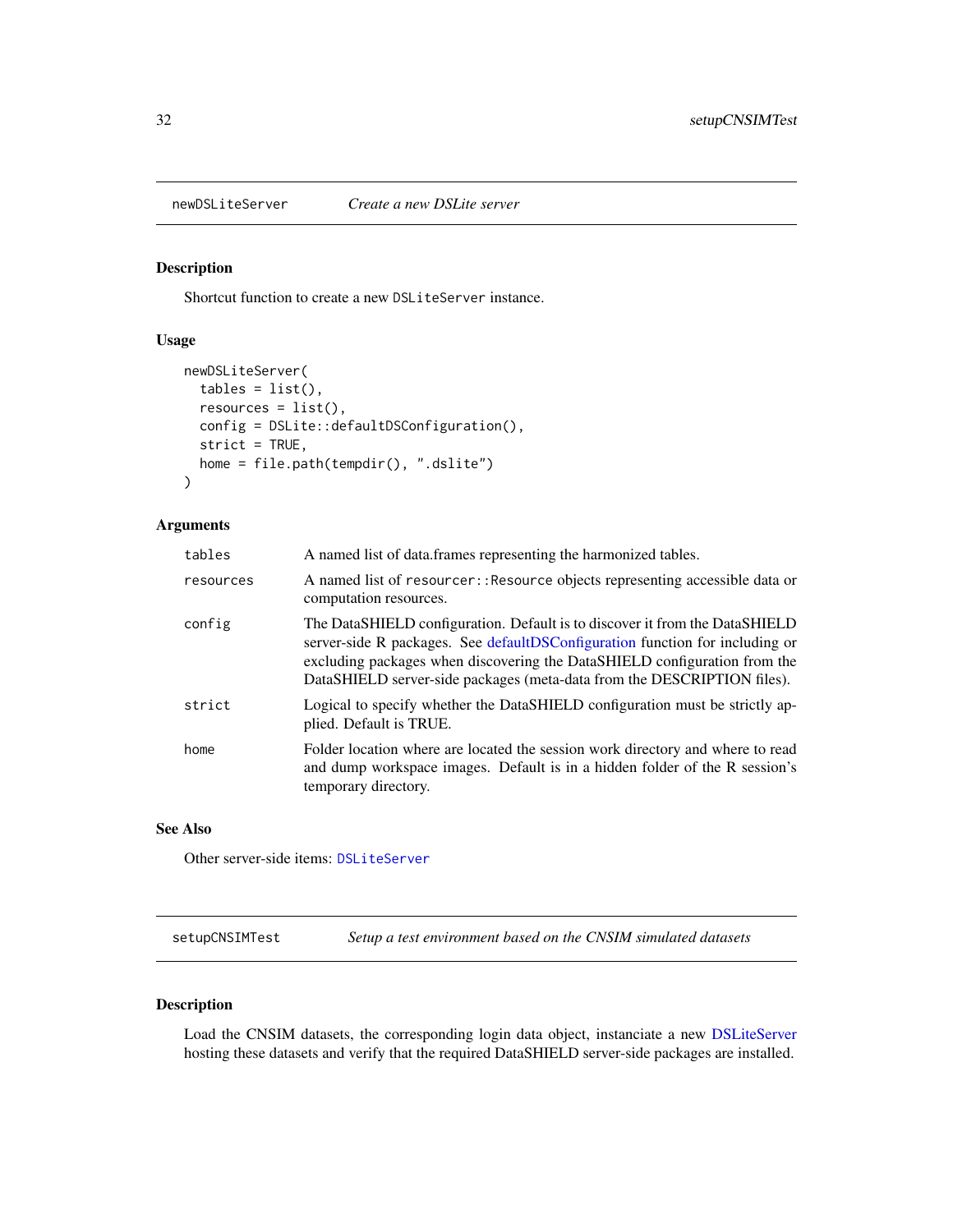### <span id="page-32-0"></span>setupDASIMTest 33

#### Usage

```
setupCNSIMTest(packages = c(), env = parent.frame())
```
#### **Arguments**

| packages | DataSHIELD server-side packages which local installation must be verified so<br>that the DSLiteServer can auto-configure itself and can execute the DataSHIELD<br>operations. Default is none. |
|----------|------------------------------------------------------------------------------------------------------------------------------------------------------------------------------------------------|
| env      | The environment where DataSHIELD objects should be looked for: the DSLite-<br>Server and the DSIConnection objects. Default is the Global environment.                                         |

## Value

The login data for the [datashield.login](#page-0-0) function.

## See Also

```
Other setup functions: setupDASIMTest(), setupDATASETTest(), setupDISCORDANTTest(), setupDSLiteServer(),
setupSURVIVALTest()
```
## Examples

```
{
logindata <- setupCNSIMTest()
conns <- datashield.login(logindata, assign=TRUE)
# do DataSHIELD analysis
datashield.logout(conns)
}
```
<span id="page-32-1"></span>setupDASIMTest *Setup a test environment based on the DASIM simulated datasets*

### Description

Load the DASIM datasets, the corresponding login data object, instanciate a new [DSLiteServer](#page-19-1) hosting these datasets and verify that the required DataSHIELD server-side packages are installed.

#### Usage

```
setupDASIMTest(packages = c(), env = parent.frame())
```
#### Arguments

| packages | DataSHIELD server-side packages which local installation must be verified so   |
|----------|--------------------------------------------------------------------------------|
|          | that the DSLiteServer can auto-configure itself and can execute the DataSHIELD |
|          | operations. Default is none.                                                   |
| env      | The environment where DataSHIELD objects should be looked for: the DSLite-     |
|          | Server and the DSIConnection objects. Default is the Global environment.       |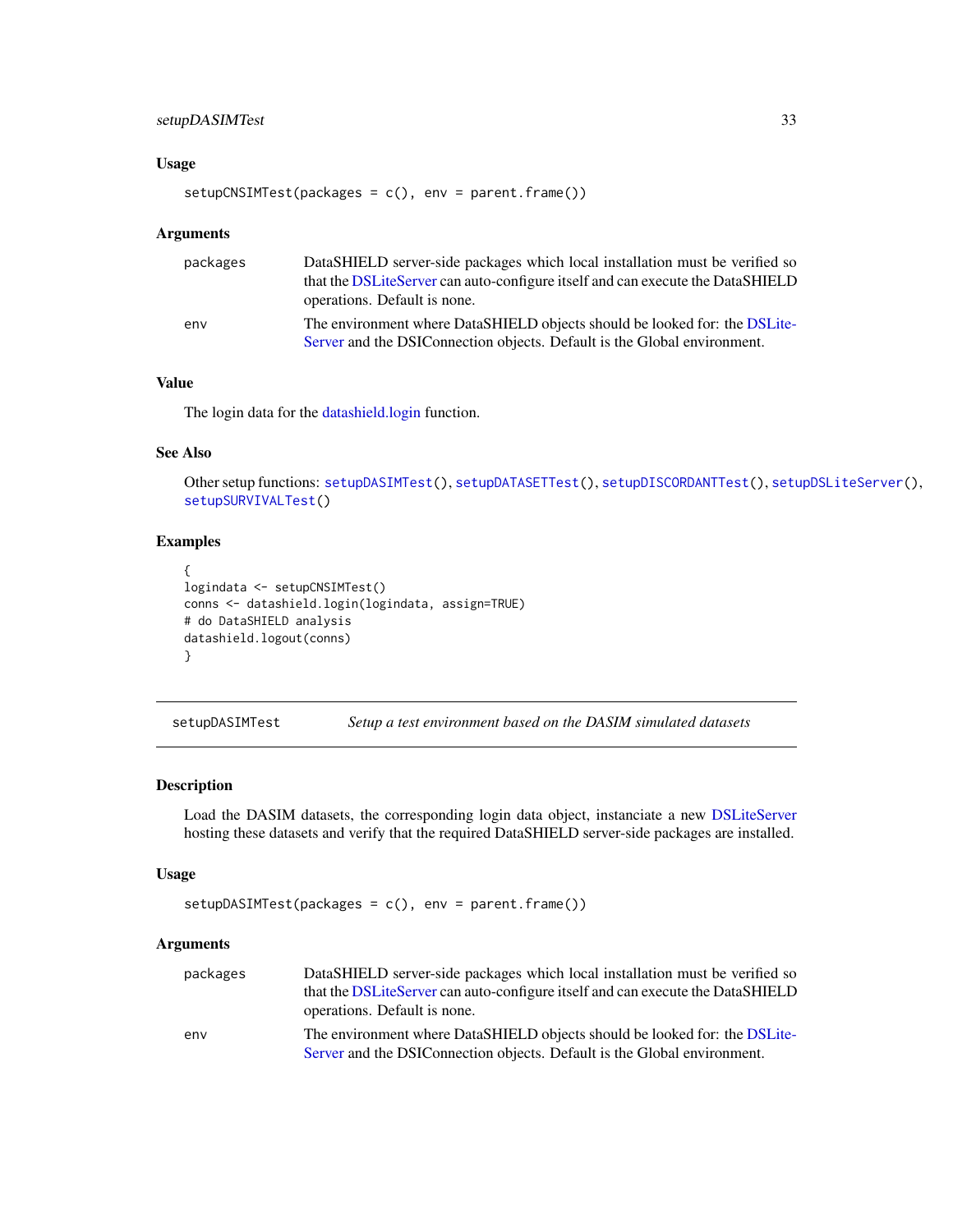## <span id="page-33-0"></span>Value

The login data for the [datashield.login](#page-0-0) function.

#### See Also

Other setup functions: [setupCNSIMTest\(](#page-31-2)), [setupDATASETTest\(](#page-33-1)), [setupDISCORDANTTest\(](#page-34-1)), [setupDSLiteServer\(](#page-35-1)), [setupSURVIVALTest\(](#page-36-1))

## Examples

```
{
logindata <- setupDASIMTest()
conns <- datashield.login(logindata, assign=TRUE)
# do DataSHIELD analysis
datashield.logout(conns)
}
```
<span id="page-33-1"></span>

| setupDATASETTest | Setup a test environment based on the TESTING.DATASET simulated |
|------------------|-----------------------------------------------------------------|
|                  | datasets                                                        |

## Description

Load the TESTING.DATASET datasets, the corresponding login data object, instanciate a new [DSLiteServer](#page-19-1) hosting these datasets and verify that the required DataSHIELD server-side packages are installed.

#### Usage

```
setupDATASETTest(packages = c(), env = parent.frame())
```
#### Arguments

| packages | DataSHIELD server-side packages which local installation must be verified so                                                                           |
|----------|--------------------------------------------------------------------------------------------------------------------------------------------------------|
|          | that the DSL the Server can auto-configure itself and can execute the Data SHIELD                                                                      |
|          | operations. Default is none.                                                                                                                           |
| env      | The environment where DataSHIELD objects should be looked for: the DSLite-<br>Server and the DSIConnection objects. Default is the Global environment. |

#### Value

The login data for the [datashield.login](#page-0-0) function.

#### See Also

```
Other setup functions: setupCNSIMTest(), setupDASIMTest(), setupDISCORDANTTest(), setupDSLiteServer(),
setupSURVIVALTest()
```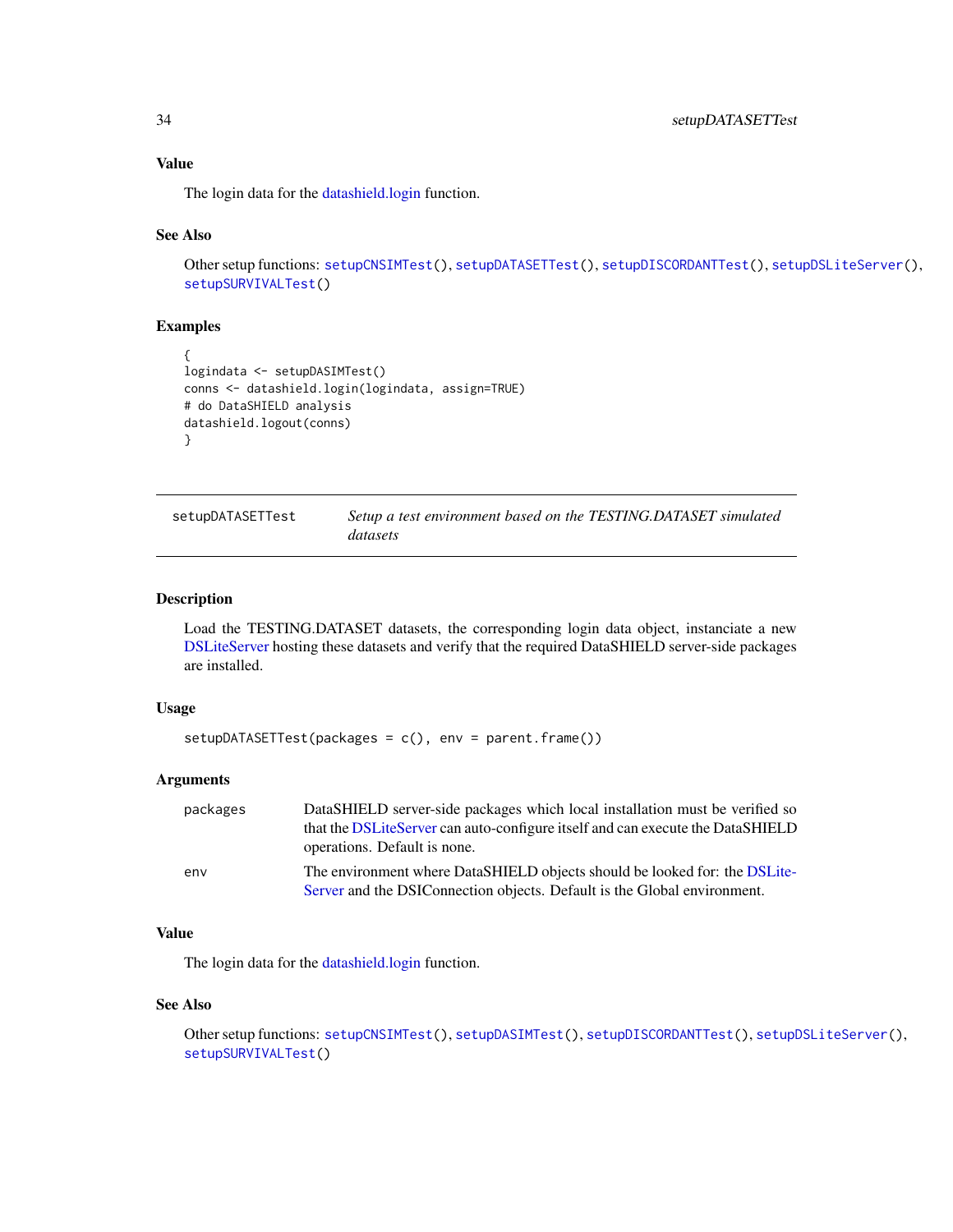### <span id="page-34-0"></span>setupDISCORDANTTest 35

## Examples

```
{
logindata <- setupDATASETTest()
conns <- datashield.login(logindata, assign=TRUE)
# do DataSHIELD analysis
datashield.logout(conns)
}
```
<span id="page-34-1"></span>setupDISCORDANTTest *Setup a test environment based on the DISCORDANT simulated datasets*

## Description

Load the DISCORDANT datasets, the corresponding login data object, instanciate a new [DSLite-](#page-19-1)[Server](#page-19-1) hosting these datasets and verify that the required DataSHIELD server-side packages are installed.

#### Usage

```
setupDISCORDANTTest(packages = c(), env = parent.frame())
```
#### Arguments

| packages | DataSHIELD server-side packages which local installation must be verified so   |
|----------|--------------------------------------------------------------------------------|
|          | that the DSLiteServer can auto-configure itself and can execute the DataSHIELD |
|          | operations. Default is none.                                                   |
| env      | The environment where DataSHIELD objects should be looked for: the DSLite-     |
|          | Server and the DSIConnection objects. Default is the Global environment.       |

#### Value

The login data for the [datashield.login](#page-0-0) function.

#### See Also

Other setup functions: [setupCNSIMTest\(](#page-31-2)), [setupDASIMTest\(](#page-32-1)), [setupDATASETTest\(](#page-33-1)), [setupDSLiteServer\(](#page-35-1)), [setupSURVIVALTest\(](#page-36-1))

#### Examples

```
{
logindata <- setupDISCORDANTTest()
conns <- datashield.login(logindata, assign=TRUE)
# do DataSHIELD analysis
datashield.logout(conns)
}
```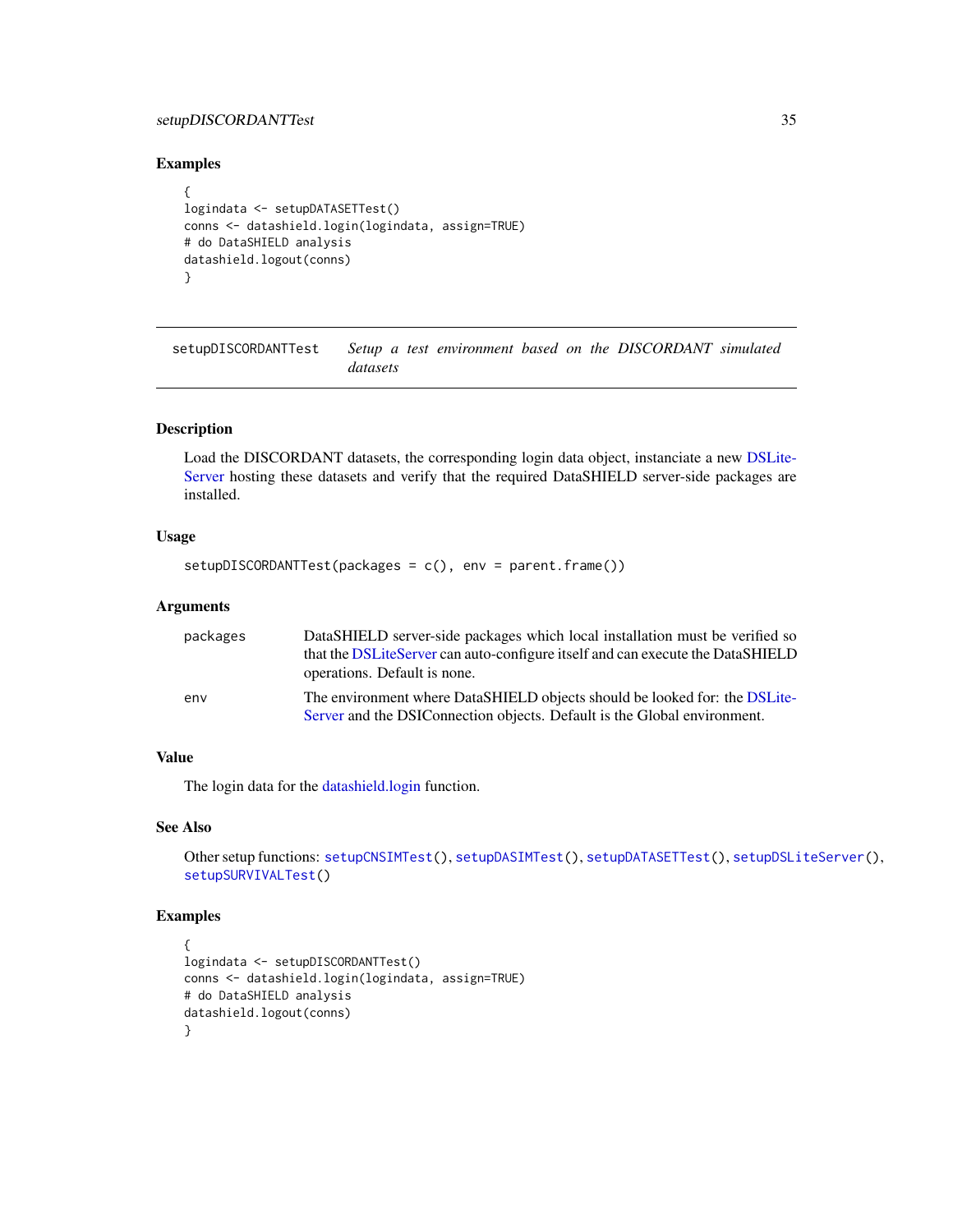<span id="page-35-1"></span><span id="page-35-0"></span>

#### Description

Load the provided datasets and the corresponding logindata object, instanciate a new [DSLiteServer](#page-19-1) hosting these datasets, verifies that the required DataSHIELD server-side packages are installed. All the data structures are loaded by [data](#page-0-0) which supports various formats (see data() documentation).

#### Usage

```
setupDSLiteServer(
 packages = c(),
  datasets,
 logindata,
 pkgs = NULL,
 dslite.server = NULL,
  env = parent.frame()
)
```
#### Arguments

| packages      | DataSHIELD server-side packages which local installation must be verified so<br>that the DSLiteServer can auto-configure itself and can execute the DataSHIELD<br>operations. Default is none. |
|---------------|------------------------------------------------------------------------------------------------------------------------------------------------------------------------------------------------|
| datasets      | Names of the datasets to be loaded using data.                                                                                                                                                 |
| logindata     | Name of the login data object to be loaded using data.                                                                                                                                         |
| pkgs          | The package(s) to look in for datasets, default is all, then the 'data' subdirec-<br>tory (if present) of the current working directory (same behavior as 'package'<br>argument in data).      |
| dslite.server | Symbol name to which the DSL test should be assigned to. If not provided,<br>the symbol name will be the first not null one specified in the 'url' column of<br>the loaded login data.         |
| env           | The environment where DataSHIELD objects should be looked for: the DSLite-<br>Server and the DSIConnection objects. Default is the Global environment.                                         |

## Value

The login data for the [datashield.login](#page-0-0) function.

#### See Also

```
Other setup functions: setupCNSIMTest(), setupDASIMTest(), setupDATASETTest(), setupDISCORDANTTest(),
setupSURVIVALTest()
```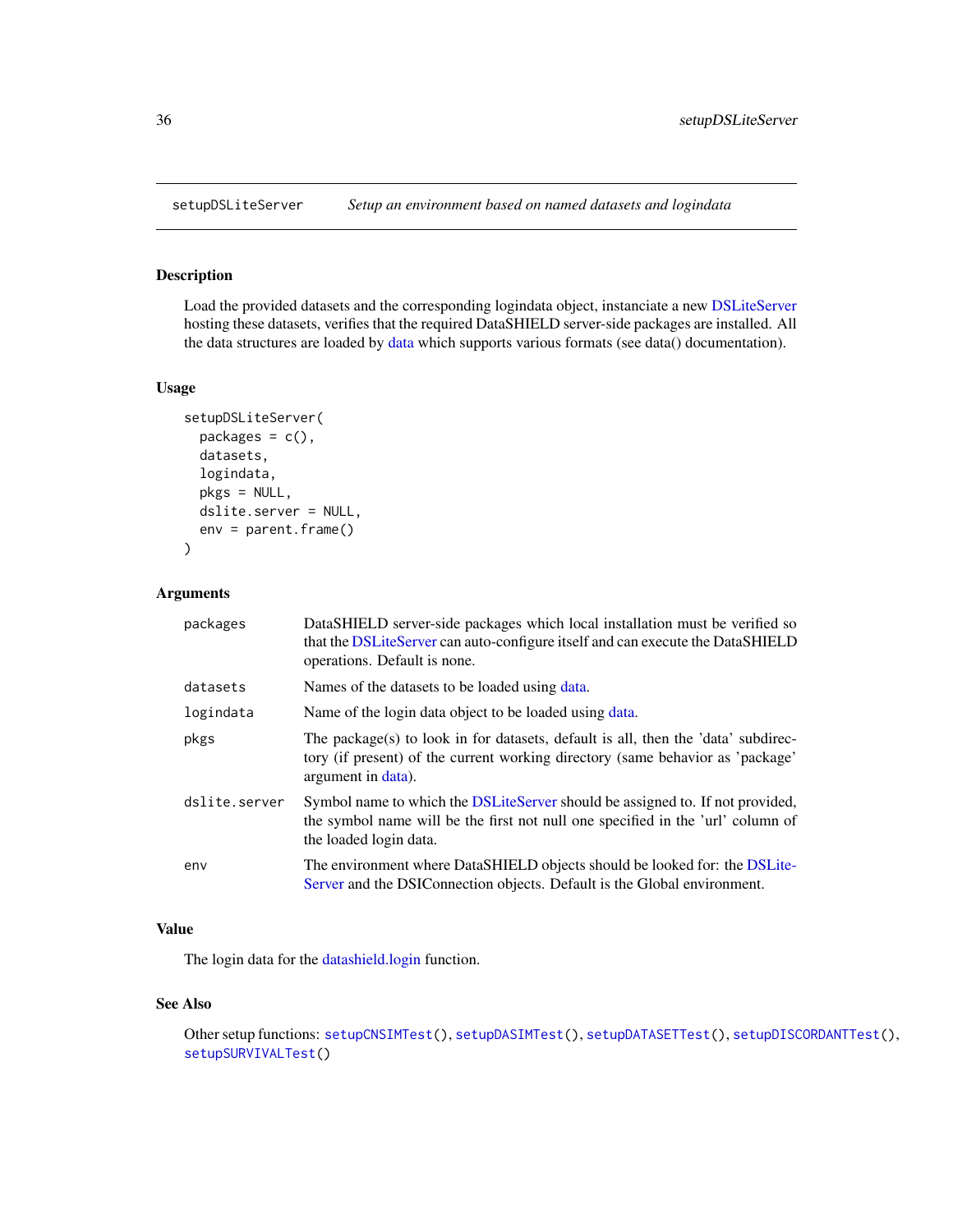### <span id="page-36-0"></span>setupSURVIVALTest 37

## Examples

```
{
logindata <- setupDSLiteServer(
                 datasets = c("CNSIM1", "CNSIM2", "CNSIM3"),
                 logindata = "logindata.dslite.cnsim", pkgs = "DSLite",
                 dslite.server = "dslite.server")
conns <- datashield.login(logindata, assign=TRUE)
# do DataSHIELD analysis
datashield.logout(conns)
}
```
<span id="page-36-1"></span>

| setupSURVIVALTest |  | Setup a test environment based on the SURVIVAL (EX- |  |  |  |
|-------------------|--|-----------------------------------------------------|--|--|--|
|                   |  | PAND WITH MISSING) simulated datasets               |  |  |  |

#### Description

Load the SURVIVAL (EXPAND\_WITH\_MISSING) datasets, the corresponding login data object, instanciate a new [DSLiteServer](#page-19-1) hosting these datasets and verify that the required DataSHIELD server-side packages are installed.

#### Usage

```
setupSURVIVALTest(packages = c(), env = parent.frame())
```
#### Arguments

| packages | DataSHIELD server-side packages which local installation must be verified so<br>that the DSL the Server can auto-configure itself and can execute the Data SHIELD<br>operations. Default is none. |
|----------|---------------------------------------------------------------------------------------------------------------------------------------------------------------------------------------------------|
| env      | The environment where DataSHIELD objects should be looked for: the DSLite-<br>Server and the DSIConnection objects. Default is the Global environment.                                            |

#### Value

The login data for the [datashield.login](#page-0-0) function.

#### See Also

```
Other setup functions: setupCNSIMTest(), setupDASIMTest(), setupDATASETTest(), setupDISCORDANTTest(),
setupDSLiteServer()
```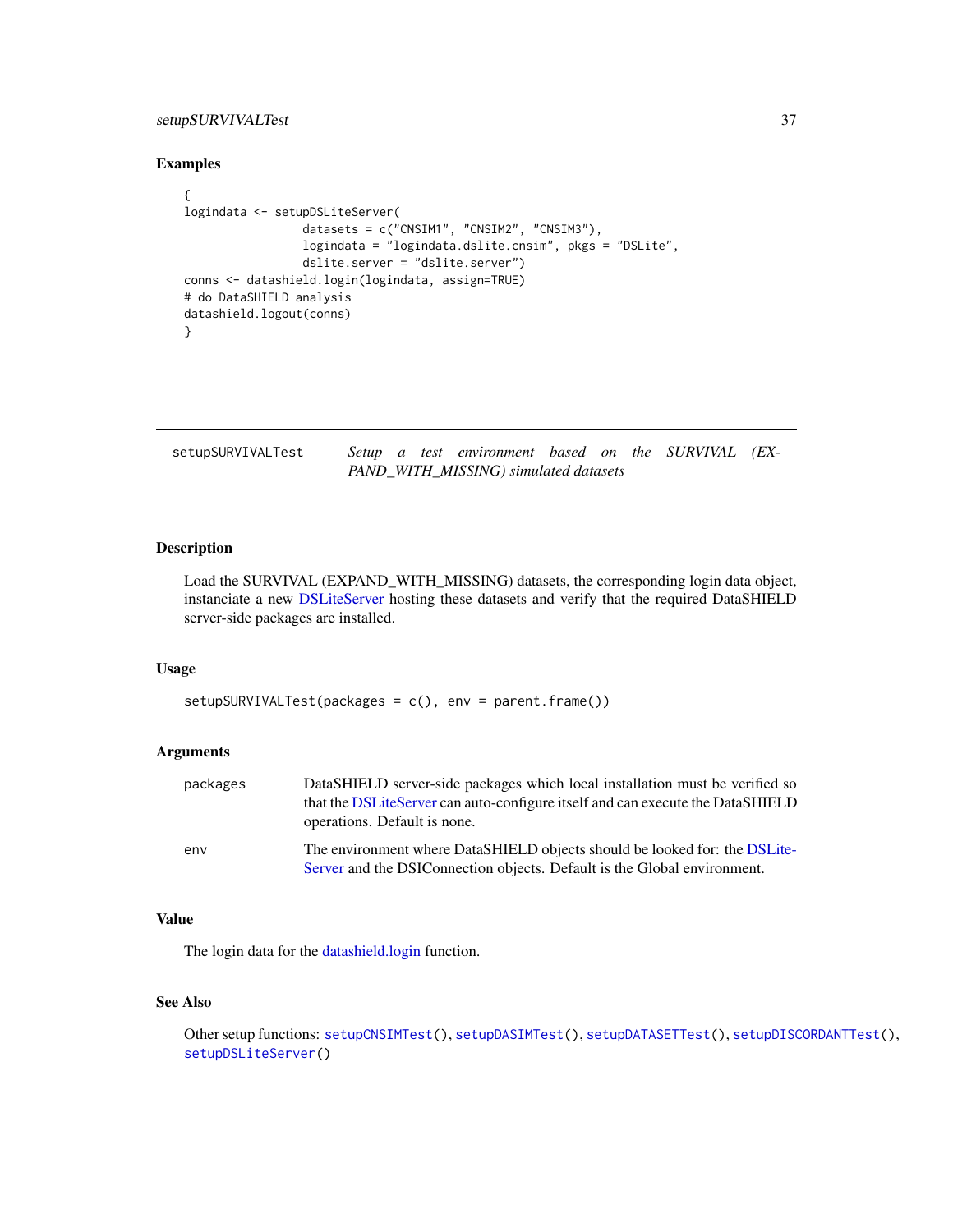## Examples

```
{
logindata <- setupSURVIVALTest()
conns <- datashield.login(logindata, assign=TRUE)
# do DataSHIELD analysis
datashield.logout(conns)
}
```
SURVIVAL.EXPAND\_WITH\_MISSING1

*Simulated survival expand-with-missing dataset 1*

## Description

Simulated dataset SURVIVAL.EXPAND\_WITH\_MISSING 1, in a data.frame with 2060 observations of 12 harmonized variables. The dataset contains synthetic data based on a simulated survival model, including a censoring indicator.

## Details

| Variable  | <b>Description</b>               | <b>Type</b> | <b>Note</b>                      |
|-----------|----------------------------------|-------------|----------------------------------|
| id        | Unique individual ID             | integer     |                                  |
| study.id  | Study ID                         | integer     |                                  |
| time.id   | Time ID                          | integer     |                                  |
| starttime | Start of follow up               | numeric     | years                            |
| endtime   | End of follow up                 | numeric     | years                            |
| survtime  | Survtime                         | numeric     | years                            |
| cens      | Censoring status                 | factor      | $0 = not censored, 1 = censored$ |
| age.60    | Age centred at 60                | numeric     |                                  |
| female    | Gender                           | factor      | $0 = Male$ , $1 = Female$        |
| noise.56  | Noise pollution centred at 56    | numeric     | dB                               |
| pm10.16   | Particulate matter centred at 16 | numeric     | $\mu$ g/m $3$                    |
| bmi.26    | Body mass index centred at 26    | numeric     | kg/m2                            |

#### SURVIVAL.EXPAND\_WITH\_MISSING2

*Simulated survival expand-with-missing dataset 2*

<span id="page-37-0"></span>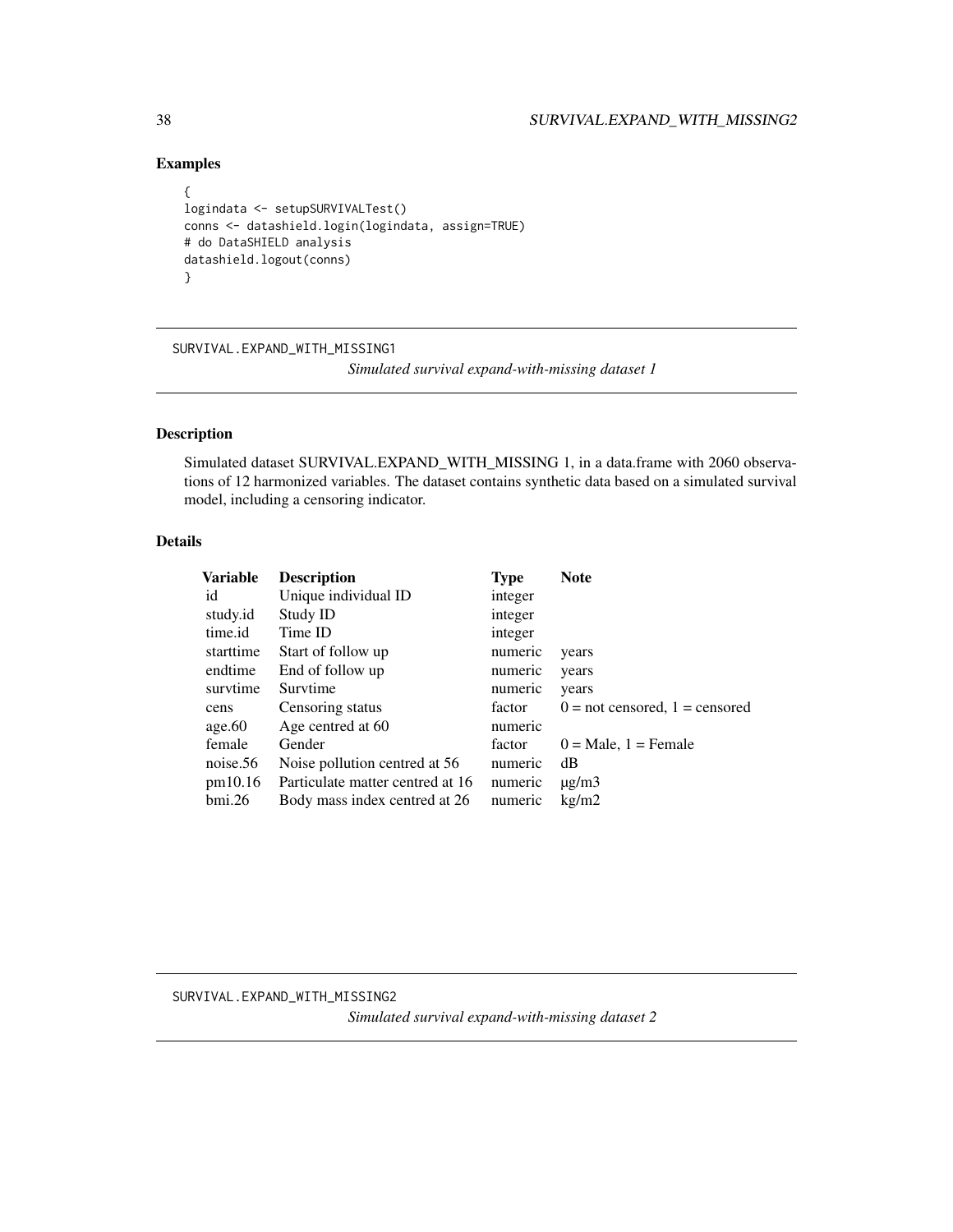#### <span id="page-38-0"></span>Description

Simulated dataset SURVIVAL.EXPAND\_WITH\_MISSING 2, in a data.frame with 1640 observations of 12 harmonized variables. The dataset contains synthetic data based on a simulated survival model, including a censoring indicator.

#### Details

| <b>Variable</b> | <b>Description</b>               | <b>Type</b> | <b>Note</b>                      |
|-----------------|----------------------------------|-------------|----------------------------------|
| id              | Unique individual ID             | integer     |                                  |
| study.id        | Study ID                         | integer     |                                  |
| time.id         | Time ID                          | integer     |                                  |
| starttime       | Start of follow up               | numeric     | years                            |
| endtime         | End of follow up                 | numeric     | years                            |
| survtime        | Survtime                         | numeric     | years                            |
| cens            | Censoring status                 | factor      | $0 = not censored, 1 = censored$ |
| age.60          | Age centred at 60                | numeric     |                                  |
| female          | Gender                           | factor      | $0 = Male$ , $1 = Female$        |
| noise.56        | Noise pollution centred at 56    | numeric     | dB                               |
| pm10.16         | Particulate matter centred at 16 | numeric     | $\mu$ g/m $3$                    |
| bmi.26          | Body mass index centred at 26    | numeric     | kg/m2                            |

SURVIVAL.EXPAND\_WITH\_MISSING3

*Simulated survival expand-with-missing dataset 3*

### Description

Simulated dataset SURVIVAL.EXPAND\_WITH\_MISSING 3, in a data.frame with 2688 observations of 12 harmonized variables. The dataset contains synthetic data based on a simulated survival model, including a censoring indicator.

#### Details

| <b>Variable</b> | <b>Description</b>   | <b>Type</b> | <b>Note</b>                        |
|-----------------|----------------------|-------------|------------------------------------|
| id              | Unique individual ID | integer     |                                    |
| study.id        | Study ID             | integer     |                                    |
| time.id         | Time ID              | integer     |                                    |
| starttime       | Start of follow up   | numeric     | years                              |
| endtime         | End of follow up     | numeric     | years                              |
| survtime        | Survtime             | numeric     | years                              |
| cens            | Censoring status     | factor      | $0 =$ not censored, $1 =$ censored |
| age.60          | Age centred at 60    | numeric     |                                    |
|                 |                      |             |                                    |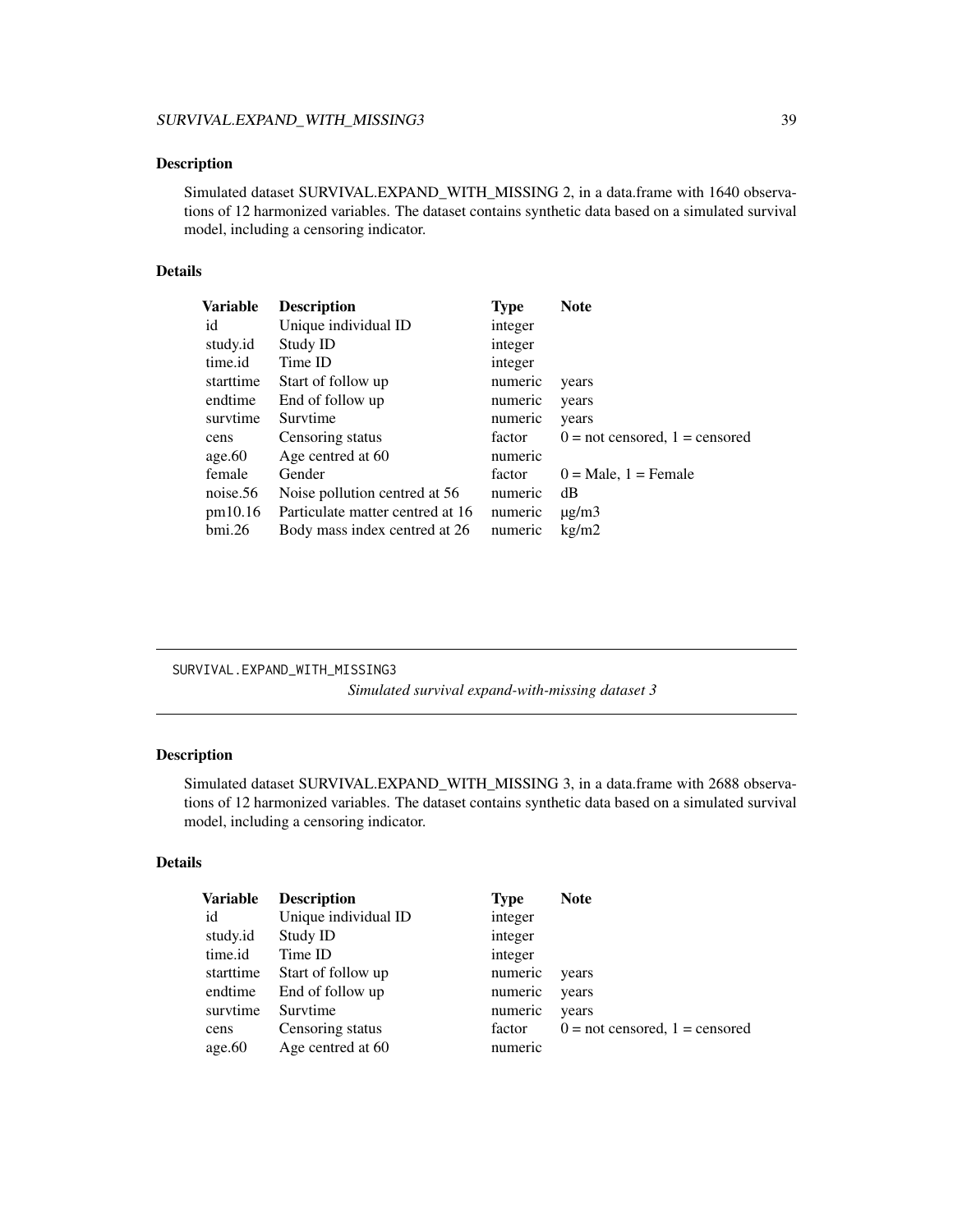<span id="page-39-0"></span>

| female Gender |                                                               | factor $0 = Male$ , $1 = Female$ |
|---------------|---------------------------------------------------------------|----------------------------------|
|               | noise.56 Noise pollution centred at 56 numeric dB             |                                  |
|               | $pm10.16$ Particulate matter centred at 16 numeric $\mu$ g/m3 |                                  |
| bmi.26        | Body mass index centred at 26 numeric kg/m2                   |                                  |

TESTING.DATASET1 *Simulated dataset TESTING.DATASET 1*

## Description

Simulated dataset TESTING.DATASET 1, in a data.frame with 71 observations of 17 harmonized variables.

## Details

| Variable                    | <b>Description</b> | <b>Type</b> |
|-----------------------------|--------------------|-------------|
| <b>ID</b>                   | Dummy data         | integer     |
| <b>CHARACTER</b>            | Dummy data         | char        |
| <b>LOGICAL</b>              | Dummy data         | logical     |
| NA VALUES                   | Dummy data         | logical     |
| <b>NULL VALUES</b>          | Dummy data         | logical     |
| <b>INTEGER</b>              | Dummy data         | integer     |
| <b>NON NEGATIVE INTEGER</b> | Dummy data         | integer     |
| POSITIVE INTEGER            | Dummy data         | integer     |
| <b>NEGATIVE INTEGER</b>     | Dummy data         | integer     |
| <b>NUMERIC</b>              | Dummy data         | numeric     |
| NON NEGATIVE NUMERIC        | Dummy data         | numeric     |
| POSITIVE NUMERIC            | Dummy data         | numeric     |
| <b>NEGATIVE NUMERIC</b>     | Dummy data         | numeric     |
| FACTOR CHARACTER            | Dummy data         | factor      |
| <b>FACTOR INTEGER</b>       | Dummy data         | factor      |
| <b>IDENTIFIER</b>           | Dummy data         | integer     |
| <b>CATEGORY</b>             | Dummy data         | integer     |
|                             |                    |             |

TESTING.DATASET2 *Simulated dataset TESTING.DATASET 2*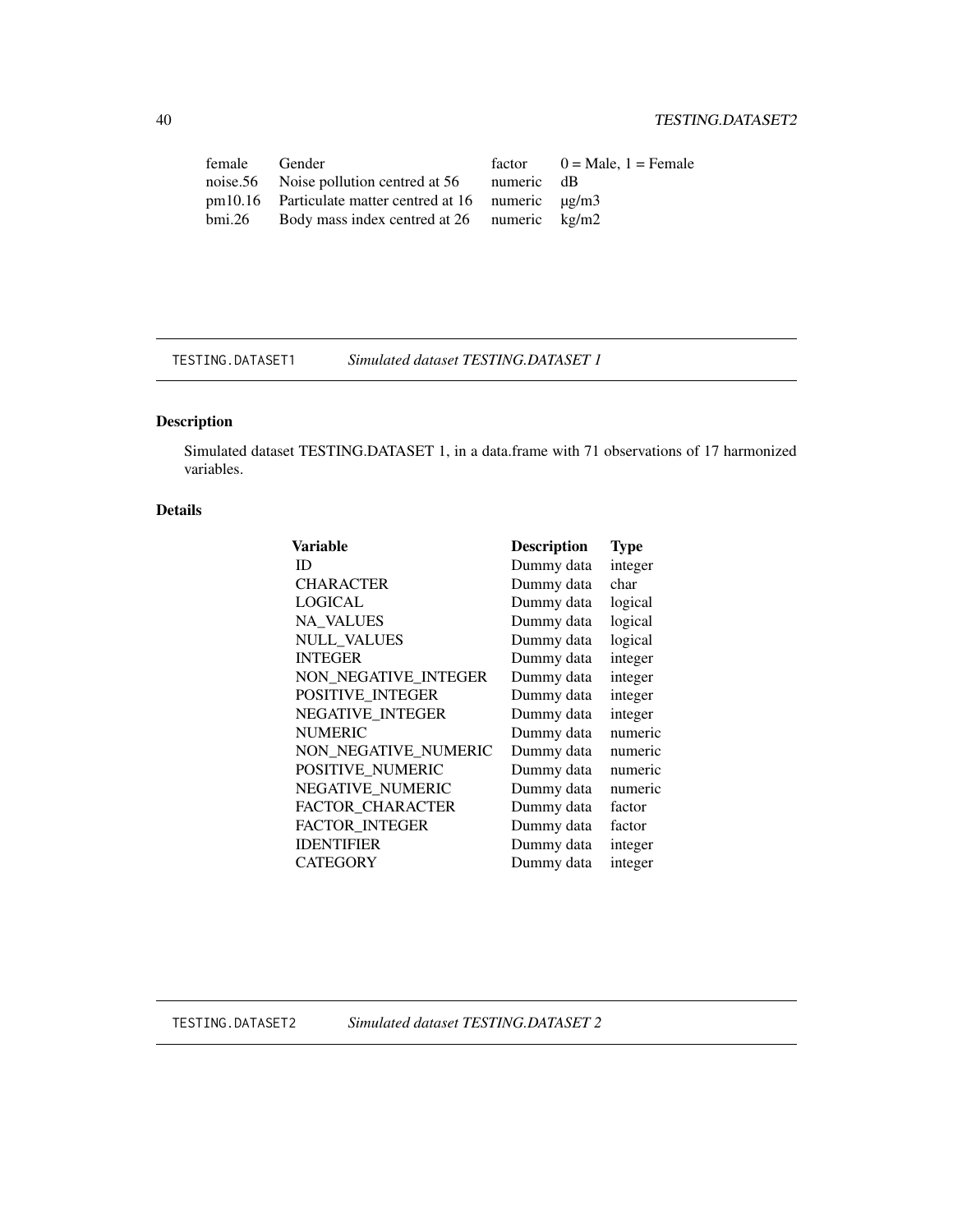## <span id="page-40-0"></span>TESTING.DATASET3 41

## Description

Simulated dataset TESTING.DATASET 2, in a data.frame with 71 observations of 17 harmonized variables.

## Details

| Variable                    | <b>Description</b> | <b>Type</b> |
|-----------------------------|--------------------|-------------|
| <b>ID</b>                   | Dummy data         | integer     |
| <b>CHARACTER</b>            | Dummy data         | char        |
| <b>LOGICAL</b>              | Dummy data         | logical     |
| <b>NA VALUES</b>            | Dummy data         | logical     |
| <b>NULL VALUES</b>          | Dummy data         | logical     |
| <b>INTEGER</b>              | Dummy data         | integer     |
| <b>NON NEGATIVE INTEGER</b> | Dummy data         | integer     |
| POSITIVE INTEGER            | Dummy data         | integer     |
| <b>NEGATIVE INTEGER</b>     | Dummy data         | integer     |
| <b>NUMERIC</b>              | Dummy data         | numeric     |
| NON NEGATIVE NUMERIC        | Dummy data         | numeric     |
| POSITIVE NUMERIC            | Dummy data         | numeric     |
| NEGATIVE NUMERIC            | Dummy data         | numeric     |
| FACTOR_CHARACTER            | Dummy data         | factor      |
| <b>FACTOR INTEGER</b>       | Dummy data         | factor      |
| <b>IDENTIFIER</b>           | Dummy data         | integer     |
| <b>CATEGORY</b>             | Dummy data         | integer     |
|                             |                    |             |

TESTING.DATASET3 *Simulated dataset TESTING.DATASET 3*

## Description

Simulated dataset TESTING.DATASET 3, in a data.frame with 71 observations of 17 harmonized variables.

#### Details

| <b>Description</b> | <b>Type</b> |
|--------------------|-------------|
| Dummy data integer |             |
| Dummy data         | char        |
| Dummy data         | logical     |
| Dummy data logical |             |
| Dummy data         | logical     |
| Dummy data integer |             |
|                    |             |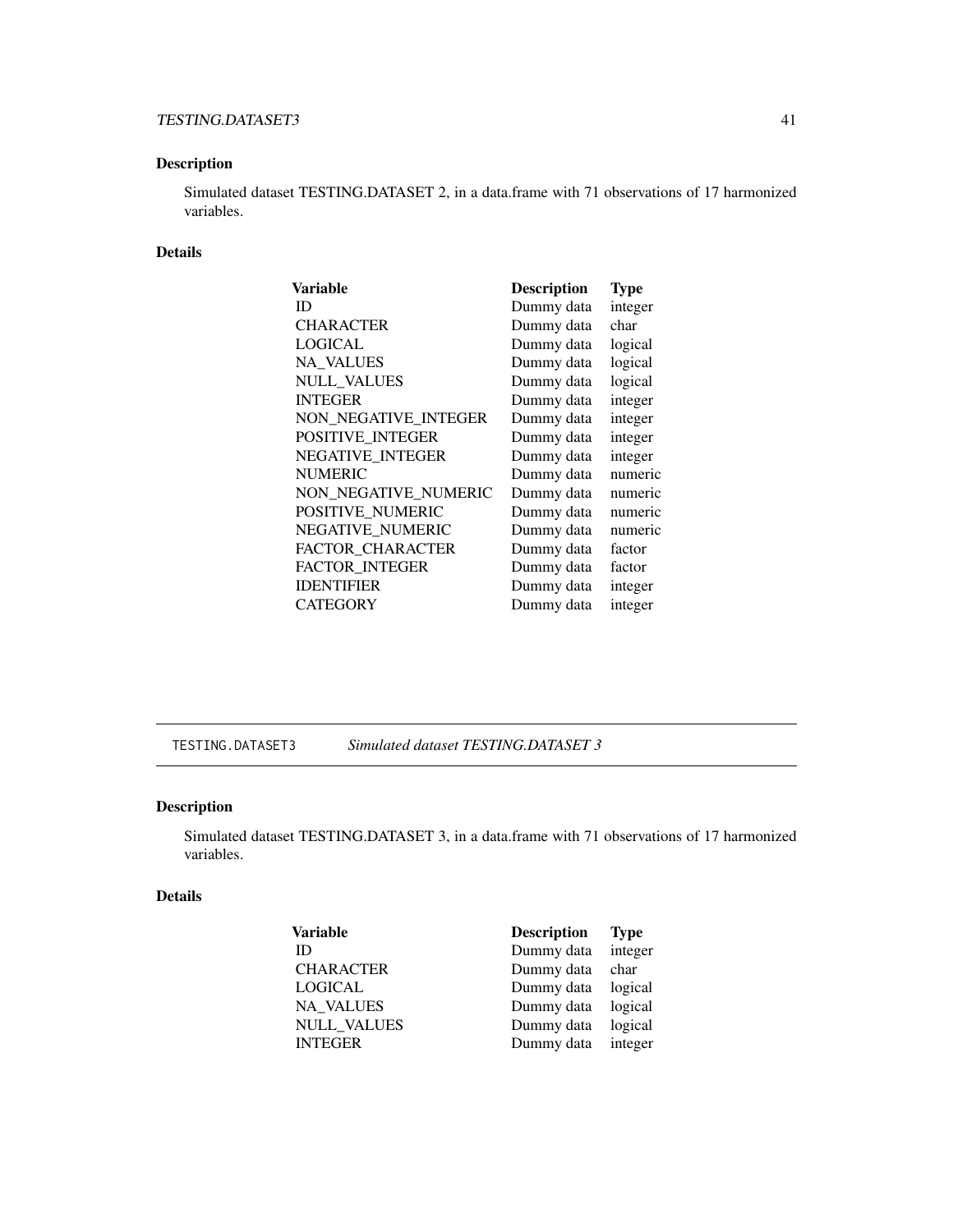| NON NEGATIVE INTEGER    | Dummy data | integer |
|-------------------------|------------|---------|
| POSITIVE INTEGER        | Dummy data | integer |
| <b>NEGATIVE INTEGER</b> | Dummy data | integer |
| <b>NUMERIC</b>          | Dummy data | numeric |
| NON NEGATIVE_NUMERIC    | Dummy data | numeric |
| POSITIVE_NUMERIC        | Dummy data | numeric |
| NEGATIVE_NUMERIC        | Dummy data | numeric |
| FACTOR CHARACTER        | Dummy data | factor  |
| <b>FACTOR INTEGER</b>   | Dummy data | factor  |
| <b>IDENTIFIER</b>       | Dummy data | integer |
| <b>CATEGORY</b>         | Dummy data | integer |
|                         |            |         |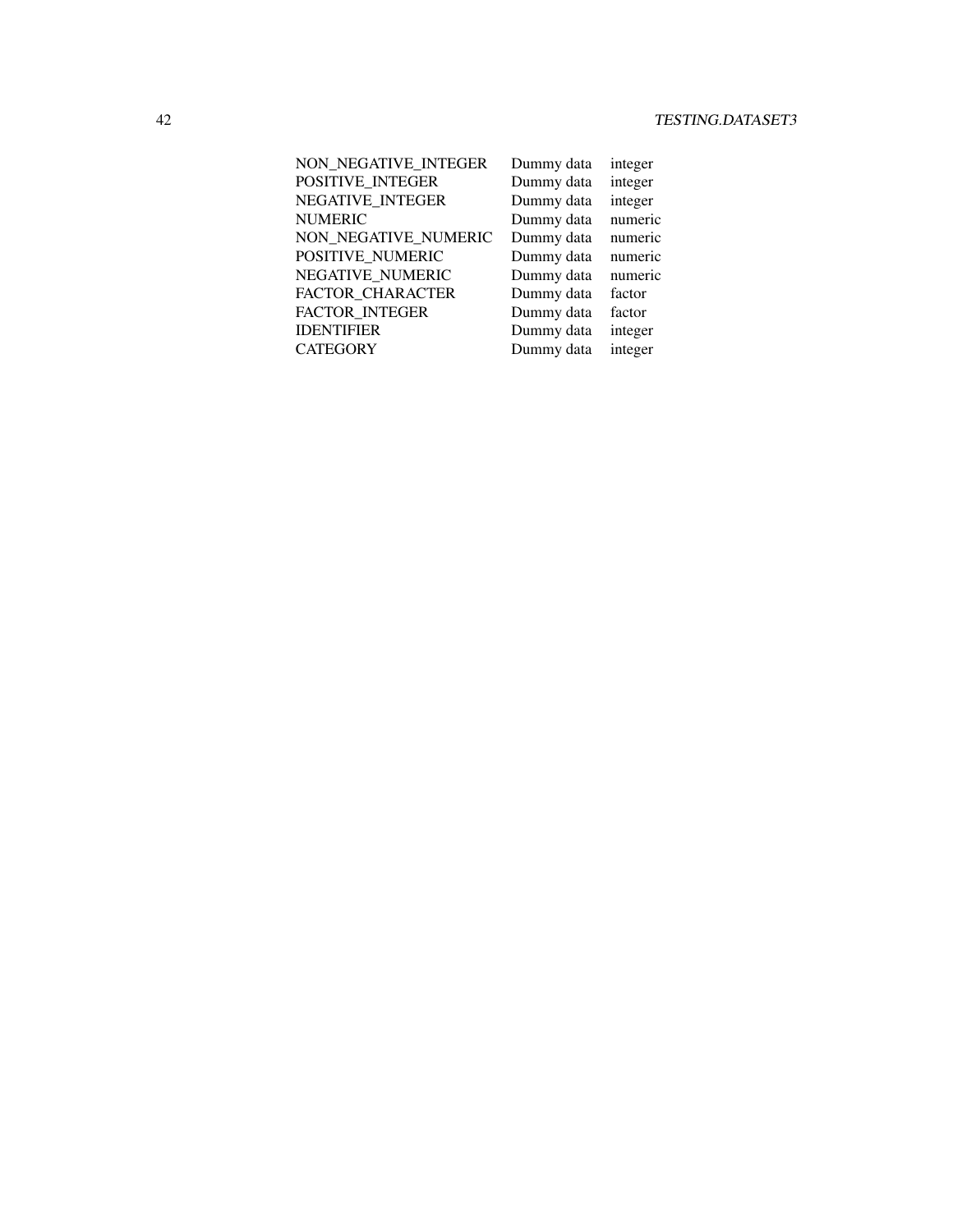# <span id="page-42-0"></span>**Index**

```
∗ data
    CNSIM1, 3
    CNSIM2, 3
    CNSIM3, 4
    DASIM1, 5
    DASIM2, 5
    DASIM3, 6
    DISCORDANT_STUDY1, 7
    DISCORDANT_STUDY2, 8
    DISCORDANT_STUDY3, 8
    29
    logindata.dslite.dasim, 29
    30
    logindata.dslite.survival.expand_with_missing,
        30
    logindata.dslite.testing.dataset,
       31
    SURVIVAL.EXPAND_WITH_MISSING1, 38
    SURVIVAL.EXPAND_WITH_MISSING2, 38
    SURVIVAL.EXPAND_WITH_MISSING3, 39
    TESTING.DATASET1, 40
    TESTING.DATASET2, 40
    TESTING.DATASET3, 41
∗ server-side items
    DSLiteServer, 20
    newDSLiteServer, 32
∗ setup functions
    setupCNSIMTest, 32
    setupDASIMTest, 33
    setupDATASETTest, 34
    setupDISCORDANTTest, 35
    setupDSLiteServer, 36
    setupSURVIVALTest, 37
CNSIM1, 3
CNSIM2, 3
CNSIM3, 4
DASIM1, 5
DASIM2, 5
                                            DASIM3, 6
                                            data, 36
                                            datashield.login, 33–37
                                            defaultDSConfiguration, 6, 21, 32
                                            DISCORDANT_STUDY1, 7
                                            DISCORDANT_STUDY2, 8
                                            DISCORDANT_STUDY3, 8
                                            8
                                            dsAssignExpr,DSLiteConnection-method,
                                                    9
                                            dsAssignResource,DSLiteConnection-method,
                                                    10
                                            dsAssignTable,DSLiteConnection-method,
                                                    10
                                            dsConnect,DSLiteDriver-method, 11
                                            dsDisconnect,DSLiteConnection-method,
                                                    12
                                            12
                                            dsGetInfo,DSLiteResult-method, 13
                                            dsHasResource,DSLiteConnection-method,
                                                    13
                                            dsHasTable,DSLiteConnection-method, 14
                                            dsIsAsync,DSLiteConnection-method, 14
                                            dsIsCompleted,DSLiteResult-method, 15
                                            dsKeepAlive, DSLiteConnection-method,
                                                    15
                                            dsListMethods,DSLiteConnection-method,
                                                    16
                                            dsListPackages,DSLiteConnection-method,
                                                    16
                                            dsListProfiles,DSLiteConnection-method,
                                                    17
                                            dsListResources,DSLiteConnection-method,
                                                    17
                                            dsListSymbols,DSLiteConnection-method,
                                                    18
                                            dsListTables,DSLiteConnection-method,
                                                    18
                                            dsListWorkspaces,DSLiteConnection-method,
```